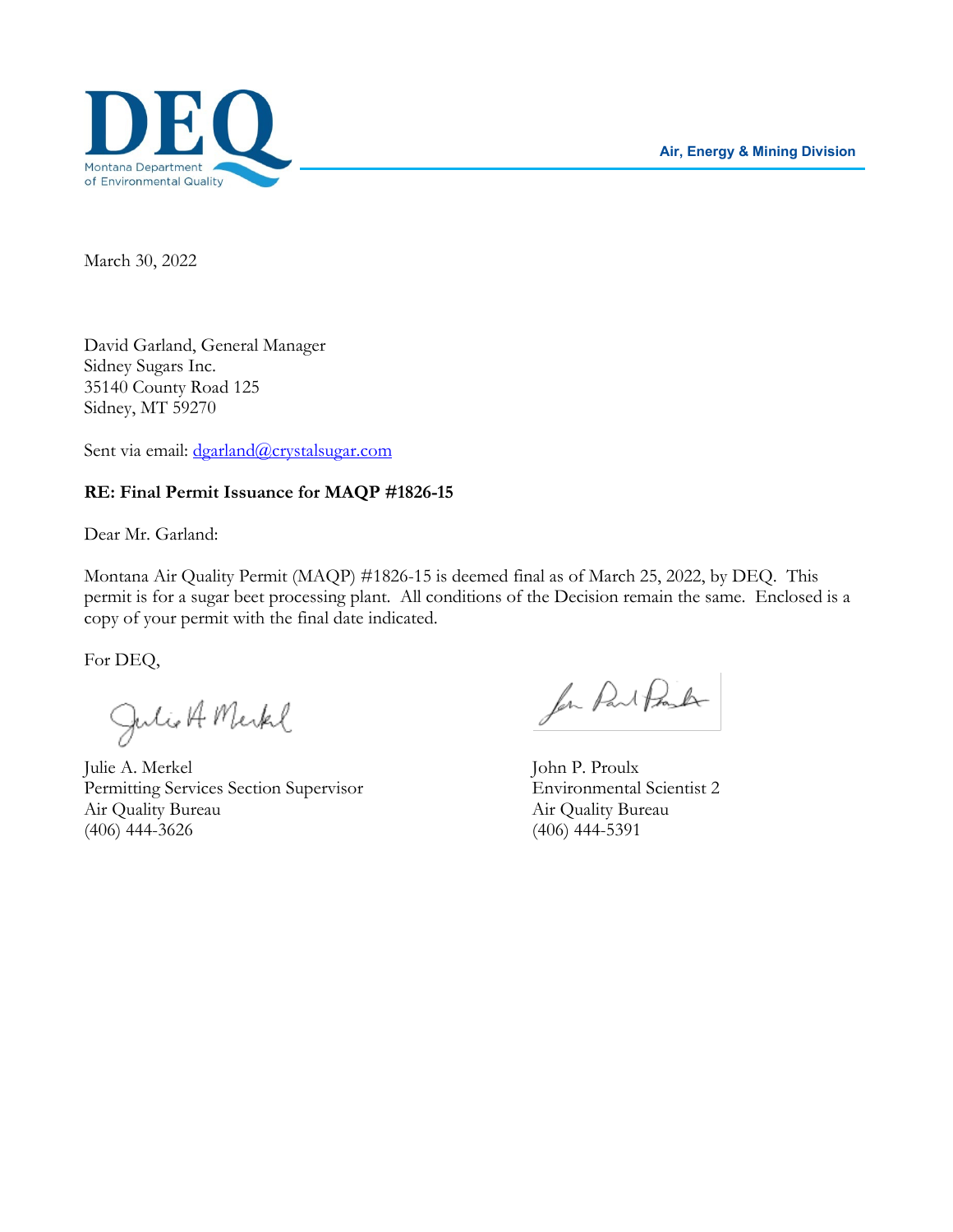# **Montana Department of Environmental Quality Air, Energy & Mining Division Air Quality Bureau**

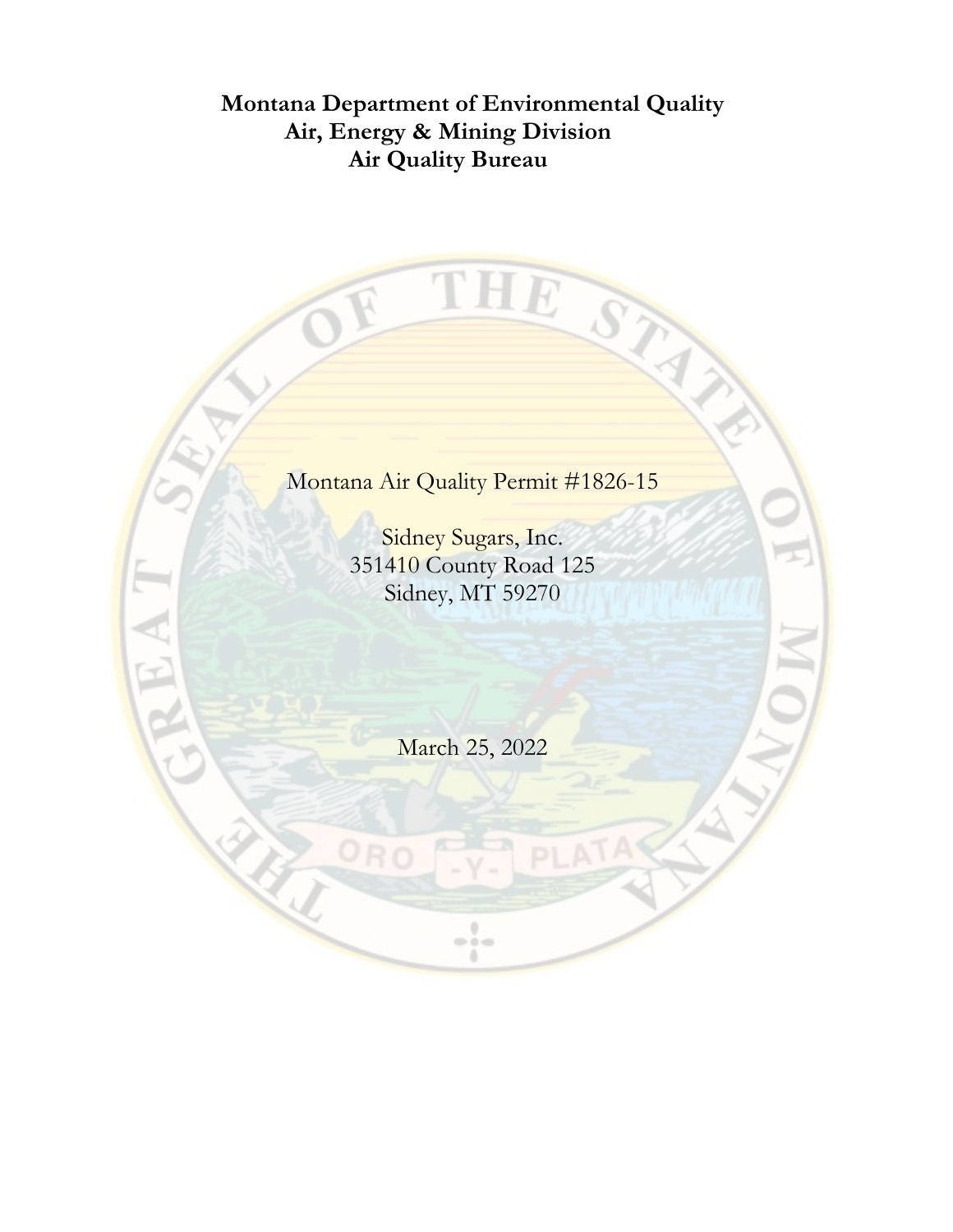### MONTANA AIR QUALITY PERMIT

Issued to: Sidney Sugars Incorporated MAQP: #1826-15

 35140 County Road 125 Application Complete: 1/7/2022 Sidney, MT 59270 Preliminary Determination Issued: 2/2/2022 Department's Decision Issued: 3/9/2022 Permit Final: 3/25/2022

A Montana Air Quality Permit (MAQP), with conditions, is hereby granted to Sidney Sugars Incorporated (Sidney Sugars), pursuant to Sections 75-2-204 and 211 of the Montana Code Annotated (MCA), as amended, and Administrative Rules of Montana (ARM) 17.8.740, *et seq*., as amended, for the following:

Section I: Permitted Facilities

A. Plant Location

Sidney Sugars operates a sugar refining plant. The facility is located in the NW $\frac{1}{4}$ , of the NW¼, Section 34, Township 23 North, Range 59 East, Richland County, Montana: East Holly Street, Sidney, Montana.

B. Current Permit Action

On December 2, 2021, the Department received an application from Sidney Sugars to replace two (2) existing coal fired boilers with one (1) natural gas-fired boiler. This project is referred to as the "185 MMBtu Boiler Project" throughout the permit.

#### Section II: Conditions and Limitations

A. Operational Requirements and Emission Limitations Effective Until The 185 MMBtu Boiler Project Startup

# Combustion Engineering (CE) Boilers:

- 1. Sidney Sugars shall install, operate, and maintain an Anderson 2000 Inc. Model WAV-162 wetted approach venturi scrubber with wetted elbow and an Anderson 2000 Inc. Model VES-162 vertical cyclonic entrainment separator on each CE boiler (ARM 17.8.752).
- 2. The sulfur content of the lignite coal and coke breeze fired in the CE boilers shall not exceed 0.63% by weight, determined on a monthly average (ARM 17.8.749).
- 3. Total fuel consumption by the CE boilers shall not exceed 17.4 ton/hour of lignite coal and coke breeze combined (ARM 17.8.749).
- 4. Annual hours of operation of each CE boiler shall not exceed 4,320 hour/year (ARM 17.8.749).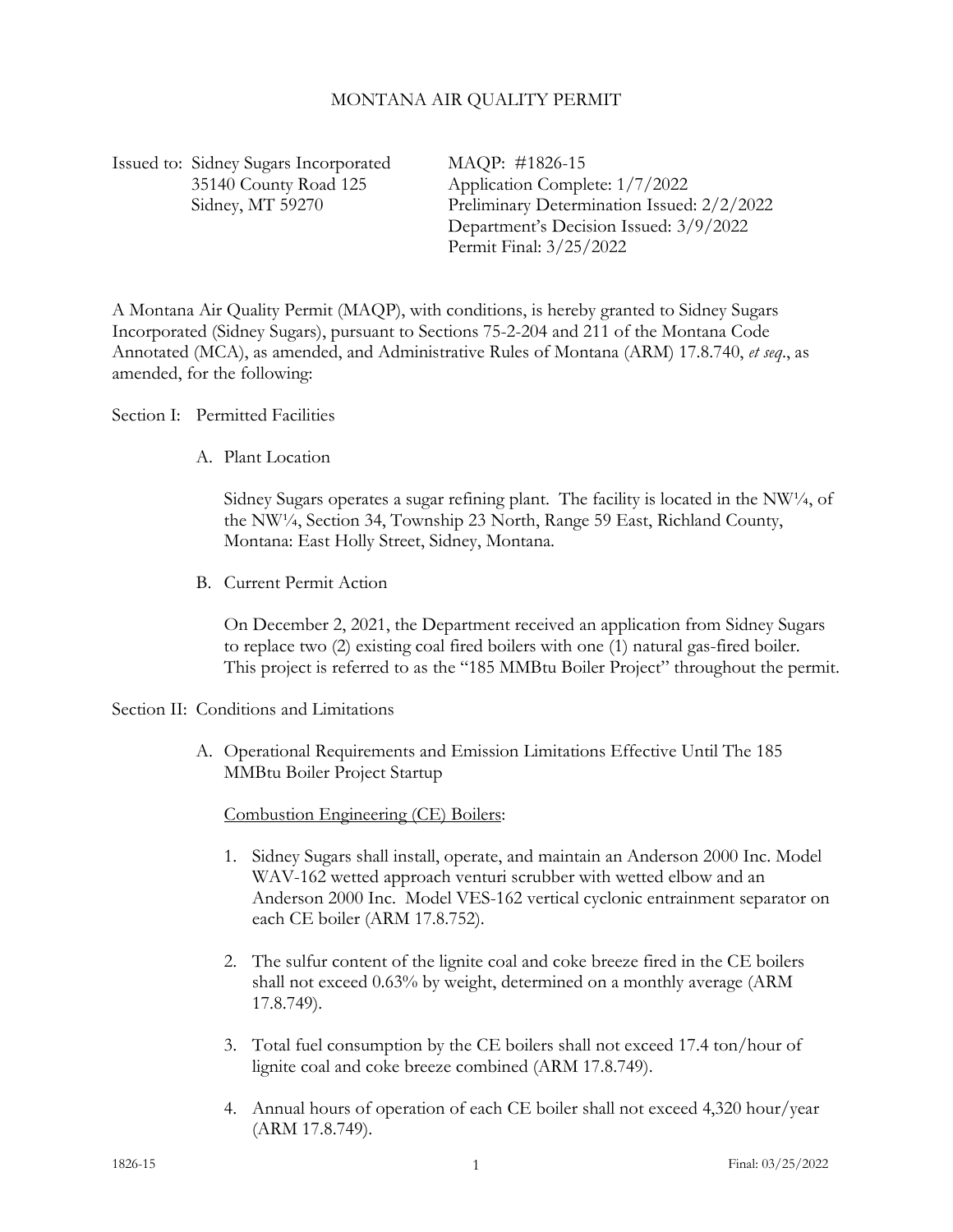- <span id="page-3-0"></span>5. Sidney Sugars shall not cause or authorize to be discharged into the atmosphere from each CE boiler stack particulate matter in excess of the following (ARM 17.8.752):
	- a. 0.10 lb/MMBtu heat input; and
	- b. 0.046 gr/dscf.
- <span id="page-3-1"></span>6. Sidney Sugars shall not cause or authorize to be discharged into the atmosphere from both CE boiler stacks particulate matter in excess of 23 pound/hour (ARM 17.8.752).
- <span id="page-3-2"></span>7. Sidney Sugars shall not cause or authorize to be discharged into the atmosphere, from either CE boiler,  $SO_2$  emissions in excess of the following (ARM 17.8.752):
	- a. 0.43 lb/MMBtu heat input; and
	- b. 106.8 ton/year.
- <span id="page-3-3"></span>8. Sidney Sugars shall maintain a minimum  $SO_2$  removal efficiency of 70% by the control device on the CE boilers. Removal efficiency, in this case, shall be determined based on stack emissions from the CE boilers as a percentage of total sulfur in the lignite coal and coke breeze fuel fired in the boilers (ARM 17.8.752).

# Coal Handling:

- 9. Sidney Sugars shall not add more than 3.0 tons/day of coke breeze to the lignite coal stockpile as supplemental fuel for the CE Boilers (ARM 17.8.749).
- 10. Sidney Sugars shall install, operate, and maintain pulse jet baghouses on the lignite coal and coke breeze handling, conveying, screening, and crushing system (ARM 17.8.752).
- 11. Sidney Sugars shall cover all external lignite coal and coke breeze conveyors (ARM 17.8.752).
- 12. Sidney Sugars shall not cause or authorize to be discharged into the atmosphere from the baghouse controlling the lignite coal and coke breeze handling, conveying, screening, and crushing system, particulate matter in excess of 0.01 gr/dscf (ARM 17.8.749).
- B. Operational Requirements and Emission Limitations Effective Prior to and After 185 MMBtu Boiler Project Startup

# Boilers and Dryers:

- 1. The CBW-600 Boiler shall burn only pipeline quality natural gas (ARM 17.8.749).
- 2. Sidney Sugars shall install a flowmeter to measure the amount of natural gas burned in the CBW-600 Boiler (ARM 17.8.749).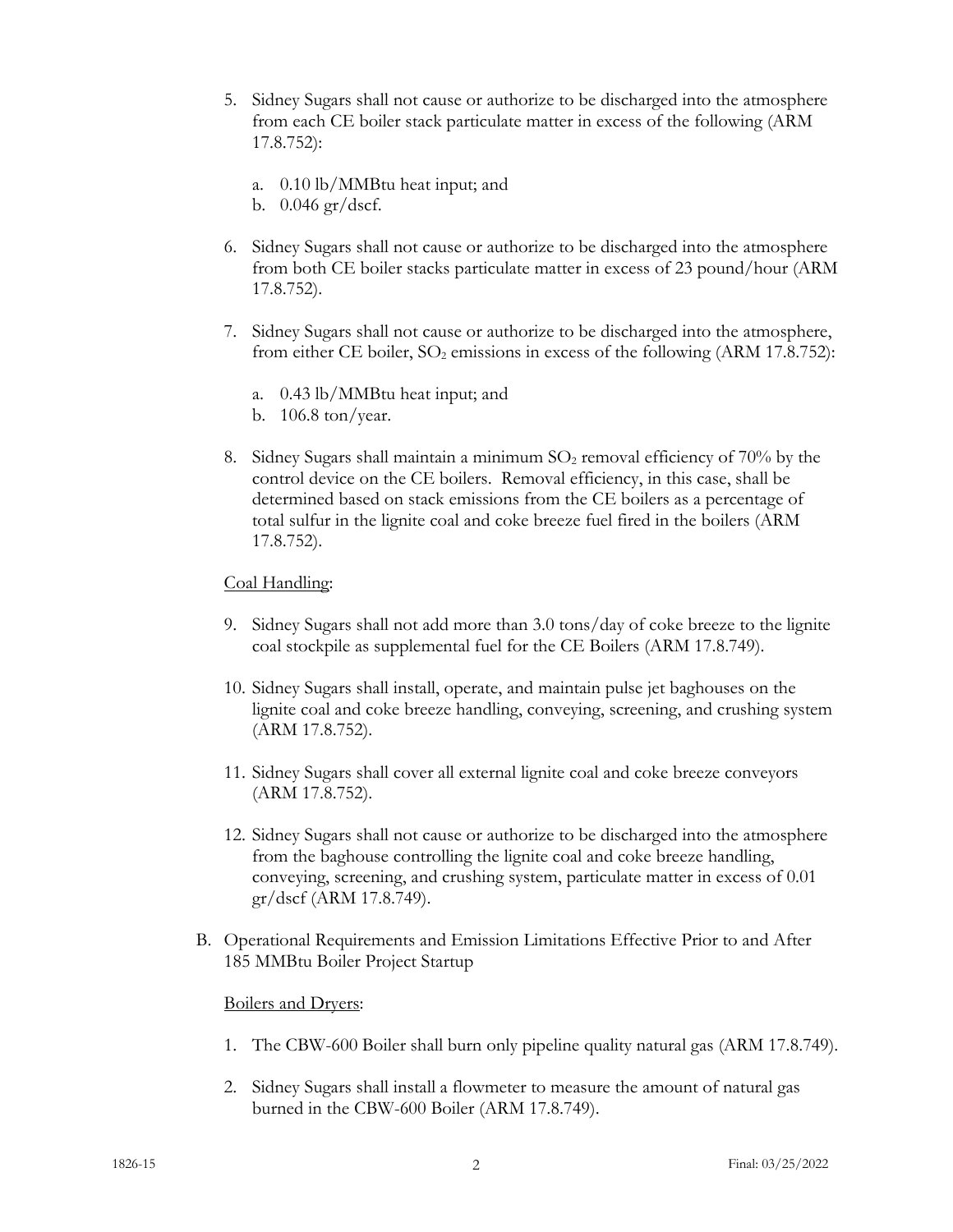- 3. NO<sub>x</sub> emissions from the CBW-600 Boiler shall not exceed 0.09 lb/MMBtu and 2.23 lb/hr (ARM 17.8.749).
- 4. CO emissions from the CBW-600 Boiler shall not exceed 0.09 lb/MMBtu and 2.23 lb/hr (ARM 17.8.749).
- 5. At least once every 3 years from startup of the CBW-600 Boiler, Sidney Sugars shall record an inspection of the boiler for combustion performance. The inspection shall include observing the flame pattern of the burners and measuring CO emissions via a portable analyzer to assess burner performance. Sidney Sugars shall record the date of the inspection, the CO levels observed, and any adjustments made including cleaning of the nozzles or other actions deemed necessary, as a result of the inspection. The inspection records shall be maintained for a minimum of 5 years from the date of inspection and shall be submitted to the Department upon request (ARM 17.8.752).
- 6. By the  $25<sup>th</sup>$  day of each month, Sidney Sugars shall record in a log the total amount of gas burned in the CBW-600 boiler for the previous month (ARM 17.8.749 and a compliance option of ARM 17.8.340 and 40 CFR 60 Subpart Dc).
- 7. Sidney Sugars shall comply with all applicable requirements of 40 CFR 60 Subpart Dc as applicable to the CBW-600 boiler, including the reporting requirements of 40 CFR 60.48c(a) and 40 CFR 60.48c(g)(1)-(3) and (i) (ARM 17.8.340 and 40 CFR 60 Subpart Dc). The Department waives the requirement for initial performance tests required by 40 CFR 60.8 because the Department considers the burning of only pipeline quality natural gas as demonstrating by other means to the Department's satisfaction that the affected facility is in compliance with the standard (ARM 17.8.340 and 40 CFR 60 Subparts A and Dc).
- 8. The sulfur content of the natural gas fired in the boilers or dryers shall not exceed 50 grains per 100 cubic feet of gaseous fuel (ARM 17.8.322).
- 9. Each dryer process rate (to include molasses) shall not exceed 114,192 tons during any one campaign (ARM 17.8.749).
- 10. Sidney Sugars shall install, operate, and maintain a weighing device on each dryer to verify the process rate and to demonstrate compliance with the process rate limitation. In the event of weigh device malfunction, Sidney Sugars shall use an alternative monitoring method approved by the Department (ARM 17.8.749).
- <span id="page-4-0"></span>11. Sidney Sugars shall not cause, suffer, allow, or permit to be discharged into the atmosphere, from each pulp dryer (#1 and #2), particulate matter in excess of the amount allowed by ARM 17.8.310. The following equations shall be used to calculate the values:

 $E = 55.0 * P^{0.11} - 40$  For process weight rates in excess of 30 tons/hr;

Or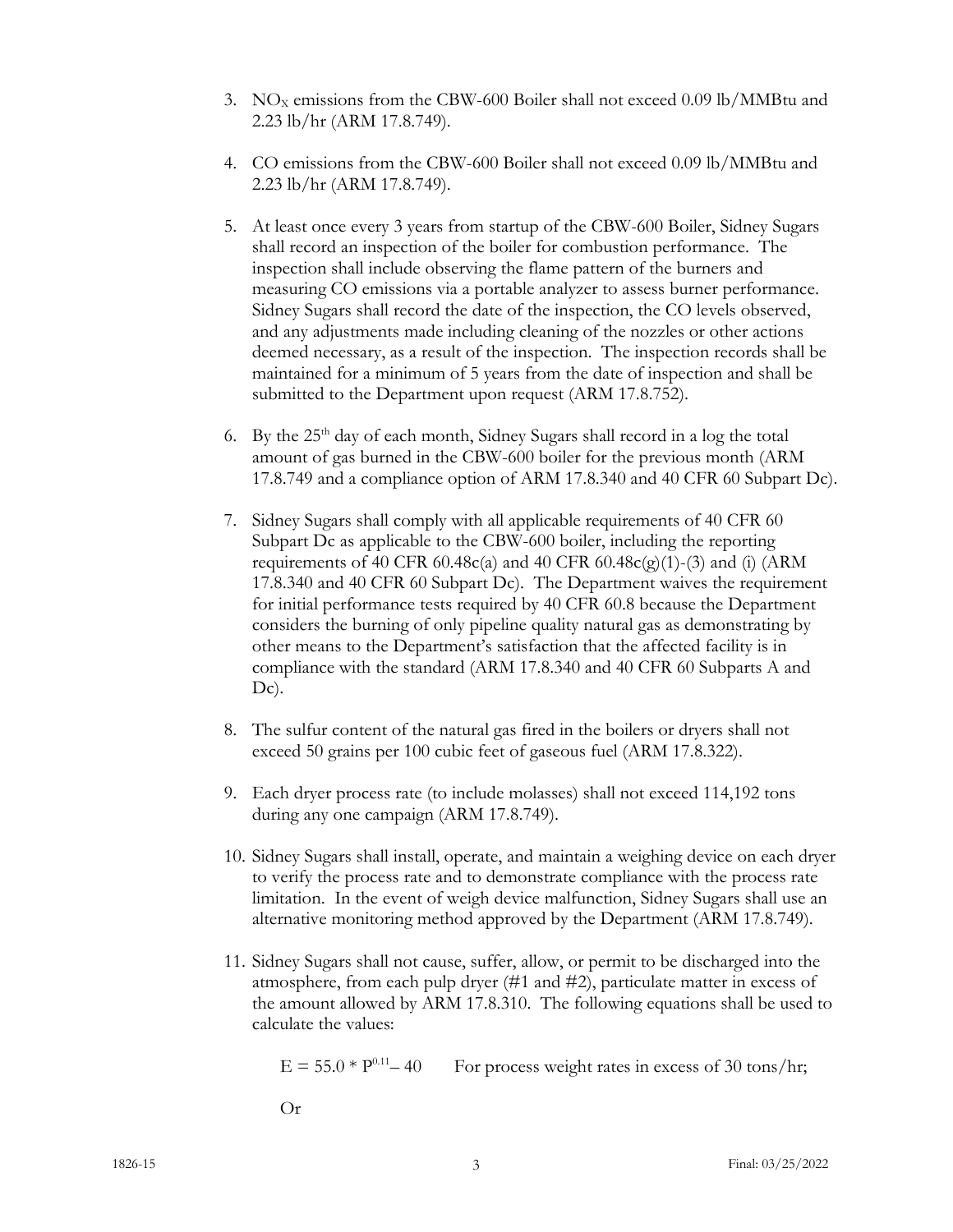$E = 4.10 * P^{0.67}$  For process weight rates up to 30 tons/hr:

Where E is the emission rate in pounds per hour and P is the process weight in tons per hour.

12. Sidney Sugars shall not cause or authorize to be discharged into the atmosphere from any of the boilers or dryers, particulate matter in excess of that allowed by ARM 17.8.309.

Sugar Silos:

- 13. Sidney Sugars shall install, operate, and maintain a filter vent on sugar silos #7 through #16 (ARM 17.8.752).
- 14. Sidney Sugars shall install, operate, and maintain a connection between conditioner silo #6 and silo #7 to control emissions from silo #6 through the silo #7 filter vent (ARM 17.8.752).
- 15. Sidney Sugars shall install, operate, and maintain enclosed screw conveyors and enclosed bucket elevators, used to transfer sugar (ARM 17.8.752).
- 16. Sidney Sugars shall not cause or authorize to be discharged into the atmosphere from each of the sugar silos (#7 through #16), visible emissions in excess of 10% opacity averaged over 6 consecutive minutes (ARM 17.8.752).

#### Sugar Packaging Line:

17. Sidney Sugars shall install, operate, and maintain a baghouse on the sugar packaging line (ARM 17.8.752).

#### Pebble Lime Silo:

18. Sidney Sugars shall install, operate, and maintain a baghouse on the Pebble Lime Silo (ARM 17.8.752).

#### Lime Handling:

- 19. The pebble lime hopper throughput shall not exceed 400 ton/day (ARM 17.8.752).
- 20. Sidney Sugars shall vent all emissions from the loading of the pebble lime hopper to the existing MAC Equipment 72-avw baghouse (ARM 17.8.752).
- 21. A pneumatic loading device shall be used when loading the pebble lime hopper (ARM 17.8.752).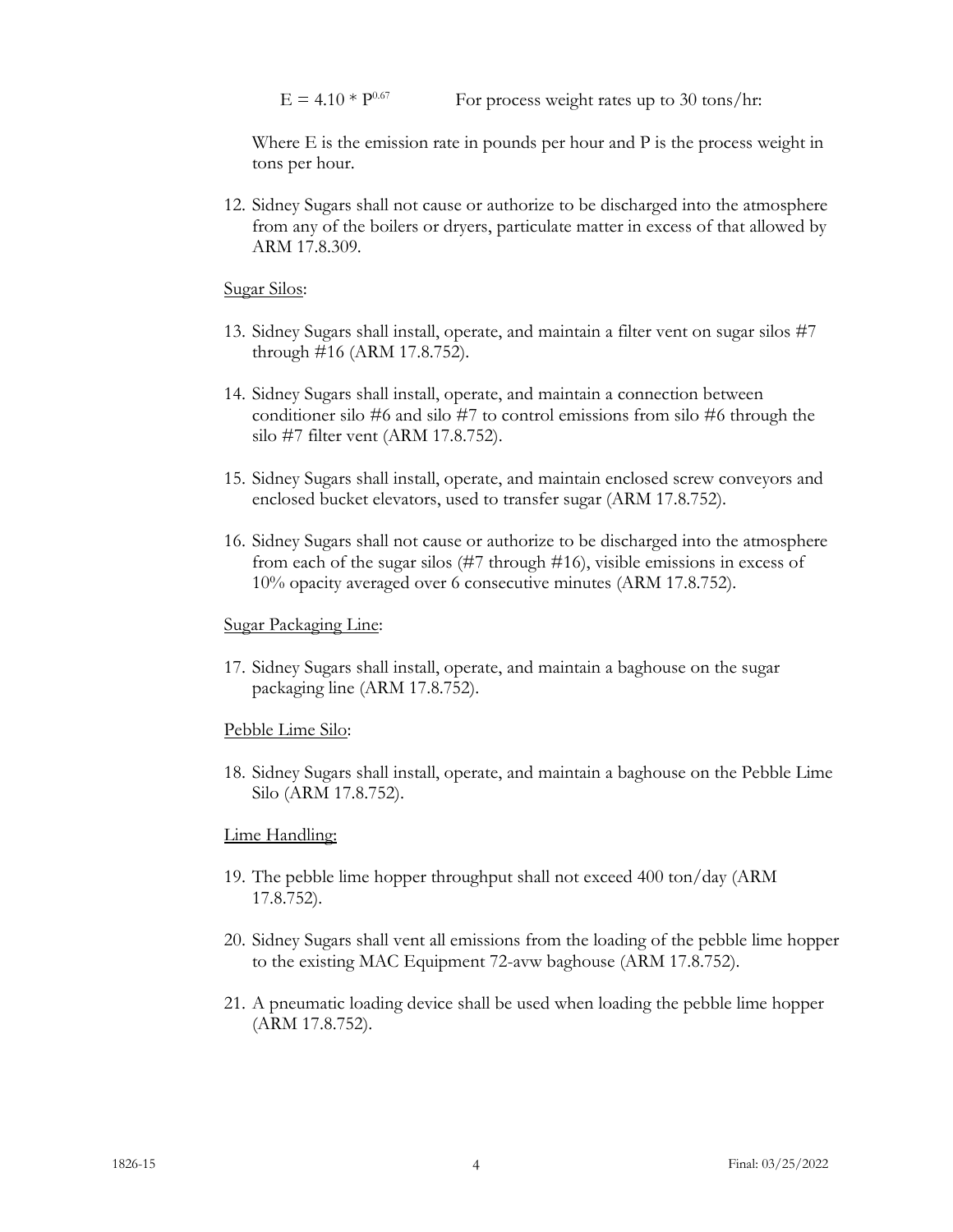### Fugitives:

- 22. Sidney Sugars shall chemically stabilize, as necessary, ash piles from dredging operations to prevent fugitive particulate emissions from wind erosion (ARM 17.8.752).
- 23. Sidney Sugars shall not cause or authorize to be discharged into the atmosphere any visible fugitive emissions that exhibit opacity of 20% or greater averaged over six consecutive minutes (ARM 17.8.308).

# All Applicable Units:

- <span id="page-6-0"></span>24. Sidney Sugars shall not cause or authorize emissions to be discharged into the outdoor atmosphere from any source installed after November 23, 1968, that exhibit an opacity of 20% or greater averaged over 6 consecutive minutes. This includes but is not limited to the CE boilers and the coal handling baghouse (ARM 17.8.304).
- <span id="page-6-1"></span>25. Sidney Sugars shall not cause or authorize emissions to be discharged into the outdoor atmosphere from any source installed on or before November 23, 1968, that exhibit an opacity of 40% or greater averaged over 6 consecutive minutes (ARM 17.8.304).
- 26. Sidney Sugars shall not cause or authorize the use of any street, road, or parking lot without taking reasonable precautions to control emissions of airborne particulate matter (ARM 17.8.308).
- 27. Sidney Sugars shall comply with all applicable standards and limitations, and the reporting, recordkeeping and notification requirements contained in 40 CFR 60, Subpart Dc - *Standards of Performance for Small Industrial-Commercial-Institutional Steam Generating Units* as it applies to the CBW-600 Boiler and Subpart Y - *Standards of Performance for Coal Preparation and Processing Plants* as it applies to the coal handling, conveying, screening, crushing, and stockpile facilities at the Sidney Sugars facility (ARM 17.8.340 and 40 CFR 60, Subpart Dc and Subpart Y).
- <span id="page-6-2"></span>C. Operational Requirements and Emission Limitations Effective After 185 MMBtu Boiler Project Startup
	- 1. The maximum rated design capacity of the boiler shall not exceed 185 MMBtu/hr (ARM 17.8.749).
	- 2. Emissions Limits for the 185 MMBtu natural gas-fired boiler shall not exceed the following (ARM 17.8.752):

Oxides of Nitrogen  $(NO<sub>X</sub>) - 0.04$  lb/MMBtu Carbon Monoxide (CO) – 0.04 lb/MMBtu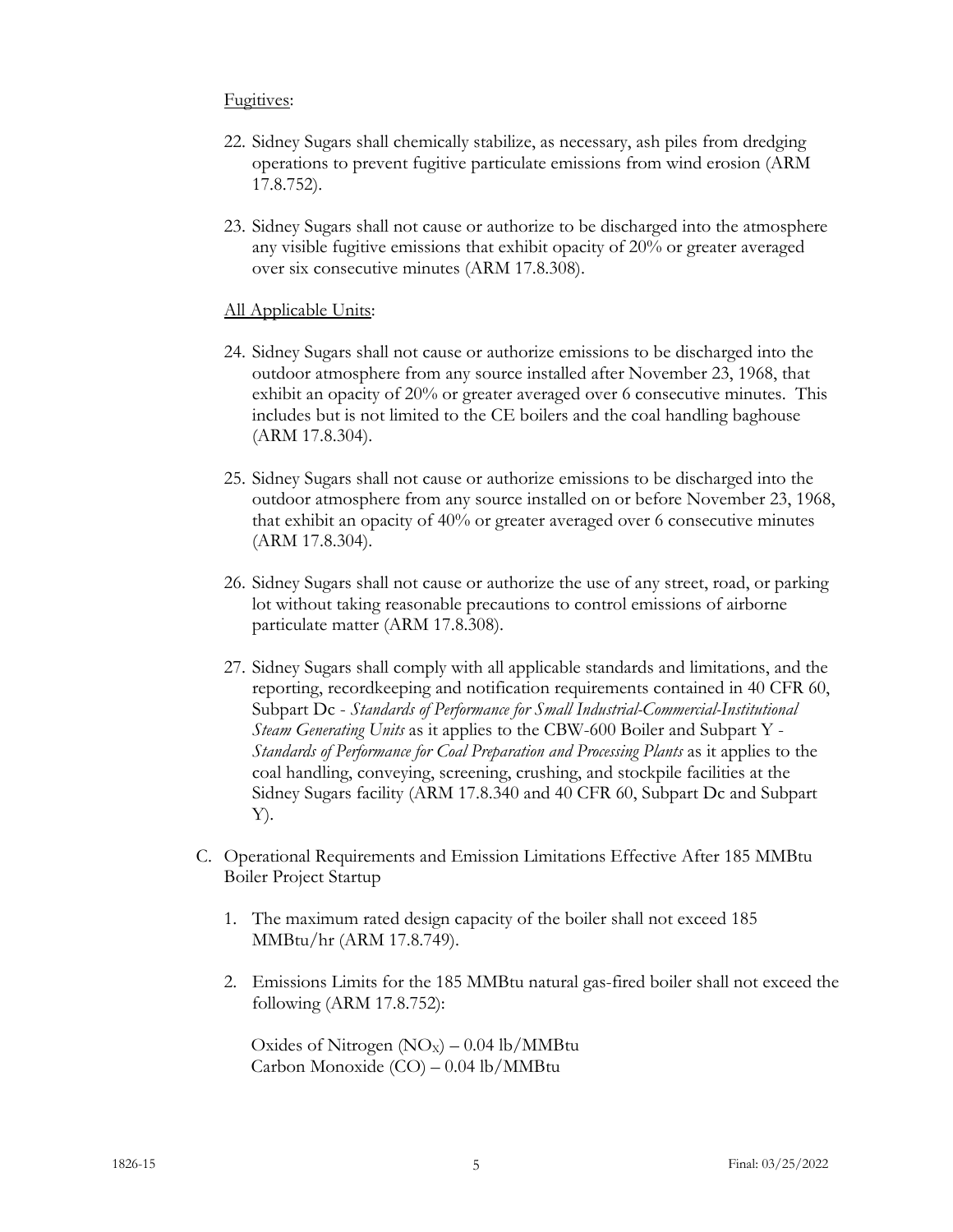- 3. Sidney Sugars shall operate and maintain all emission control equipment as specified in its application for its MAQP and all subsequent revisions (ARM 17.8.752).
- 4. Sidney Sugars shall not operate the Two Combustion Engineering (CE) boilers after startup of the new 185 MMBtu Boiler natural gas-fired boiler (ARM 17.8.749).
- 5. Sidney Sugars shall disconnect or otherwise render inoperable the two (2) CE boilers upon startup of the 185 MMBtu Boiler (ARM 17.8.749).
- 6. Sidney Sugars shall comply with all applicable standards and limitations, reporting, record keeping, and notification requirements of 40 CFR 60, Subpart Db (ARM 17.8.340 and 40 CFR 60, Subpart Db).
- D. Emissions Monitoring

Sidney Sugars shall inspect the fabric filter dust collector (baghouse) for the Pebble Lime Silo daily to ensure that it is operating at the optimum efficiency. Records of inspection, repairs, and maintenance shall be kept for a minimum of 5 years (ARM 17.8.749).

- E. Testing Requirements
	- 1. Within 365 days of startup of the CBW-600 Boiler, Sidney Sugars shall conduct an initial source test on the CBW-600 Boiler for  $NO<sub>x</sub>$  and CO, concurrently, to determine lb/MMBtu and lb/hr emissions rates. During the performance test, the amount of fuel burned shall be recorded (ARM 17.8.105).
	- 2. While the CE boilers remain operable, Sidney Sugars shall conduct source tests for opacity, particulate, and  $SO<sub>2</sub>$  on the two CE boilers, and demonstrate compliance with the limitations in Sections II.A[.5,](#page-3-0) A[.6,](#page-3-1) A[.7,](#page-3-2) A[.8,](#page-3-3) and A[.27.](#page-6-0) Testing shall be conducted within 180 days of initial startup following the addition of coke breeze as a fuel source for the CE boilers. Testing shall continue on an every 4-year basis, or according to another testing/monitoring schedule as may be approved by the Department of Environmental Quality (Department) (ARM 17.8.105).
	- 3. Sidney Sugars shall conduct source tests for opacity and particulate on the pulp dryers to demonstrate compliance with the emissions limitations in Section II.B[.14](#page-4-0) and B[.28.](#page-6-1) The testing shall be performed on an every 4-year basis, or according to another testing/monitoring schedule as may be approved by the Department (ARM 17.8.105).
	- 4. Within 180 days of startup of the 185 MMBtu Boiler, Sidney Sugars shall conduct an initial source test on the 185 MMBtu Boiler for  $NO<sub>X</sub>$  and  $CO$ concurrently to demonstrate compliance with the limitations in Section II.C[.1](#page-6-2) (ARM 17.8.105).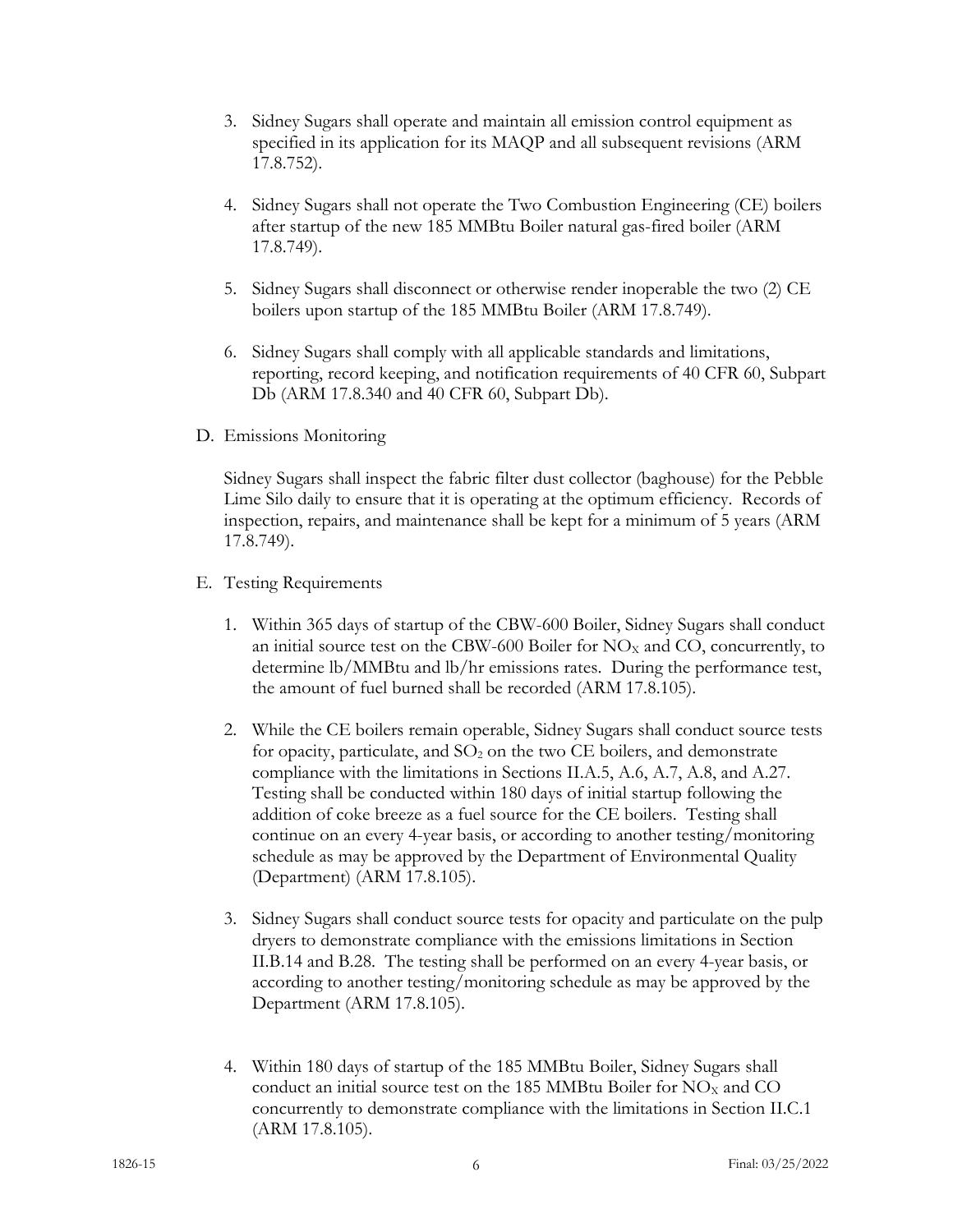- 5. All testing shall include a determination of production rate and fuel consumption rate at the time of testing (ARM 17.8.749).
- 6. All compliance source tests shall conform to the requirements of the Montana Source Test Protocol and Procedures Manual (ARM 17.8.106).
- 7. The Department may require further testing (ARM 17.8.105).
- F. Operational Reporting Requirements
	- 1. Sidney Sugars shall supply the Department with annual production information for all emission points, as required by the Department in the annual emission inventory request. The request will include, but is not limited to, all sources of emissions identified in the emission inventory contained in the permit analysis.

Production information shall be gathered on a calendar-year basis and submitted to the Department by the date required in the emission inventory request. Information shall be in the units required by the Department. This information may be used to calculate operating fees, based on actual emissions from the facility, and/or to verify compliance with permit limitations (ARM 17.8.505). Sidney Sugars shall submit the following information annually to the Department by March 1 of each year; the information may be submitted along with the annual emission inventory (ARM 17.8.505).

- a. While the CE boilers remain operable,
	- 1) Tons of lignite coal and coke breeze burned in CE boiler #1;
	- 2) Tons of lignite coal and coke breeze burned in CE boiler #2;
	- 3) Heat content of the lignite coal received, on a monthly average;
	- 4) Annual average heat content of the lignite coal and coke breeze burned;
	- 5) Ash content of lignite coal received, on a monthly average;
	- 6) Annual average ash content of the lignite coal burned;
	- 7) Sulfur content of lignite coal received, on a monthly average;
	- 8) Annual average sulfur content of lignite coal and coke breeze burned;
- b. Amount of natural gas used in the Union Pacific boilers (in mmcf);
- c. Amount of natural gas used in the CBW-600 boiler (in mmcf);
- d. Amount of natural gas used in the pulp dryers (in mmcf);
- e. Average heat content of natural gas;
- f. Quantity of wet beet pulp produced;
- g. Quantity of beet pulp dried;
- h. Process rate for each dryer, reported on a campaign basis;
- i. Operating hours of each CE boilers and the coal handling system;
- j. Quantity of sugar beets sliced;
- k. Quantity of limestone handled;
- l. Quantity of coke used in the lime kiln;
- m. Quantity of coal used in the lime kiln;
- n. Quantity of sugar produced/packaged;
- o. Quantity of pellets produced;
- p. Quantity of reject pellets produced;
- q. Quantity of sugar loaded into silos #7 through #16; and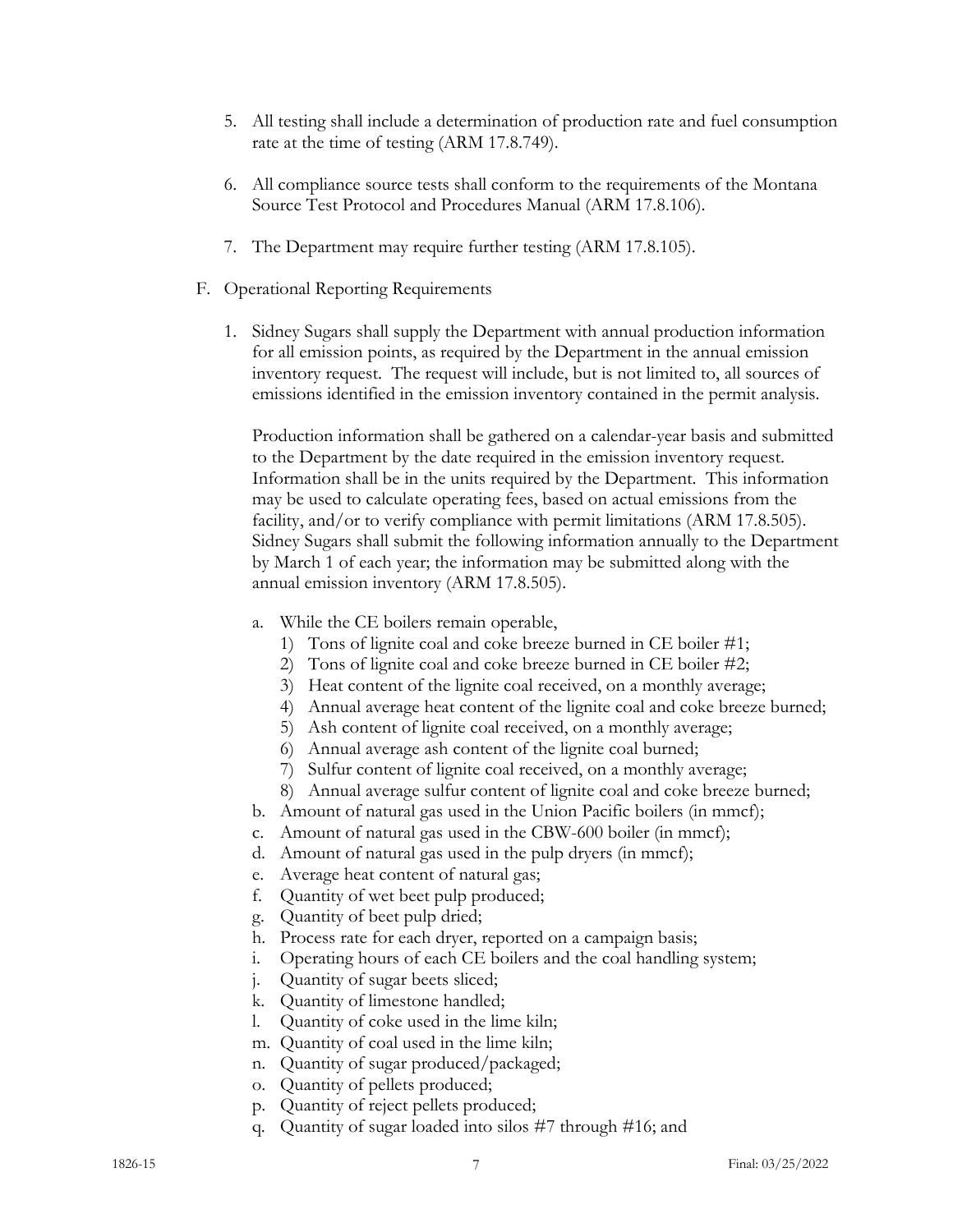- r. Quantity of sugar unloaded from silos #7 through #16.
- 2. Sidney Sugars shall notify the Department of any construction or improvement project conducted pursuant to ARM 17.8.745, that would include *the addition of a new emissions unit,* change in control equipment, stack height, stack diameter, stack flow, stack gas temperature, source location, or fuel specifications, or would result in an increase in source capacity above its permitted operation. The notice must be submitted to the Department, in writing, 10 days prior to startup or use of the proposed de minimis change, or as soon as reasonably practicable in the event of an unanticipated circumstance causing the de minimis change and must include the information requested in ARM 17.8.745(1)(d) (ARM 17.8.745).
- 3. Sidney Sugars shall maintain on-site records showing daily hours of operation and daily production rates for the last 12 months. This includes, but is not limited to, the daily pebble lime hopper throughput and the cumulative process rate for each dryer. All records compiled in accordance with this permit must be maintained by Sidney Sugars as a permanent business record for at least five years following the date of the measurement, must be available at the plant site for inspection by the Department and must be submitted to the Department upon request (ARM 17.8.749).
- 4. Sidney Sugars shall record in a log anytime fuel other than natural gas is combusted in the dryers. The log must be maintained on site, contain the date, time, type, and quantity of fuel fed into the dryers, and must be submitted to the Department upon request (ARM 17.8.749).
- 5. Sidney Sugars shall maintain a daily log with a cumulative total of the current campaign production. This log shall be maintained on site, made available to Department personnel during facility visits, and submitted to the Department upon request (ARM 17.8.749).
- G. Notification
	- 1. Sidney Sugars shall provide the Department with written notification of the startup date of the 185 MMBtu Boiler within 15 days after the actual start-up date, as determined by the earlier of postmark or email date (ARM 17.8.749).
	- 2. Sidney Sugars shall provide the Department with written notification of the decommissioning dates of the two (2) CE Boilers (ARM 17.8.749).

# Section IV: General Conditions

A. Inspection – Sidney Sugars shall allow the Department's representatives access to the source at all reasonable times for the purpose of making inspections or surveys, collecting samples, obtaining data, auditing any monitoring equipment (continuous emissions monitoring system (CEMS) or continuous emissions rate monitoring system (CERMS)) or observing any monitoring or testing, and otherwise conducting all necessary functions related to this permit.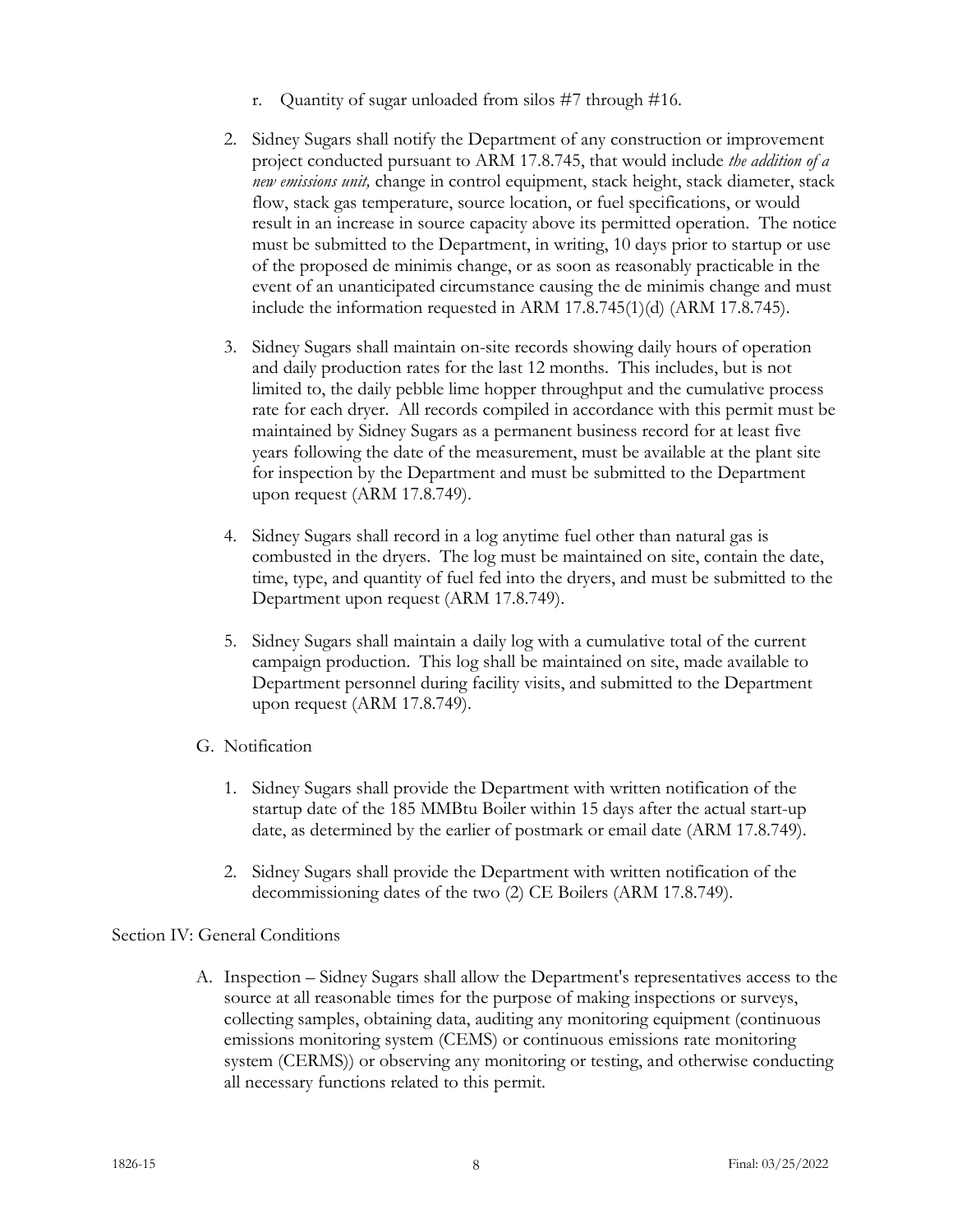- B. Waiver The permit and the terms, conditions, and matters stated herein shall be deemed accepted if Sidney Sugars fails to appeal as indicated below.
- C. Compliance with Statutes and Regulations Nothing in this permit shall be construed as relieving Sidney Sugars of the responsibility for complying with any applicable federal or Montana statute, rule, or standard, except as specifically provided for in ARM 17.8.740, *et seq.,* (ARM 17.8.756).
- D. Enforcement Violations of limitations, conditions and requirements contained herein may constitute grounds for permit revocation, penalties, or other enforcement action as specified in Section 75-2-401, *et seq.*, MCA.
- E. Appeals Any person or persons jointly or severally adversely affected by the Department's decision may request, within 15 days after the Department renders its decision, upon affidavit setting forth the grounds therefor, a hearing before the Board of Environmental Review (Board). A hearing shall be held under the provisions of the Montana Administrative Procedures Act. The filing of a request for a hearing does not stay the Department's decision, unless the Board issues a stay upon receipt of a petition and a finding that a stay is appropriate under Section 75-2- 211(11)(b), MCA. The issuance of a stay on a permit by the Board postpones the effective date of the Department's decision until conclusion of the hearing and issuance of a final decision by the Board. If a stay is not issued by the Board, the Department's decision on the application is final 16 days after the Department's decision is made.
- F. Permit Inspection As required by ARM 17.8.755, Inspection of Permit, a copy of the air quality permit shall be made available for inspection by the Department at the location of the source.
- G. Permit Fee Pursuant to Section 75-2-220, MCA, failure to pay the annual operation fee by Sidney Sugars may be grounds for revocation of this permit, as required by that section and rules adopted thereunder by the Board.
- H. Duration of Permit Construction or installation of the 185 MMBtu Boiler Project must begin, or contractual obligations entered into that would constitute substantial loss within 3 years of permit issuance and proceed with due diligence until the project is complete or the permit shall expire (ARM 17.8.762).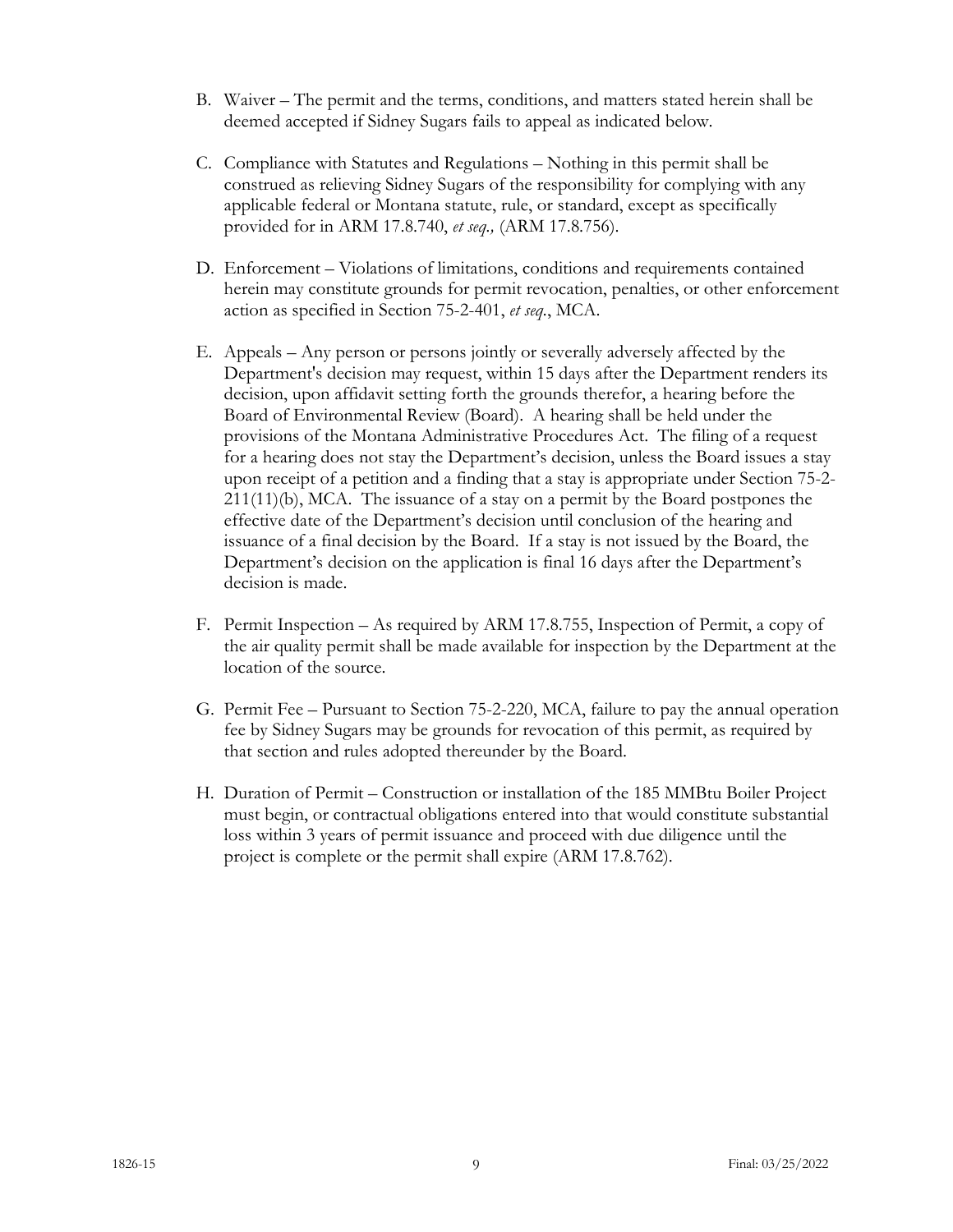# Montana Air Quality Permit (MAQP) Analysis Sidney Sugars Incorporated MAQP #1826-15

I. Introduction/Process Description

Sidney Sugars Incorporated (Sidney Sugars) owns and operates a sugar refining plant. The facility is located in the NW<sup>1</sup>/4, of the NW<sup>1</sup>/4, Section 34, Township 23 North, Route 59 East, Richland County: East Holly Street, Sidney, Montana.

- <span id="page-11-0"></span>A. Permitted Equipment and Source Description
	- 1. Two Combustion Engineering (CE) boilers, fueled with lignite coal and coke breeze, each rated at 115 MMBtu/hr. The boilers each have 80-foot stacks. These boilers shall be decommissioned upon startup of the equipment in Section I.[A.4](#page-11-0) of this Permit Analysis.
	- 2. Two Union Pacific natural gas/fuel oil-fired boilers. Union Pacific boiler #1 is rated at 130 MMBtu/hr (100,000 lb steam/hr @ 85% boiler efficiency). Union Pacific boiler #2 is rated at 83 MMBtu/hr (60,000 lb steam/hr  $\omega$  80% boiler efficiency).
	- 3. One CBW-600 boiler with a capacity of 24.7 MMBtu/hr, burning only pipeline quality natural gas.
	- 4. One 185 MMBtu natural gas-fired boiler.
	- 5. Two beet pulp dryers. The dryers are heated by natural gas only, except during emergency curtailment situations (each dryer is rated at 95 MMBtu/hr).
	- 6. Coal or Coke-fired vertical lime kiln (closed system, no emissions to the atmosphere).
	- 7. Two sulfitators (used to control bacteria in the sugar).
	- 8. Lignite coal handling, conveying, screening, crushing, and stockpile facilities, including two coal bunkers with dust collector (installed 1984). This equipment shall be decommissioned upon startup of the equipment in Section I.[A.4](#page-11-0) of this Permit Analysis.
	- 9. Beet handling, screening, conveying, and stockpile facilities.
	- 10. Limestone handling and stockpile facilities.
	- 11. Coke handling and stockpiling for use in the lime kiln.
	- 12. Coal handling and stockpiling for use in the lime kiln.
	- 13. Sugar handling and storage.
	- 14. Sugar packaging line (enclosed in building, no emissions to the atmosphere).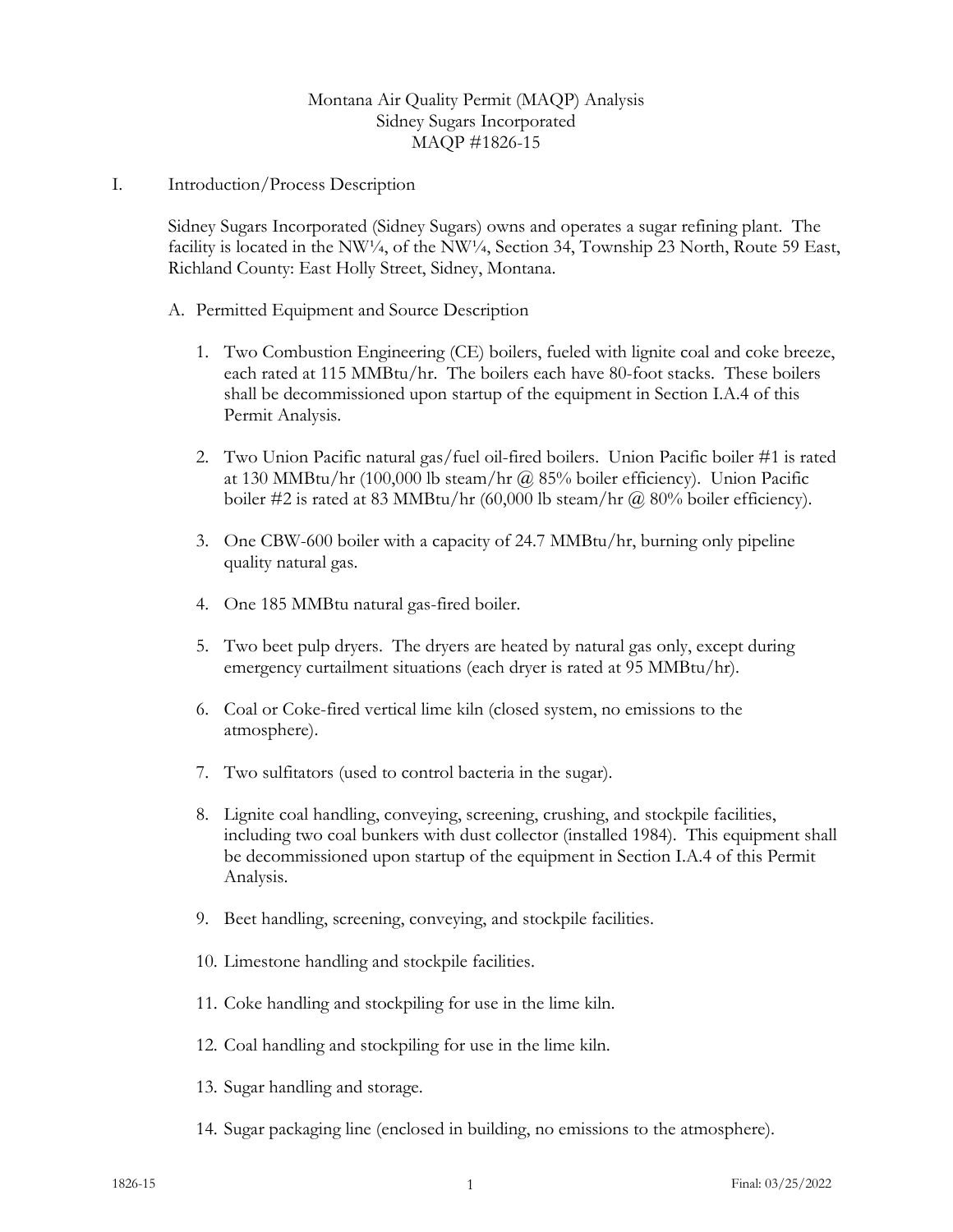- 15. Pulp pelletizer.
- 16. Pellet storage, shipping, and handling.
- 17. Reject pellet system.
- 18. Wet pulp handling and storage.
- 19. Weibul (used to condition the finished sugar) with baghouse controls, installed April 1968.
- 20. Vacuum cleaning system with dust collector, installed mid-1960s.
- 21. Sugar handling equipment, including 20 enclosed screw conveyors (50 tph) and one bucket elevator (50 tph).
- 22. Sugar Silos #7 through #16 (12.5 million pounds each) with filter vents for the control of particulates.
- 23. Conditioner silo #6 (1.9 million pounds). Exhaust from this silo is routed to silo #7 for particulate control.
- 24. Pebble Lime Hopper. Emissions from the hopper are controlled by the existing MAC Equipment baghouse.
- 25. Pebble Lime Silo with baghouse for the control of particulates.
- B. Permit History

On May 2, 1984, Holly Sugar Incorporated (Holly) received **MAQP #1826** for the conversion of the two existing CE boilers from gas and oil fired to coal fired. The company was required to receive a permit due to changes in emissions for the different fuel sources.

On March 29, 1993, Holly received **MAQP #1826-01** for removal of a permit condition limiting the ash content of the lignite coal burned in their two CE boilers. This modification had no effect on emissions since the existing particulate and  $SO<sub>2</sub>$  emission limitations and production limitations would not be changed. Increased testing, monitoring, and reporting requirements were imposed to demonstrate compliance.

On January 6, 1995, Holly received **MAQP #1826-02** to correct errors that existed in MAQP #1826-01. The language limiting the hours of operation of the entire plant was changed to correctly state that the limitation applies to the CE boiler and associated coal handling equipment. Another change was to reference the appropriate rules that determine the maximum emissions from the other boilers and dryers at differing performance loads. Also, references to the applicable rules that were used to determine the conditions or limitations were added to the permit. The corrections did not cause a change in the allowable or actual emissions at the facility. A summary of some of the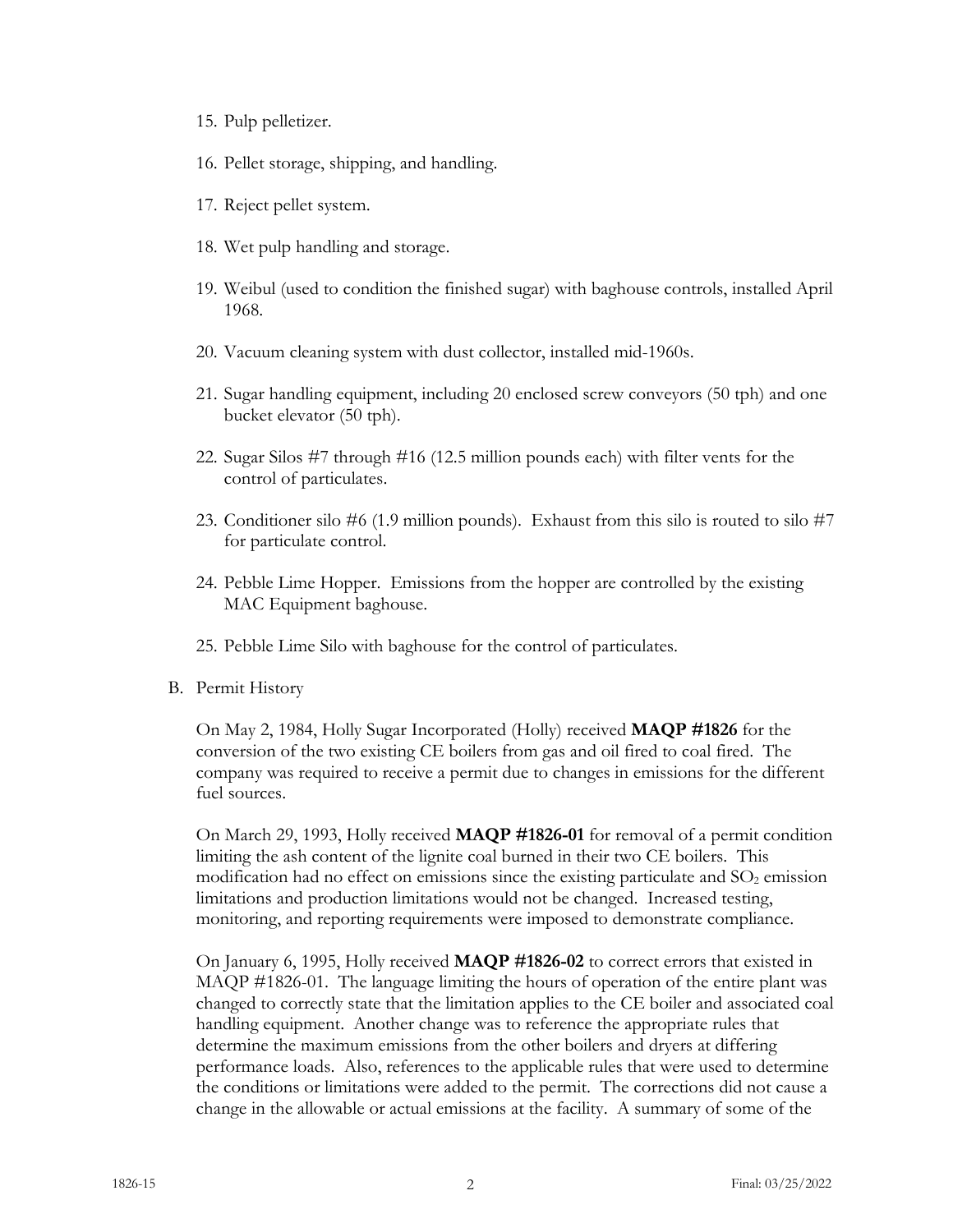changes follows. A more complete description of the changes is included in the analysis of MAQP #1826-02.

- 1. The section listing limitations for the CE boilers was changed to identify that the CE boilers were limited to 180 days of operation. The previous permit had incorrectly stated the entire facility was subject to the limitation. The limitation was included as part of MAQP #1826 and should have been specific to the CE boilers and coal-handling equipment since this equipment was the only equipment reviewed as part of the original permit application.
- 2. The limitation for the dryers was incorrectly stated in MAQP #1826-01. The condition was rewritten to identify the equations that must be used by the facility to determine allowable emissions from the dryers.

On June 10, 1995, Holly was issued **MAQP #1826-03** to authorize the construction of sugar silos #7 through #16 that allowed for additional sugar storage on site. The equipment also included sugar handling equipment and a conditioner silo #6. Each sugar silo has a filter vent to control emissions from loading and unloading. The conditioner silo #6 vents to silo #7 and emissions are controlled by the silo #7 filter vent.

On April 14, 1996, Holly was issued **MAQP #1826-04** to extend the operating schedule of the coal handling equipment at the facility. Previously, the permit had limited the operation of the CE boilers and the coal handling equipment to 180 days per year. Holly determined that they could meet their needs with only one CE boiler operating and needed the flexibility to extend their campaign beyond the 180-day limit. Therefore, Holly requested that the operating limit on the coal handling equipment be increased to 360 days per year. To ensure there was no increase in the allowable particulate emissions from the coal handling equipment, Holly requested that the emission limit from the coal handling baghouse be reduced from 0.02 gr/dscf to 0.01 gr/dscf. Actual emissions from the coal handling facility were not expected to change as a result of the permitting action.

Holly also requested, and the Department agreed, that the following testing requirements be removed: 1) The requirement to test the Union boilers and the pulp dryers for  $SO<sub>2</sub>$ has been removed; the permit contained no limits for  $SO_2$  emissions from these sources and it was not reasonable to require Sidney Sugars to test for the sake of information gathering. 2) The requirement to perform compliance tests for opacity on the sugar silos was removed; the silo vents are located inside small enclosures on top of the silos. The exhaust exits the enclosure through various openings such as the door seals and it would be difficult to perform a compliance test on each opening. The opacity limit on the silo emissions was not affected by this action.

On February 28, 1998, Holly was issued **MAQP #1826-05** to remove the particulate and opacity testing requirements for the two Union boilers. Previously, Holly was required to test the Union boilers for particulate and opacity because the boilers could be fired with natural gas or fuel oil. However, Holly requested that these testing requirements be removed because the boilers are fired almost exclusively on natural gas. Fuel oil is used only during emergency gas curtailments, for less than 30 days per year. With natural gas as the primary fuel, Holly is expected to be in compliance with the opacity and particulate emission limits. If it is determined that Holly is using more fuel than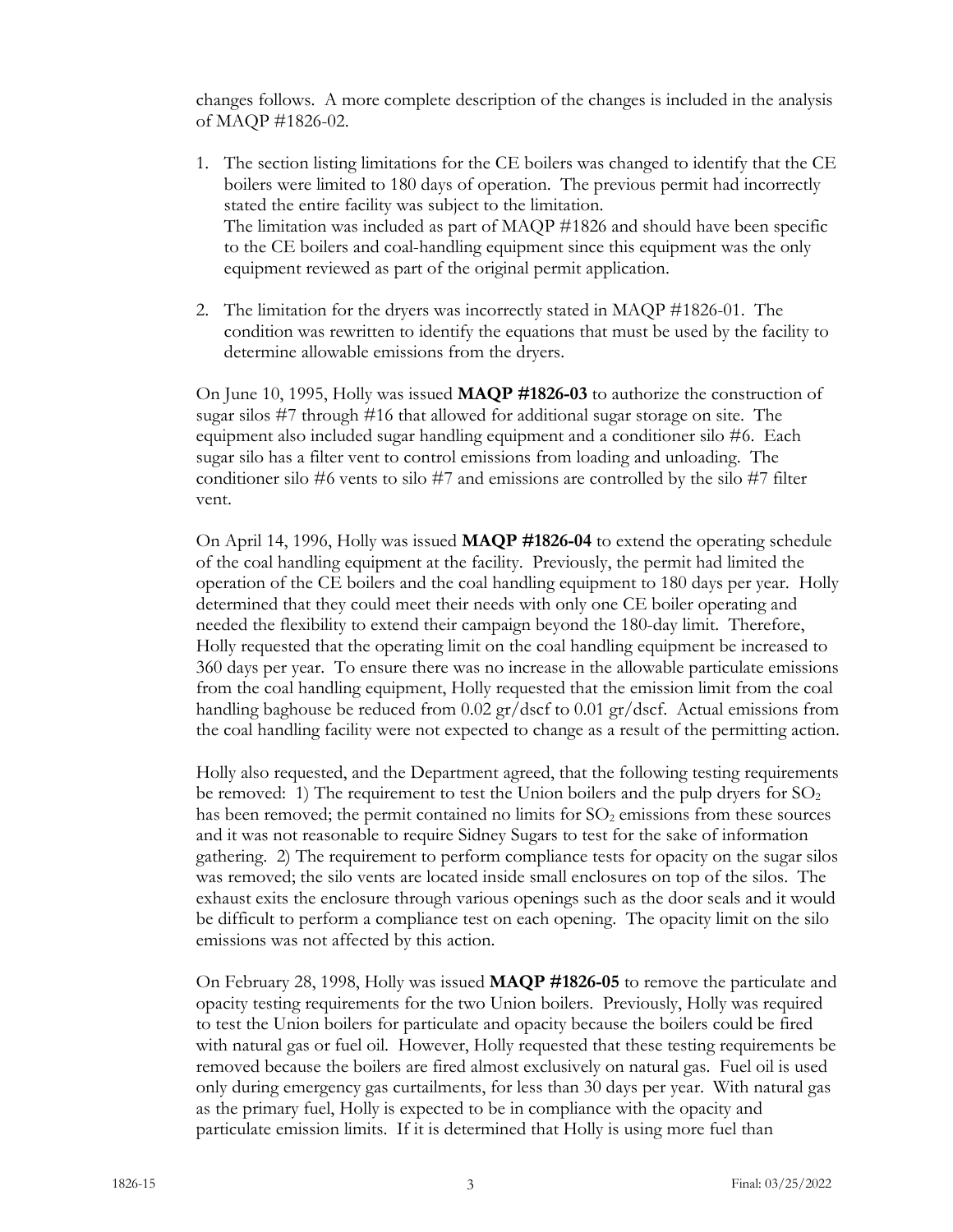expected, the Department may require testing. This change did not increase the facility's allowable or potential emissions.

On July 28, 1998, Holly was issued **MAQP #1826-06** for the addition of a pebble lime hopper that would use a pneumatic loading system when lime is loaded into the hopper. This permit modification also clarified the language limiting total annual hours of operation to apply to each CE boiler. This change increased the facility's actual emissions of particulate matter (PM) and particulate matter with an aerodynamic diameter of 10 microns or less  $(PM_{10})$  by less than 1.5 tons for each pollutant.

On February 26, 1999, Holly was issued **MAQP #1826-07** to increase the throughput capacity of the pebble lime hopper. This increase was necessary to handle the variable quality of beets being processed. Particulate emissions increased by 13.51 tpy as a result of this permitting action. The increase in emissions resulting from the increase in throughput will occur during pneumatic loading from the truck. The tank air vent is ducted directly to the slaker building vent baghouse via a 10" duct. This is an existing baghouse on the slaker building and no new equipment was installed to perform the increased throughput. Also included in this permit modification is clarification of some of the permit conditions. The language for the particulate matter and  $SO_2$  conditions concerning the CE boilers has been changed to indicate the original intent of the conditions. The language concerning the pulp dryer particulate limits was clarified by indicating it applied to each pulp dryer (#1 and #2) rather than both.

As a result of Notice of Violation: EK99-02, an extensive review revealed that Holly's replacement of the facility's diffuser required a permit modification. On August 18, 1999, Holly submitted an application for the increase in emissions resulting in downstream units from the new diffuser. Affected down-stream units included both pulp dryers, the dry-pulp cyclone, the pellet-cooler cyclone and the pellet-tank fan. The resulting increase in allowable PM and  $PM_{10}$  emissions are 14.06 tons per year (tpy) and 11.60 tpy, respectively. The following conditions were added to MAQP #1826-07:

- 1. Each dryer process rate (to include molasses) shall not exceed 114,192 tons during any one campaign. Holly shall maintain a daily log with a cumulative total of the current campaign production. This log shall be maintained on site, made available to Department personnel during facility visits, and submitted to the Department upon request.
- 2. Holly shall install, operate, and maintain a weighing device on each dryer to verify the process rate and to demonstrate compliance with the process rate limitation.
- 3. Each dryer is limited to burning natural gas only, except during emergency curtailment situations. Holly shall record in a log anytime fuel other than natural gas is combusted in the dryers. The log must be maintained on site, contain the date, time, type, and quantity of fuel fed into the dryers, and must be submitted to the Department upon request.

# **MAQP #1826-08** replaced MAQP #1826-07.

On November 20, 2001, the Department issued **MAQP #1826-09** to Holly. The administrative amendment included Holly's request to add the following language to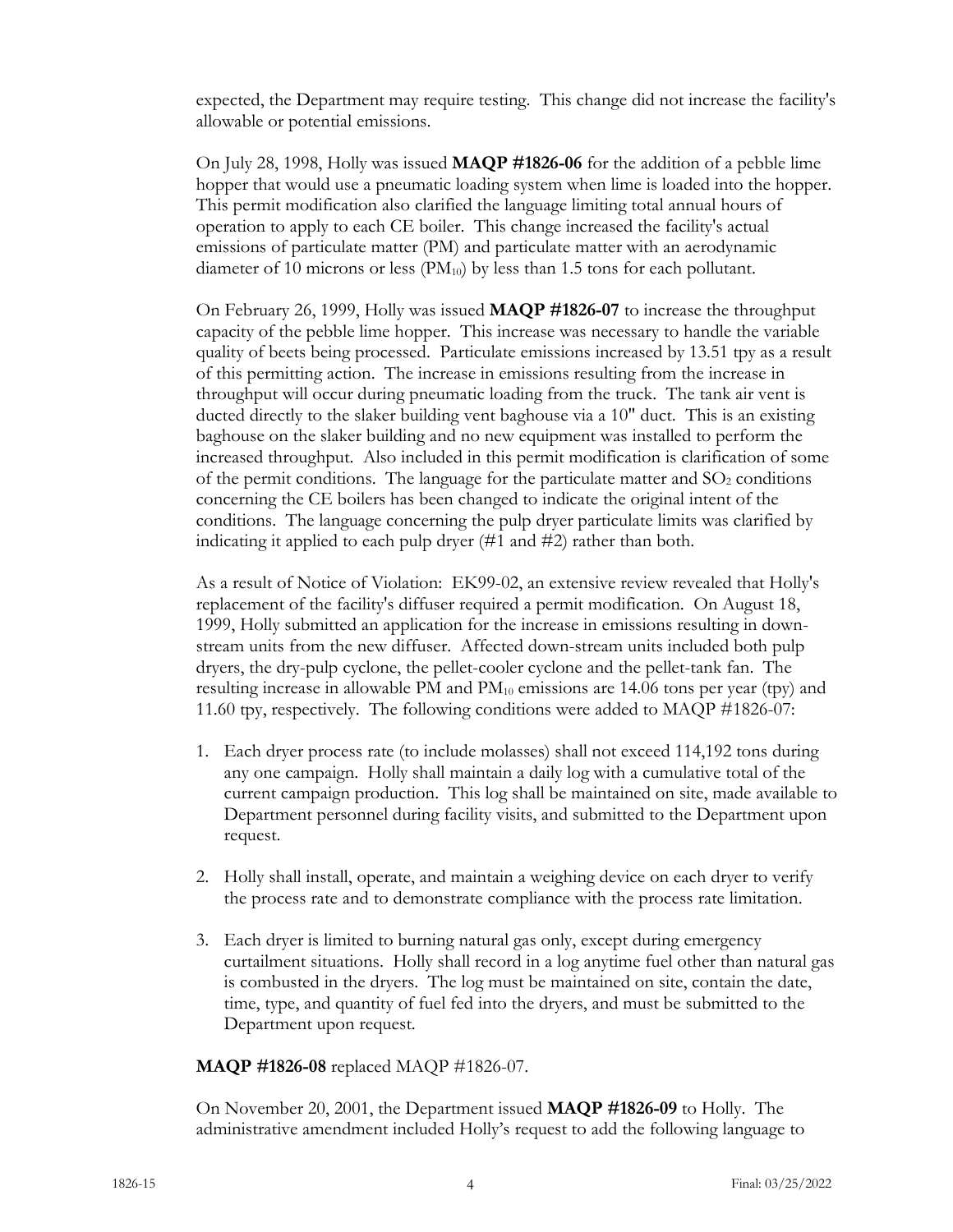permit condition II.A.16: "In the event of weigh device malfunction, Holly shall use an alternative monitoring method approved by the Department." MAQP #1826-09 replaced MAQP #1826-08.

On February 19, 2002, a modification to MAQP #1826-09 was issued to Holly. The modification involved the installation and operation of a Superior Mohawk natural gasfired boiler and the removal of a Cleaver Brooks natural gas-fired boiler. **MAQP #1826- 10** replaced MAQP #1826-09.

The modification also included the relocation of the Sly filter baghouse, which was approved by the Department on May 2, 2000. The Sly Filter baghouse was moved from the sugar handling and storage area to Silos 1-4. The dust from the sugar handling and storage area was routed to the existing MAC baghouse, which vents inside the sugar warehouse. The change was considered de minimis as described in ARM 17.8.705 (1)(r) because the potential emissions were less than 15 ton/year and the proposal did not violate any conditions of the existing permit.

On October 18, 2002 the Department received a request for an administrative amendment to transfer ownership of the facility from Holly Sugar Corporation to Sidney Sugars Incorporated. The permit action transferred ownership of the facility and **MAQP #1826-11** replaced MAQP #1826-10.

On June 24, 2013, the Department received an application to modify MAQP #1826-11 to include coke breeze as a fuel for the two CE boilers. Coke breeze, the undersized screenings collected during the loading of coke, is collected and added to the lignite coal to fuel the CE boilers. The Department has determined that the properties of the cokebreeze are similar to coal and that air pollutant emissions from the CE boiler would be similar to those encountered in burning coal fuel alone. The permit action added coke breeze as a fuel for the CE boilers and updated the permit to reflect current permit language and rule references used by the Department. **MAQP #1826-12** replaced MAQP #1826-11.

On November 2, 2016, the Department received from Sidney Sugars an application for a natural gas-fired boiler to replace the existing Superior Mohawk Boiler. The existing Superior Mohawk Boiler was damaged in a fire at the facility and therefore a replacement was necessary. The replacement boiler, named the "CBW-600 Boiler" is slightly smaller in size with a capacity of 24.7 million British thermal units per hour (MMBtu/hr), while the prior boiler had a stated capacity of 25.1 MMBtu/hr.

The replacement boiler was reviewed under the requirements of ARM 17.8.752 – Best Available Control Technology. Because no manufacturer guaranteed emissions rates could be provided for this used boiler, the Department requested testing for oxides of nitrogen  $(NO<sub>x</sub>)$  and carbon monoxide  $(CO)$  to confirm assumed emissions rates, with further testing requirements based on the results of the tests. This permit action allowed for the installation of the CBW-600 Boiler to replace the Superior Mohawk Boiler. Fuelfired emissions sources were reviewed to confirm the area source status of the facility, and during that process all other pollutant emission levels were updated as well. Therefore, this action updated the emissions inventory in the permit analysis for the fuel fired sources (PM emissions from fuel and product handling were not reviewed or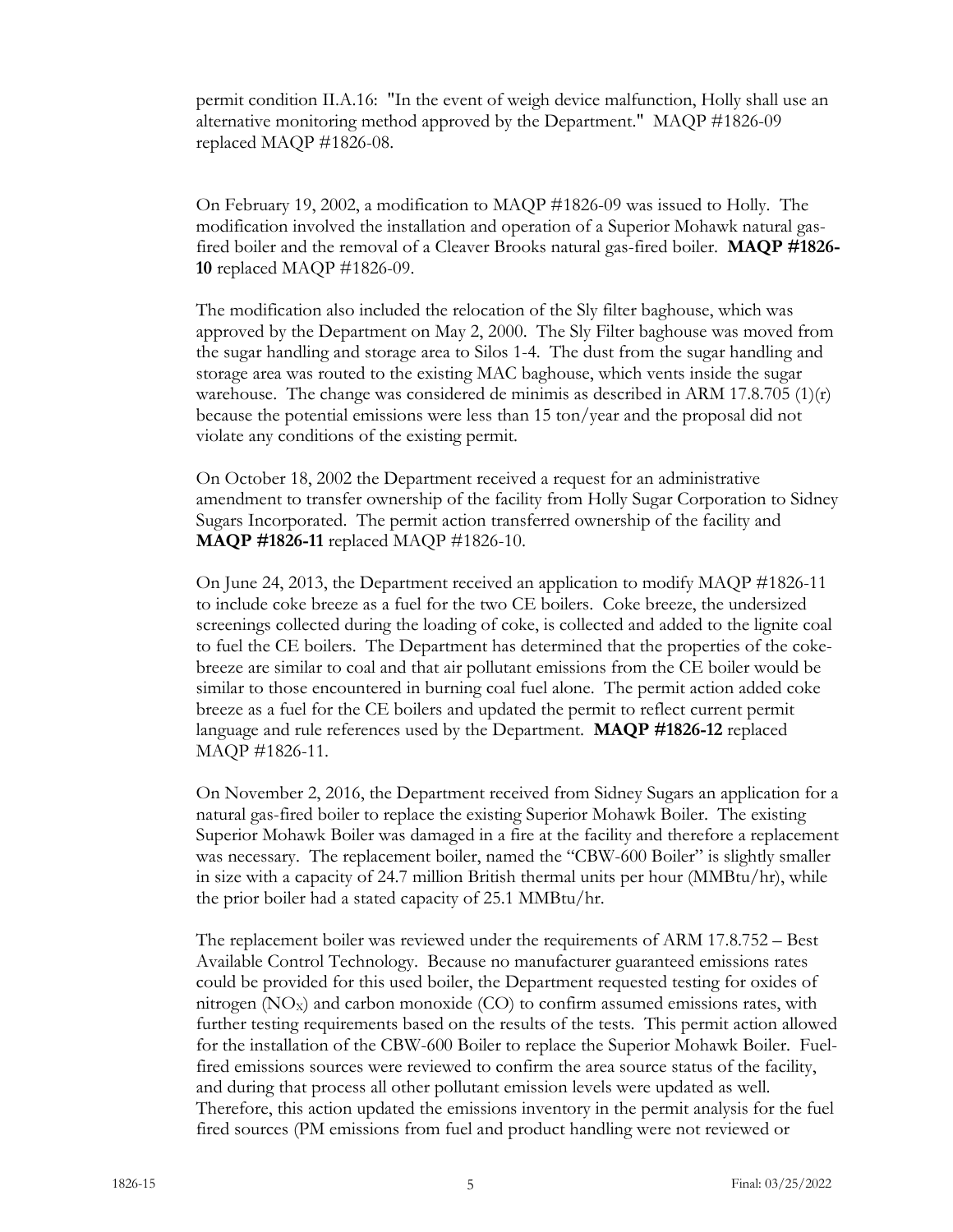updated during this action). For hydrochloric acid and hydrofluoric acid emissions from coal combustion, emissions factors from the Environmental Protection Agency's Toxic Release Inventory guidance were used, as this guidance provided emissions factors specific to lignite combustion. **MAQP #1826-13** replaced MAQP #1826-12.

On May 10, 2017, the Department received an application from Sidney Sugars for a new Pebble Lime Silo to replace the existing lime silo located in the Slaker Building. The new silo is used to store lime as well as pneumatic conveyance of pebble lime for the Lime Kiln. Particulate emissions from the lime silo are controlled through the use of a baghouse. **MAQP #1826-14** replaced MAQP #1826-13.

C. Current Permit Action

On December 2, 2021, the Department received an application from Sidney Sugars to replace two (2) existing CW coal fired boilers with one (1) 185 MMBtu Boiler. The Department issued an incompleteness letter on December 15, 2021, that required Sidney Sugars to address if this project triggered the Prevention of Significant Deterioration (PSD) major source permitting requirements of ARM 17.8 Subchapter 8. Sidney Sugars provided a response on January 8, 2022, that satisfied this requirement. On January 28, 2022, Sidney Sugars contacted the Department and requested a 30-day public comment period to evaluate the reported  $NO<sub>x</sub>$  and CO emissions associated with the 185 MMBtu Boiler. The current permit action does not trigger PSD major source permitting because it does not result in a significant net emission increase of any pollutant. **MAQP #1826- 15** replaces MAQP #1826-14.

|  | D. Response to Public Comments |  |  |
|--|--------------------------------|--|--|
|--|--------------------------------|--|--|

| Person/Group           | Permit                                                     | Comment                                                                                                                | <b>Department Response</b>                                                          |
|------------------------|------------------------------------------------------------|------------------------------------------------------------------------------------------------------------------------|-------------------------------------------------------------------------------------|
| Commenting             | Reference                                                  |                                                                                                                        |                                                                                     |
| Sidney Sugars,<br>Inc. | <b>MAQP</b><br>$\#1826-15$ ,<br>Section<br>ILC.1           | In summary, Sidney Sugars<br>requested a BACT limit of 0.07<br>pounds per million British<br>thermal units (lb/MMBtu). | Sidney Sugars accepted the<br>proposed BACT limits of 0.04<br>lb/MMBtu.             |
|                        | MAQP &<br>Analysis<br>$\#1826-15$ ,<br>various<br>sections | In summary, Sidney Sugars<br>requested to have boiler specific<br>notation removed from the<br>MAQP.                   | The Department made the<br>requested language changes<br>proposed by Sidney Sugars. |

# E. Additional Information

Additional information, such as applicable rules and regulations, Best Available Control Technology (BACT)/Reasonably Available Control Technology (RACT) determinations, air quality impacts, and environmental assessments are included in the analysis associated with each change to the permit.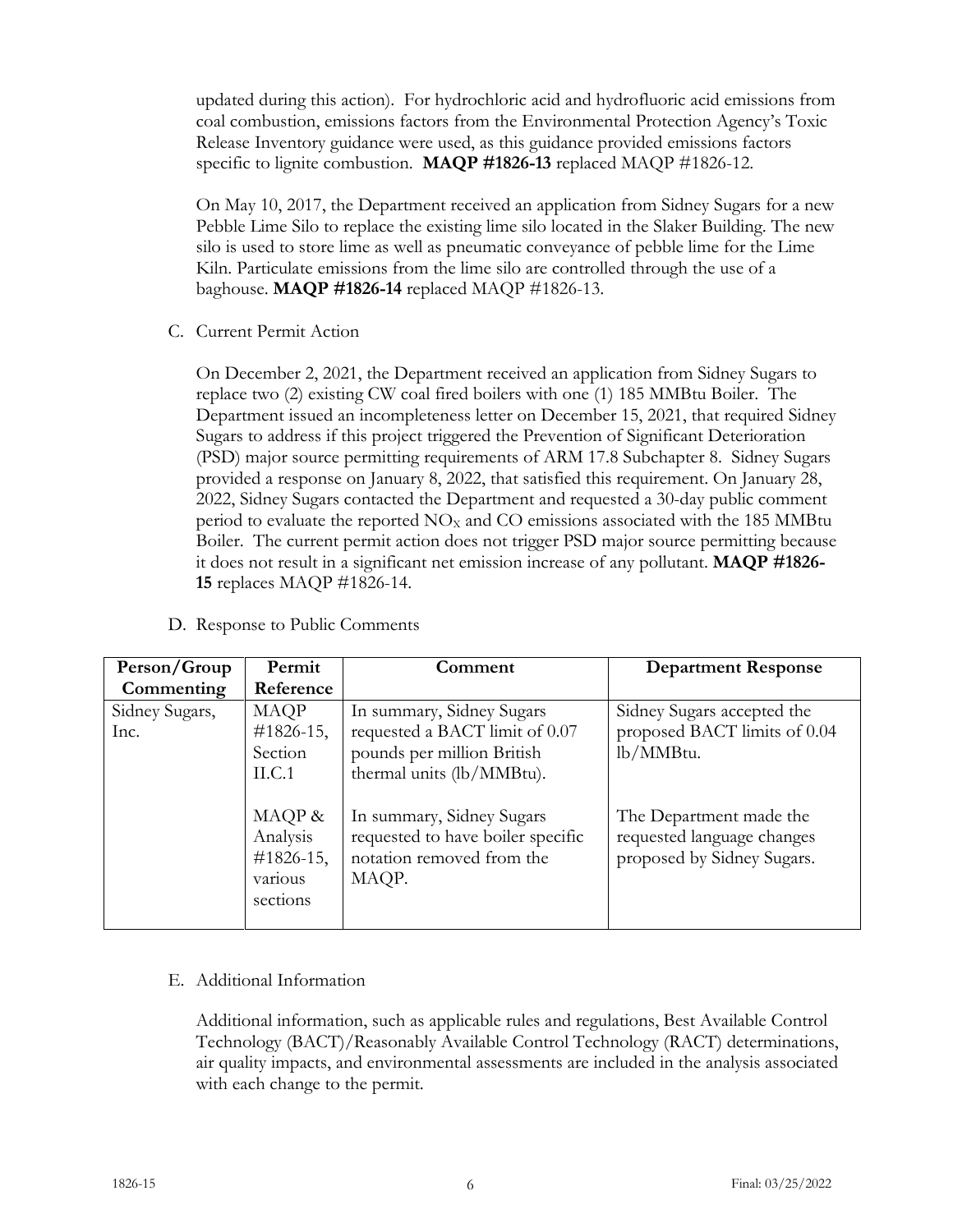# II. Applicable Rules and Regulations

The following are partial explanations of some applicable rules and regulations that apply to the facility. The complete rules are stated in the Administrative Rules of Montana (ARM) and are available, upon request, from the Department of Environmental Quality (Department). Upon request, the Department will provide references for location of complete copies of all applicable rules and regulations or copies where appropriate.

- A. ARM 17.8, Subchapter 1, General Provisions, including, but not limited to:
	- 1. ARM 17.8.101 Definitions. This rule includes a list of applicable definitions used in this chapter, unless indicated otherwise in a specific subchapter.
	- 2. ARM 17.8.105 Testing Requirements. Any person or persons responsible for the emissions of any air contaminant into the outdoor atmosphere shall, upon written request of the Department, provide the facilities and necessary equipment, including instruments and sensing devices, and shall conduct tests, emission or ambient, for such periods of time as may be necessary using methods approved by the Department.
	- 3. ARM 17.8.106 Source Testing Protocol. The requirements of this rule apply to any emission source testing conducted by the Department, any source, or other entity as required by any rule in this chapter, or any permit or order issued pursuant to this chapter, or the provisions of the Clean Air Act of Montana, 75-2-101, *et seq.*, Montana Code Annotated (MCA).

Sidney Sugars shall comply with the requirements contained in the Montana Source Test Protocol and Procedures Manual, including, but not limited to, using the proper test methods and supplying the required reports. A copy of the Montana Source Test Protocol and Procedures Manual is available from the Department upon request.

- 4. ARM 17.8.110 Malfunctions. (2) The Department must be notified promptly by phone whenever a malfunction occurs that can be expected to create emissions in excess of any applicable emission limitation or to continue for a period greater than 4 hours.
- 5. ARM 17.8.111 Circumvention. (1) No person shall cause or permit the installation or use of any device or any means that, without resulting in reduction of the total amount of air contaminant emitted, conceals or dilutes an emission of air contaminant that would otherwise violate an air pollution control regulation. (2) No equipment that may produce emissions shall be operated or maintained in such a manner as to create a public nuisance.
- B. ARM 17.8, Subchapter 2, Ambient Air Quality. including, but not limited to the following:
	- 1. ARM 17.8.204 Ambient Air Monitoring
	- 2. ARM 17.8.210 Ambient Air Quality Standards for Sulfur Dioxide
	- 3. ARM 17.8.211 Ambient Air Quality Standards for Nitrogen Dioxide
	- 4. ARM 17.8.212 Ambient Air Quality Standards for Carbon Monoxide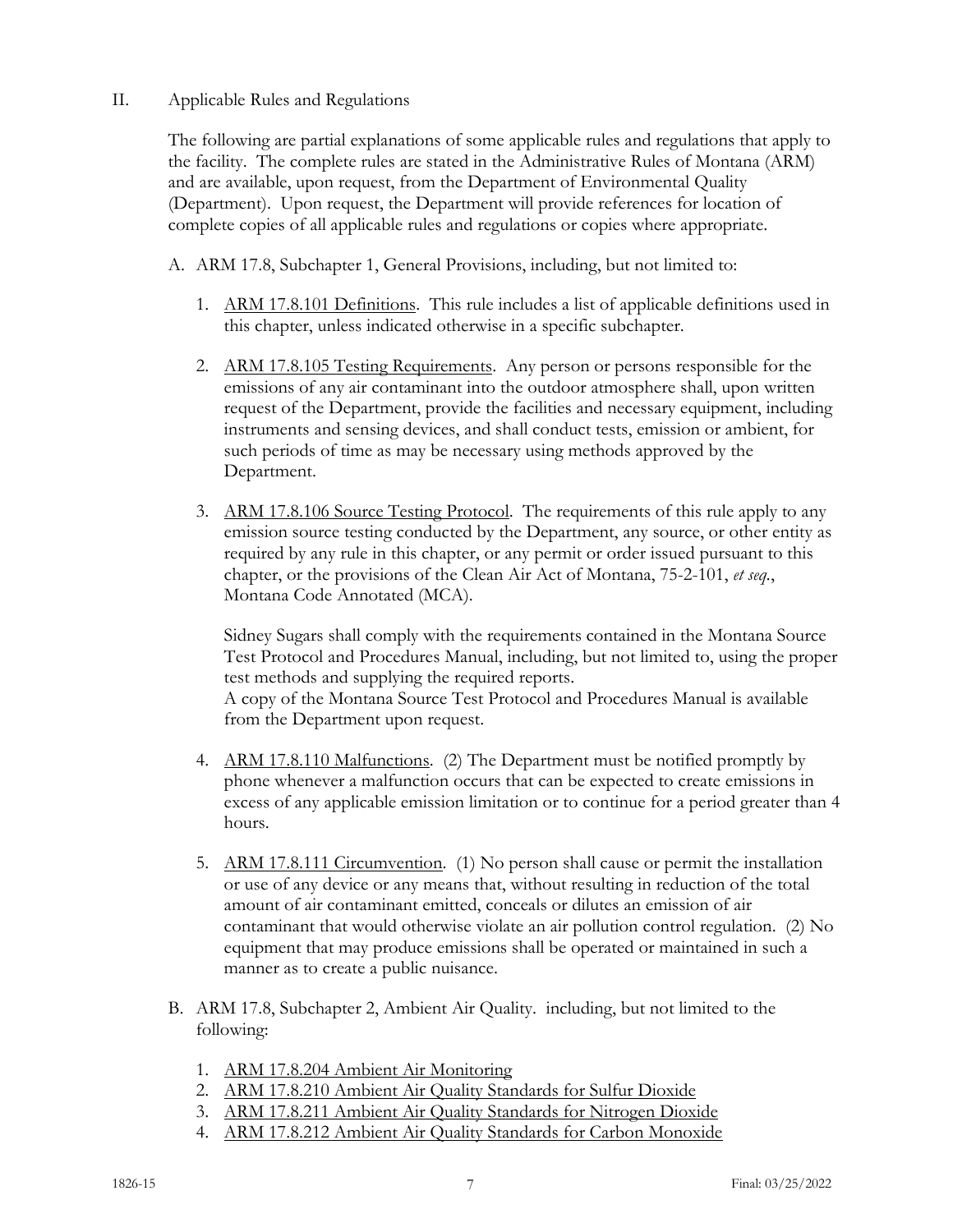- 5. ARM 17.8.213 Ambient Air Quality Standard for Ozone
- 6. ARM 17.8.214 Ambient Air Quality Standard for Hydrogen Sulfide
- 7. ARM 17.8.220 Ambient Air Quality Standard for Settled Particulate Matter
- 8. ARM 17.8.221 Ambient Air Quality Standard for Visibility
- 9. ARM 17.8.222 Ambient Air Quality Standard for Lead
- 10. ARM 17.8.223 Ambient Air Quality Standard for PM<sub>10</sub>

Sidney Sugars must maintain compliance with the applicable ambient air quality standards.

- C. ARM 17.8, Subchapter 3, Emission Standards, including, but not limited to:
	- 1. ARM 17.8.304 Visible Air Contaminants. This rule requires that no person may cause or authorize emissions to be discharged into the outdoor atmosphere from any source installed after November 23, 1968, that exhibit an opacity of 20% or greater averaged over 6 consecutive minutes.
	- 2. ARM 17.8.308 Particulate Matter, Airborne. (1) This rule requires an opacity limitation of less than 20% for all fugitive emissions sources and that reasonable precautions be taken to control emissions of airborne particulate matter. (2) Under this rule, Sidney Sugars shall not cause or authorize the use of any street, road, or parking lot without taking reasonable precautions to control emissions of airborne particulate matter.
	- 3. ARM 17.8.309 Particulate Matter, Fuel Burning Equipment. This rule requires that no person shall cause, allow, or permit to be discharged into the atmosphere particulate matter caused by the combustion of fuel in excess of the amount determined by this rule.
	- 4. ARM 17.8.310 Particulate Matter, Industrial Process. This rule requires that no person shall cause, allow, or permit to be discharged into the atmosphere particulate matter in excess of the amount set forth in this rule.
	- 5. ARM 17.8.322 Sulfur Oxide Emissions Sulfur in Fuel. (4) Commencing July 1, 1972, no person shall burn liquid or solid fuels containing sulfur in excess of 1 pound of sulfur per million Btu fired. (5) Commencing July 1, 1971, no person shall burn any gaseous fuel containing sulfur compounds in excess of 50 grains per 100 cubic feet of gaseous fuel, calculated as hydrogen sulfide at standard conditions.
	- 6. ARM 17.8.340 Standard of Performance for New Stationary Sources and Emission Guidelines for Existing Sources. This rule incorporates, by reference, 40 CFR Part 60, Standards of Performance for New Stationary Sources (NSPS). Sidney Sugars is considered an NSPS affected facility under 40 CFR Part 60 and has applicability considerations for the following subparts.
		- a. 40 CFR 60, Subpart A General Provisions. Apply to all equipment or facilities subject to an NSPS Subpart as listed below: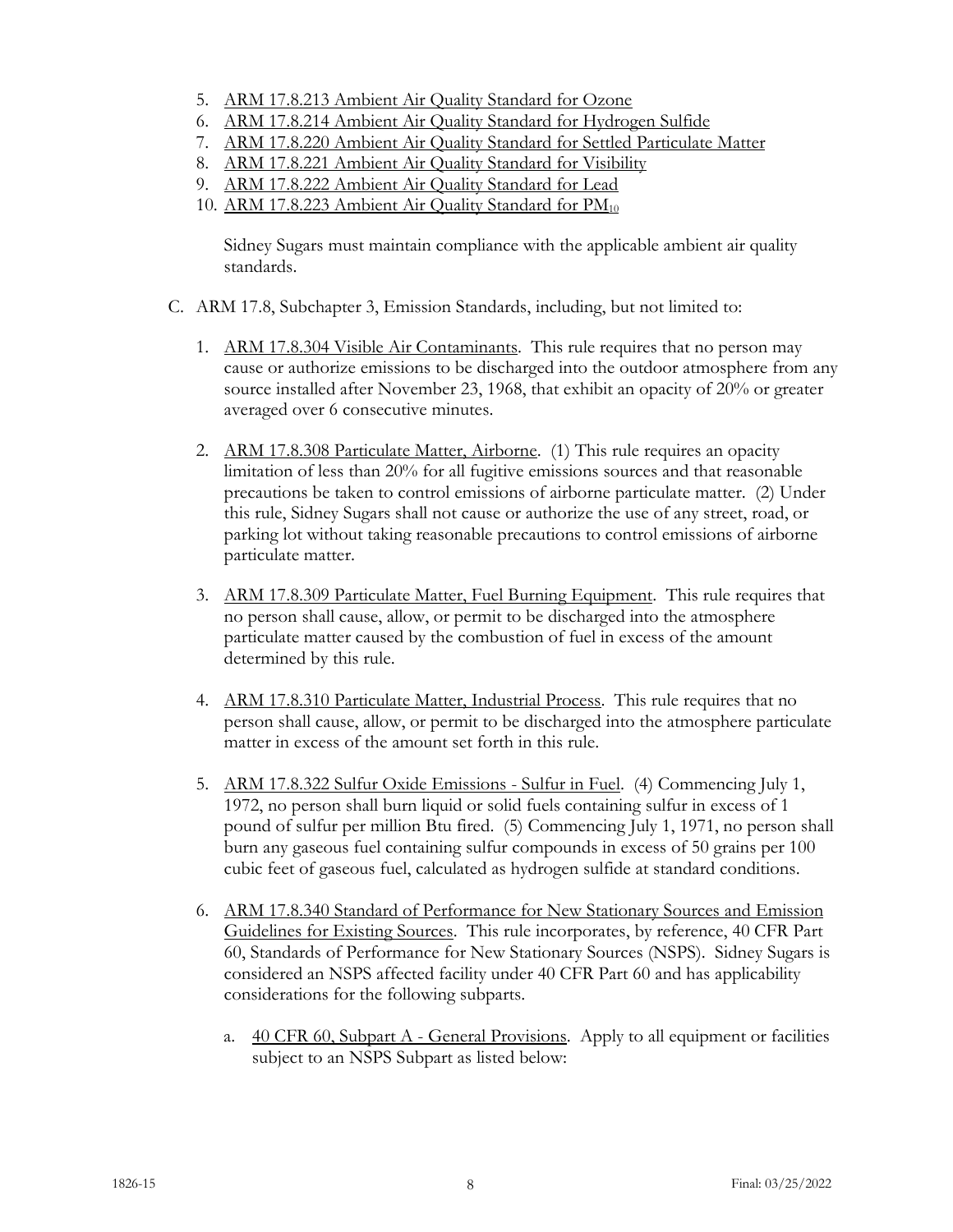- b. 40 CFR 60, Subpart D Standards of Performance for Fossil-Fuel-Fired Steam Generators. The affected facilities to which the provisions of this subpart apply are each fossil-fuel-fired steam generating unit of more than 73 megawatts (MW) heat input rate (250 million British thermal units per hour (MMBtu/hr)). The fossil fuel-fired CE Boilers and the Union Pacific Boilers have a heat input capacity less than 250 million MMBtu/hr; therefore 40 CFR 60, Subpart D does not apply.
- c. 40 CFR 60, Subpart Db Standards of Performance for Industrial-Commercial-Institutional Steam Generating Units. The affected facilities to which this subpart applies is each steam generating unit that commences construction, modification, or reconstruction after June 19, 1984, and that has a heat input capacity from fuels combusted in the steam generating unit of greater than 29 megawatts (MW) (100 million British thermal units per hour (MMBtu/hr)). The 185 MMBtu Boiler is subject to this regulation based on rated capacity and construction date.

The CE Boilers and the Union Pacific Boiler # 1, meet the applicable threshold for steam generating units greater than 100 MMBtu/hr, however, these units were installed or modified prior to the compliance applicability date of June 19, 1984 and are therefore not subject to the standard (The modification to permit a change in fuel from oil/natural gas to coal for the CE Boilers was issued by the Department on May 5, 1984). The Union Pacific Boiler #2 is not subject to 40 CFR 60, Subpart Db as the heat input does not meet the applicability threshold, and as it was installed prior to the June 19, 1984 applicability date.

- d. 40 CFR 60, Subpart Dc Standards of Performance for Small Industrial-Commercial-Institutional Steam Generating Units. The affected facility to which this subpart applies is each steam generating unit for which construction, modification, or reconstruction is commenced after June 9, 1989 and that has a maximum design heat input capacity of 29 megawatts (MW) (100 million British thermal units per hour (MMBtu/h)) or less, but greater than or equal to 2.9 MW (10 MMBtu/h). The CBW-600 Boiler is an affected source under Subpart Dc.
- e. 40 CFR 60, Subpart Y Standards of Performance for Coal Preparation and Processing Plants. The provisions of this subpart are applicable to any of the following affected facilities that commenced construction, reconstruction or modification after October 27, 1974, and on or before April 28, 2008: Thermal dryers, pneumatic coal-cleaning equipment (air tables), coal processing and conveying equipment (including breakers and crushers), and coal storage systems, transfer and loading systems. Sidney Sugars emitting sources include coal handling, conveying, screening, crushing, and stockpile facilities, and are therefore subject to this subpart.
- 7. ARM 17.8.342 Emission Standards for Hazardous Air Pollutants for Source Categories. The source, as defined and applied in 40 CFR Part 63, shall comply with the requirements of 40 CFR Part 63, as listed below:
	- a.  $40 \text{ CFR } 63$ , Subpart A General Provisions apply to all equipment or facilities subject to an NESHAP Subpart as listed below: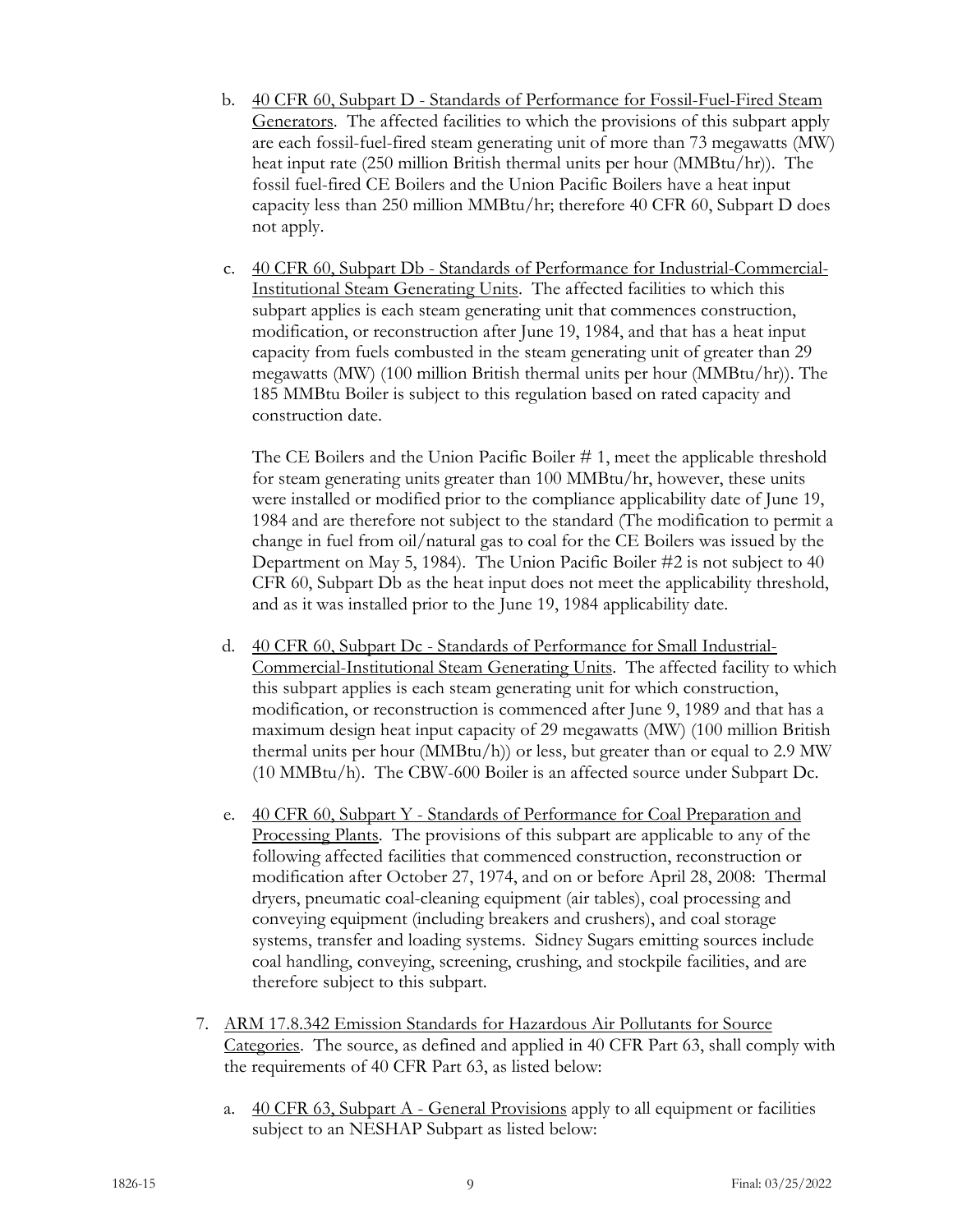- b. 40 CFR 63, Subpart JJJJJJ National Emission Standards for Hazardous Air Pollutants for Industrial, Commercial, and Institutional Boilers Area Sources. A facility is subject to this subpart if it owns or operates an industrial, commercial, or institutional boiler as defined in § 63.11237 (which includes industrial boilers used in manufacturing, processing, mining, and refining or any other industry to provide steam, hot water, and/or electricity), that is located at, or is part of, an area source of hazardous air pollutants (HAP), as defined in § 63.2, except as specified in § 63.11195 (which includes gas-fired boilers). Current applicability at Sidney Sugars is limited to CE Boilers #1 and #2, due to combustion of coal. Additional boilers may fall under regulation of the Area Source Boiler MACT in the event a change in combustion fuel(s) occur.
- D. ARM 17.8, Subchapter 5, Air Quality Permit Application, Operation, and Open Burning Fees, including, but not limited to:
	- 1. ARM 17.8.504 Air Quality Permit Application Fees. This rule requires that an applicant submit an air quality permit application fee concurrent with the submittal of an air quality permit application. A permit application is incomplete until the proper application fee is paid to the Department. Sidney Sugars submitted the appropriate permit application fee for the current permit action.
	- 2. ARM 17.8.505 Air Quality Operation Fees. An annual air quality operation fee must, as a condition of continued operation, be submitted to the Department by each source of air contaminants holding an air quality permit, excluding an open burning permit, issued by the Department.

The air quality operation fee is based on the actual or estimated actual amount of air pollutants emitted during the previous calendar year. An air quality operation fee is separate and distinct from an air quality permit application fee. The annual assessment and collection of the air quality operation fee, described above, shall take place on a calendar-year basis. The Department may insert into any final permit issued after the effective date of these rules such conditions as may be necessary to require the payment of an air quality operation fee on a calendar-year basis, including provisions that prorate the required fee amount.

- E. ARM 17.8, Subchapter 7, Permit, Construction and Operation of Air Contaminant Sources, including, but not limited to:
	- 1. ARM 17.8.740 Definitions. This rule is a list of applicable definitions used in this chapter, unless indicated otherwise in a specific subchapter.
	- 2. ARM 17.8.743 Montana Air Quality Permits--When Required. This rule requires a person to obtain an air quality permit or permit modification to construct, modify, or use any air contaminant sources that have the potential to emit (PTE) greater than 25 tons per year of any pollutant. Sidney Sugars has the potential to emit greater than 25 tons/year of PM,  $PM_{10}$ , NO<sub>X</sub>, CO, and SO<sub>2</sub>; therefore, an air quality permit is required.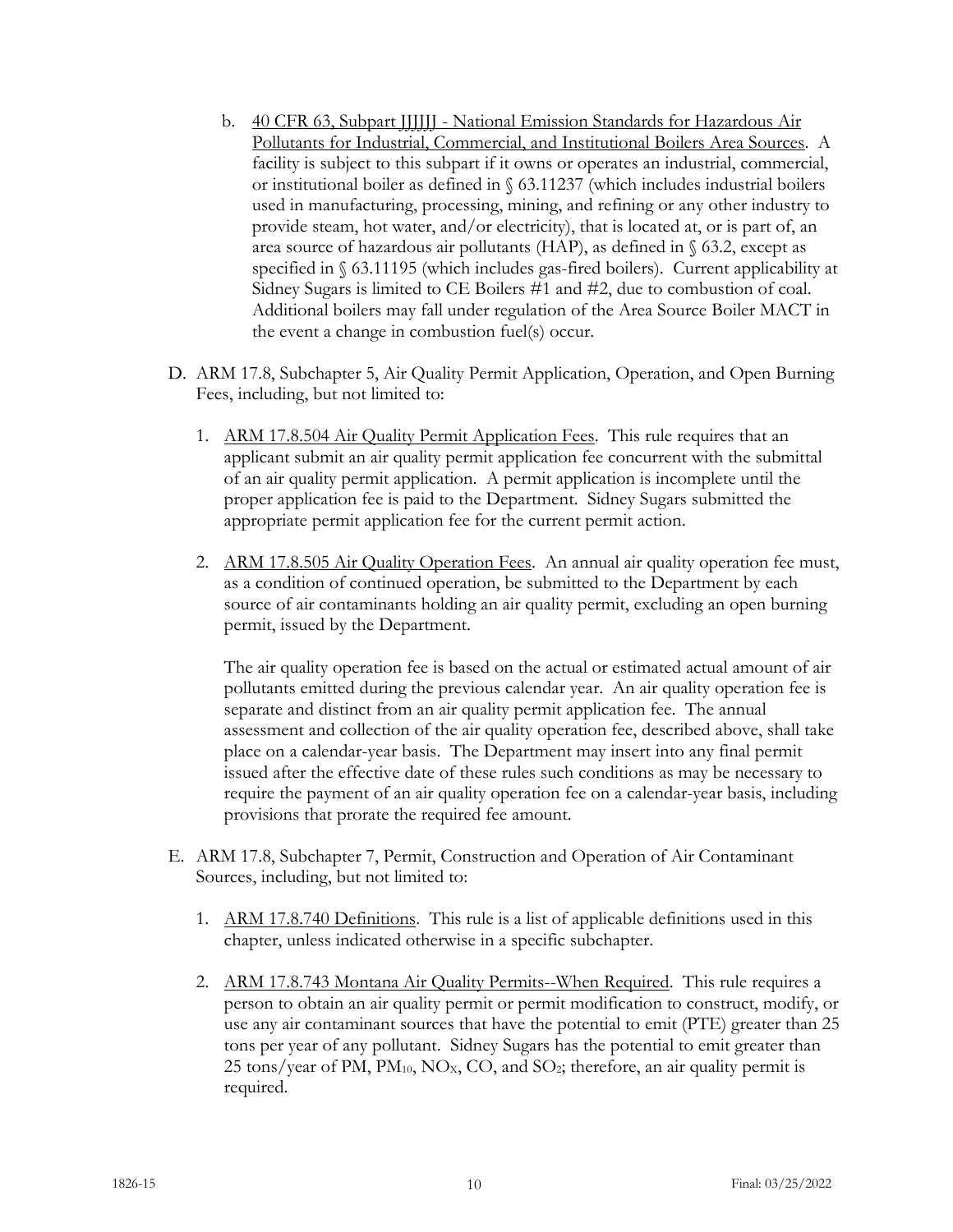- 3. ARM 17.8.744 Montana Air Quality Permits--General Exclusions. This rule identifies the activities that are not subject to the Montana Air Quality Permit program.
- 4. ARM 17.8.745 Montana Air Quality Permits--Exclusion for De Minimis Changes. This rule identifies the de minimis changes at permitted facilities that do not require a permit under the Montana Air Quality Permit Program
- 5. ARM 17.8.748 New or Modified Emitting Units--Permit Application Requirements. (1) This rule requires that a permit application be submitted prior to installation, modification, or use of a source. Sidney Sugars submitted the required permit application for the current permit action. (7) This rule requires that the applicant notify the public by means of legal publication in a newspaper of general circulation in the area affected by the application for a permit. Sidney Sugars submitted an affidavit of publication of public notice for the November 7, 2021, issue of the *Sidney Herald*, a newspaper of general circulation in the Town Sidney in Richland County, as proof of compliance with the public notice requirements.
- 6. ARM 17.8.749 Condition of Issuance of Permit. This rule requires that the permits issued by the Department must authorize the construction and operation of the facility or emitting unit subject to the conditions in the permit and the requirements of this subchapter. This rule also requires that the permit must contain any conditions necessary to assure compliance with the Federal Clean Air Act (FCAA), the Clean Air Act of Montana, and rules adopted under those acts. Sidney Sugars has demonstrated compliance with applicable rules and standards as required for permit issuance.
- 7. ARM 17.8.752 Emission Control Requirements. This rule requires a source to install the maximum air pollution control capability, which is technically practicable and economically feasible, except that BACT shall be utilized. The required BACT analysis is included in Section III of this permit analysis.
- 8. 8ARM 17.8.755 Inspection of Permit. This rule requires that air quality permits shall be made available for inspection by the Department at the location of the source.
- 9. ARM 17.8.756 Compliance with Other Requirements. This rule states that nothing in the permit shall be construed as relieving Sidney Sugars of the responsibility for complying with any applicable federal or Montana statute, rule, or standard, except as specifically provided in ARM 17.8.740, *et seq.*
- 10. ARM 17.8.759 Review of Permit Applications. This rule describes the Department's responsibilities for processing permit applications and making permit decisions on those permit applications that do not require the preparation of an environmental impact statement.
- 11. ARM 17.8.762 Duration of Permit. An air quality permit shall be valid until revoked or modified as provided in this subchapter, except that a permit issued prior to construction of a new or modified source may contain a condition providing that the permit will expire unless construction is commenced within the time specified in the permit, which in no event may be less than 1 year after the permit is issued.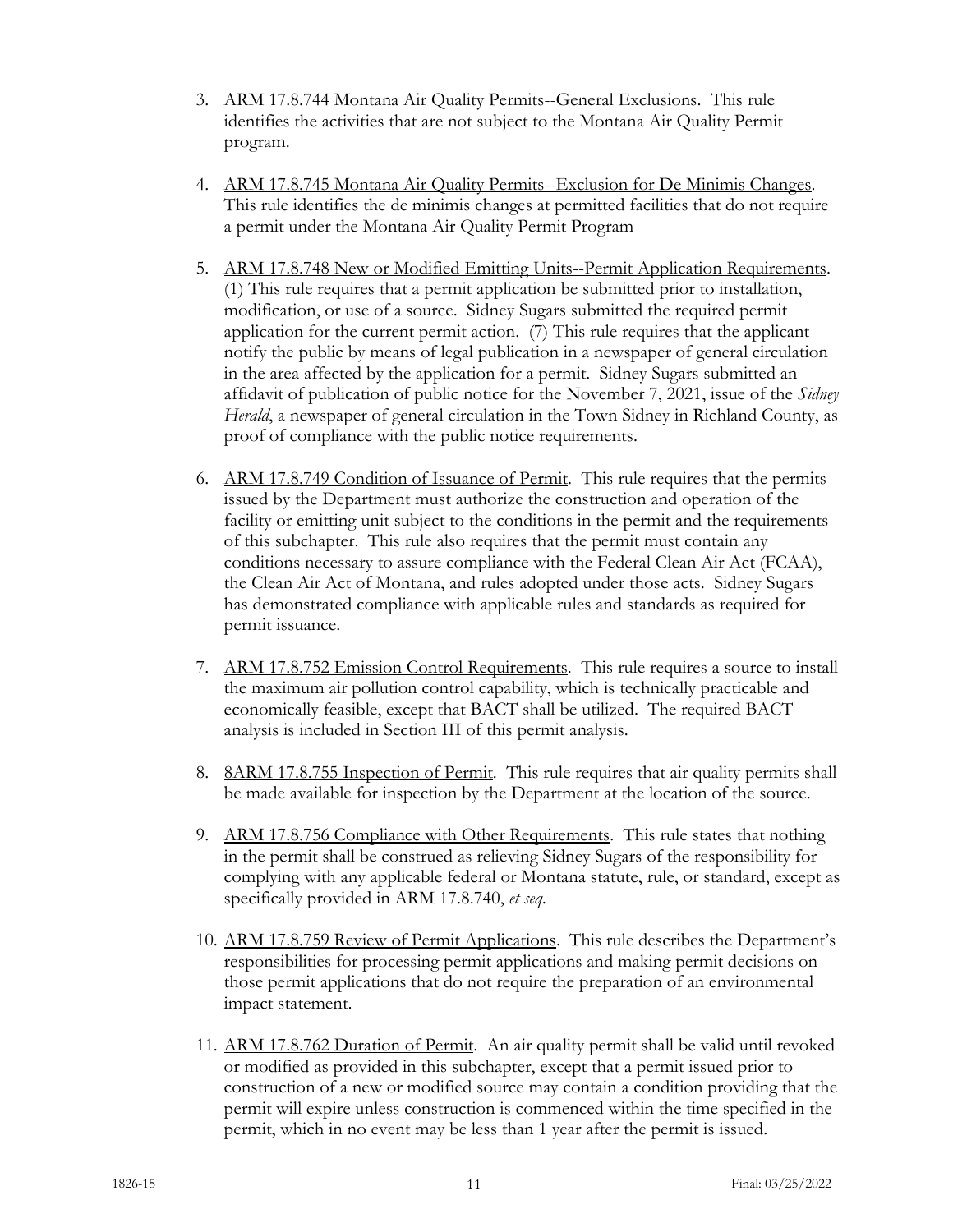- 12. ARM 17.8.763 Revocation of Permit. An air quality permit may be revoked upon written request of the permittee, or for violations of any requirement of the Clean Air Act of Montana, rules adopted under the Clean Air Act of Montana, the FCAA, rules adopted under the FCAA, or any applicable requirement contained in the Montana State Implementation Plan (SIP).
- 13. ARM 17.8.764 Administrative Amendment to Permit. An air quality permit may be amended for changes in any applicable rules and standards adopted by the Board of Environmental Review (Board) or changed conditions of operation at a source or stack that do not result in an increase of emissions as a result of those changed conditions. The owner or operator of a facility may not increase the facility's emissions beyond permit limits unless the increase meets the criteria in ARM 17.8.745 for a de minimis change not requiring a permit, or unless the owner or operator applies for and receives another permit in accordance with ARM 17.8.748, ARM 17.8.749, ARM 17.8.752, ARM 17.8.755, and ARM 17.8.756, and with all applicable requirements in ARM Title 17, Chapter 8, Subchapters 8, 9, and 10.
- 14. ARM 17.8.765 Transfer of Permit. This rule states that an air quality permit may be transferred from one person to another if written notice of intent to transfer, including the names of the transferor and the transferee, is sent to the Department.
- F. ARM 17.8, Subchapter 8, Prevention of Significant Deterioration of Air Quality, including, but not limited to:
	- 1. ARM 17.8.801 Definitions. This rule is a list of applicable definitions used in this subchapter.
	- 2. ARM 17.8.818 Review of Major Stationary Sources and Major Modifications Source Applicability and Exemptions. The requirements contained in ARM 17.8.819 through ARM 17.8.827 shall apply to any major stationary source and any major modification with respect to each pollutant subject to regulation under the FCAA that it would emit, except as this subchapter would otherwise allow.

This facility is considered a major stationary source. This modification will not cause a net emission increase greater than significance levels and, therefore, does not require a New Source Review (NSR) analysis.

- G. ARM 17.8, Subchapter 12, Operating Permit Program Applicability, including, but not limited to:
	- 1. ARM 17.8.1201 Definitions. (23) Major Source under Section 7412 of the FCAA is defined as any stationary source having:
		- a. Potential to Emit (PTE)  $> 100$  tons/year of any pollutant,
		- b. PTE  $> 10$  tons/year of any one hazardous air pollutant (HAP), PTE  $> 25$ tons/year of a combination of all HAPs, or a lesser quantity as the Department may establish by rule;
		- c. PTE  $> 70$  tons/year of PM<sub>10</sub> in a serious PM<sub>10</sub> nonattainment area.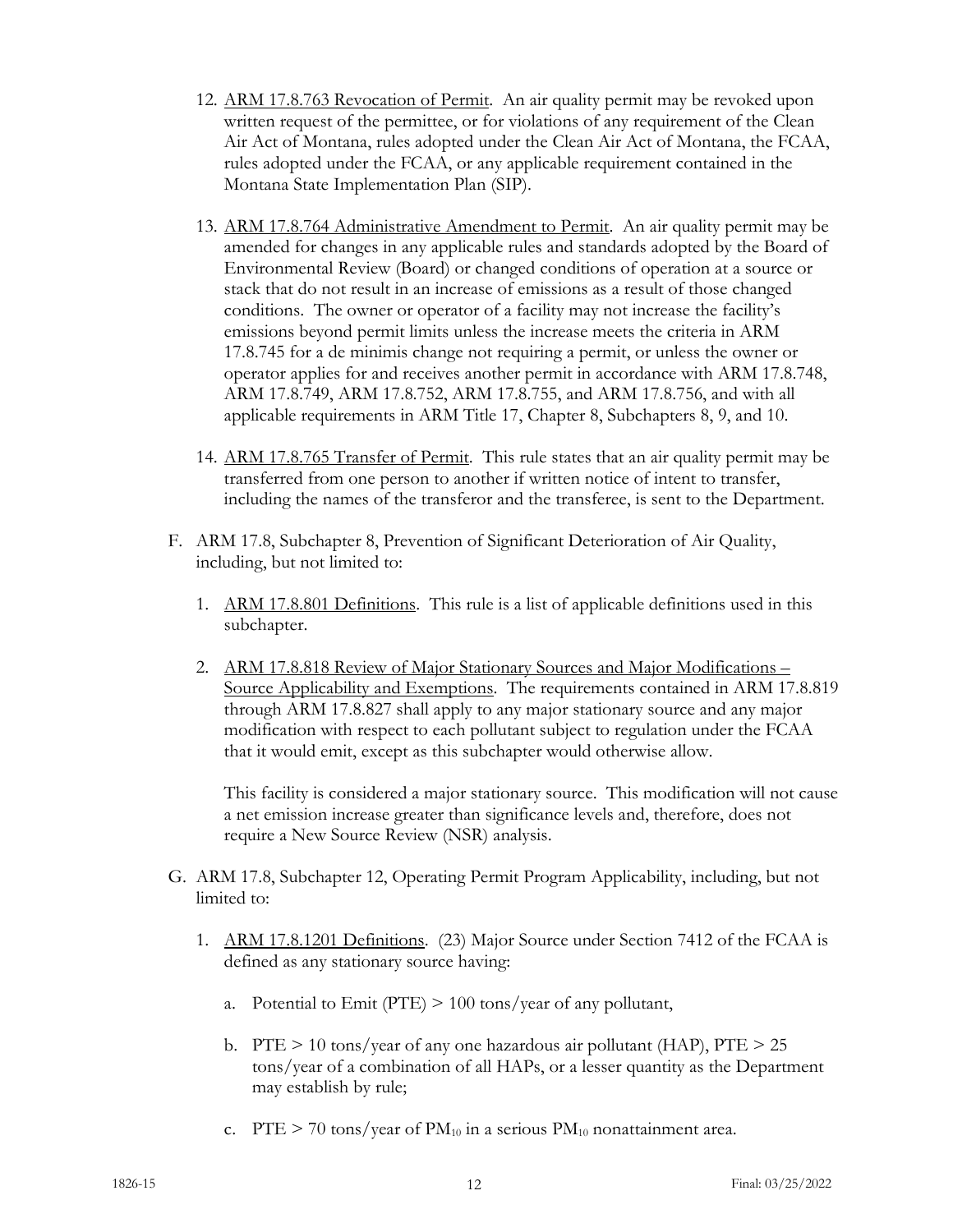- 2. ARM 17.8.1204 Air Quality Operating Permit Program Applicability. (1) Title V of the FCAA amendments of 1990 requires that all sources, as defined in ARM 17.8.1204 (1), obtain a Title V Operating Permit. In reviewing and issuing MAQP #1826-15 for Sidney Sugars, the following conclusions were made:
	- a. The facility's PTE is greater than 100 tons/year for several pollutants.
	- b. The facility's PTE is less than 10 tons/year for any one HAP and less than 25 tons/year of all HAP's.
	- c. This source is not located in a serious  $PM_{10}$  nonattainment area.
	- d. This facility is subject to NSPS requirements (40 CFR 60, Subparts A, Db, Dc, and Y).
	- e. This facility is subject to current NESHAP requirements (40 CFR 63, Subparts A and JJJJJJ).
	- f. This source is not a Title IV affected source.
	- g. This source is not a solid waste combustion unit.
	- h. This source is not an EPA designated Title V source.

Based on these facts, the Department determined that Sidney Sugars is a major source of emissions as defined under Title V. Upon startup of the 185 MMBtu Boiler, Sidney Sugars will need to submit a Title V Significant Modification application to update the Operating Permit with the relevant requirements.

# III. BACT Determination

A BACT determination is required for each new or modified source. Sidney Sugars shall install on the new or modified source the maximum air pollution control capability, which is technically practicable and economically feasible, except that BACT shall be utilized.

A BACT determination is required for each new or modified source. Sidney Sugars shall install on the new or modified source the maximum air pollution control capability that is technically practicable and economically feasible, except that BACT shall be used. BACT for the proposed natural gas-fired boiler is provided below.

# $NO<sub>x</sub>$  Emissions

 $NO<sub>x</sub>$  is formed by three mechanisms: thermal  $NO<sub>x</sub>$ , fuel  $NO<sub>x</sub>$ , and prompt  $NO<sub>x</sub>$ . In natural gas combustion,  $NO_X$  is primarily produced via the thermal and prompt  $NO_X$  mechanisms.

Thermal  $NO<sub>x</sub>$  results from the high temperature thermal dissociation and subsequent reaction of combustion air molecular nitrogen and oxygen. Thermal  $NO<sub>x</sub>$  tends to be generated in the high temperature zone near the burner of an external combustion device. The rate of thermal  $NO<sub>x</sub>$  generation is affected by oxygen concentration, peak temperature, and the duration at peak temperature. As these three factors increase in value, the rate of thermal  $NO<sub>x</sub>$  generation increases.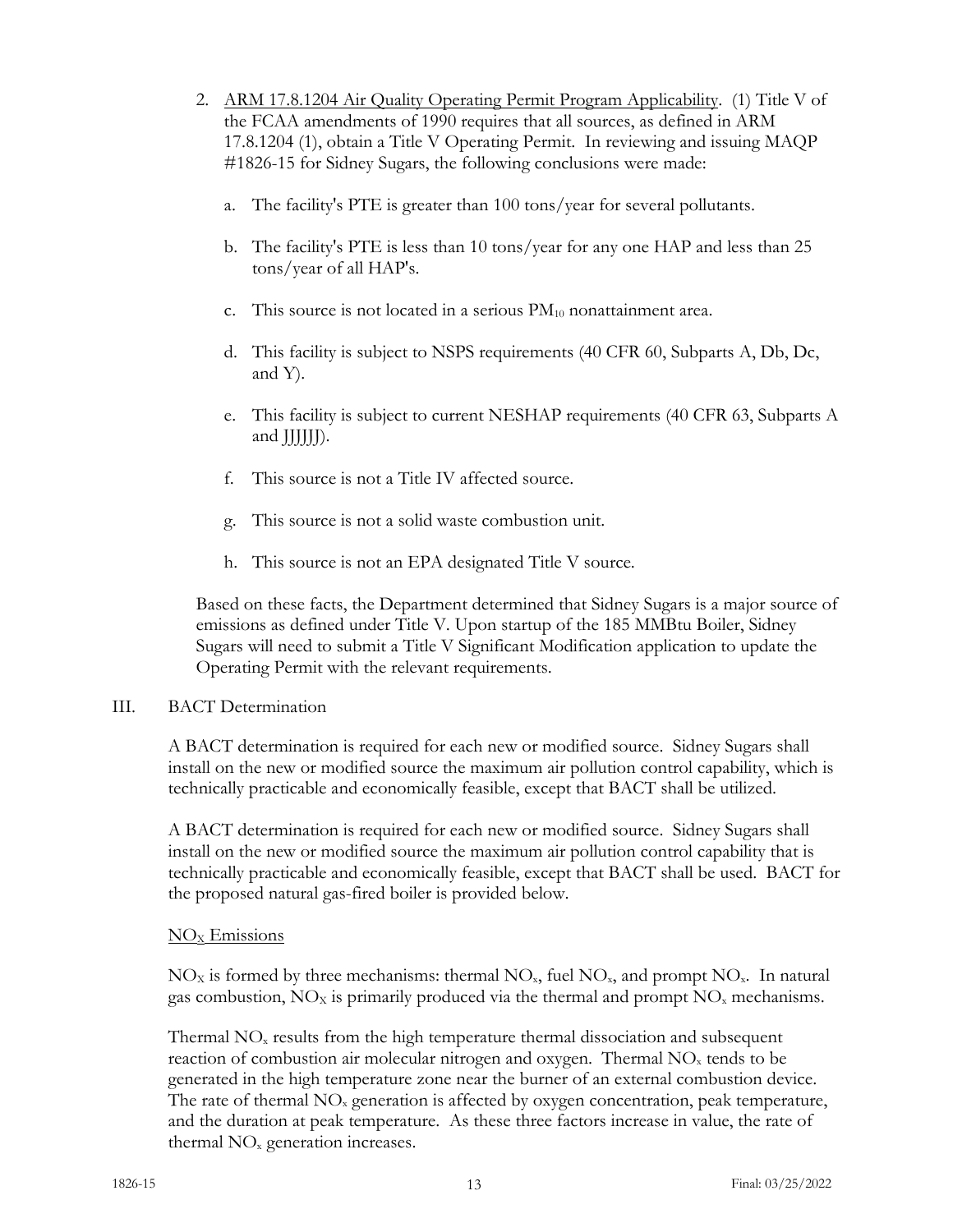During combustion of hydrocarbon fuels, the  $NO<sub>x</sub>$  formation rate can exceed that produced from direct oxidation of nitrogen molecules, due to 'prompt  $NO<sub>x</sub>$ '. Prompt  $NO<sub>x</sub>$  is usually a very small fraction of overall potential  $NO<sub>x</sub>$  emissions levels in natural gas-fired combustion equipment, although the prompt  $NO<sub>x</sub>$  mechanism can become a larger factor of  $NO<sub>x</sub>$ emissions in lower temperature, fuel rich, short residence time designs (i.e – Ultra Low  $NO<sub>x</sub>$ burner designs). Prompt  $NO<sub>x</sub>$  plays a factor in limiting the  $NO<sub>x</sub>$  emissions reductions achievable through typical combustion controls, however, because Prompt  $NO<sub>x</sub>$  is a small part of overall potential  $NO<sub>x</sub>$  emissions, its presence does not override the effectiveness of utilizing combustion controls that limit thermal  $NO<sub>x</sub>$  formation.

Fuel  $NO<sub>x</sub>$  is formed by the direct oxidation of nitrogen compounds contained in a fuel stream. Therefore, fuel  $NO<sub>x</sub>$  related emissions increase with an increase in the quantity of nitrogen-containing compounds present in a fuel.

### Combustion Controls:

Ultra-Low  $NO<sub>X</sub>$  Burners (ULNB) and Flue Gas Recirculation (FGR) are combustion controls that reduce the formation of  $NO<sub>X</sub>$  at the source, and are typically used together. These combustion controls reduce peak flame temperatures, and help provide for a fuel rich (reducing) atmosphere in the primary combustion zone, reducing the amount of Thermal NOx formed.

#### Selective Catalytic Reduction:

Selective Catalytic Reduction (SCR) is a post-combustion treatment which reduces oxides of nitrogen to molecular nitrogen, water, and oxygen via utilization of ammonia or urea as a reducing agent and a catalyst. SCR has been demonstrated to achieve high levels of  $NO<sub>x</sub>$ reduction, up to 90%. In general, SCR presents economic challenges in being applied as BACT for natural gas-fired boilers.

#### Selective Non-Catalytic Reduction:

Selective Non-Catalytic Reduction (SNCR) is a post-combustion treatment which is similar to SCR in that this technology utilizes ammonia or urea to reduce oxides of nitrogen, but does so without use of a catalyst. Because no catalyst is utilized in this technology, the temperatures required are usually over twice as high, typically requiring temperatures ranging between 1600°F and 2100°F. Also, reduction efficiency is reduced, as this control technology typically provides up to only a 50% reduction. In general, SNCR presents economic challenges in being applied as BACT for natural gas-fired boilers.

Other recently-permitted similar sources have established BACT for  $NO<sub>x</sub>$  as use of ultra-low  $NO<sub>X</sub>$  burners and flue gas recirculation, meeting an emission limit of 0.04 lb/MMBtu on a 1hour average basis. In review of the RACT/BACT/LAER clearinghouse and other BACT determinations, the Department determined that 0.04 lb/MMBtu, not applicable during startup or shutdown, meets BACT.

# CO and VOC Emissions

CO and VOC are generated and controlled by the same mechanisms and are therefore addressed together in this BACT analyses.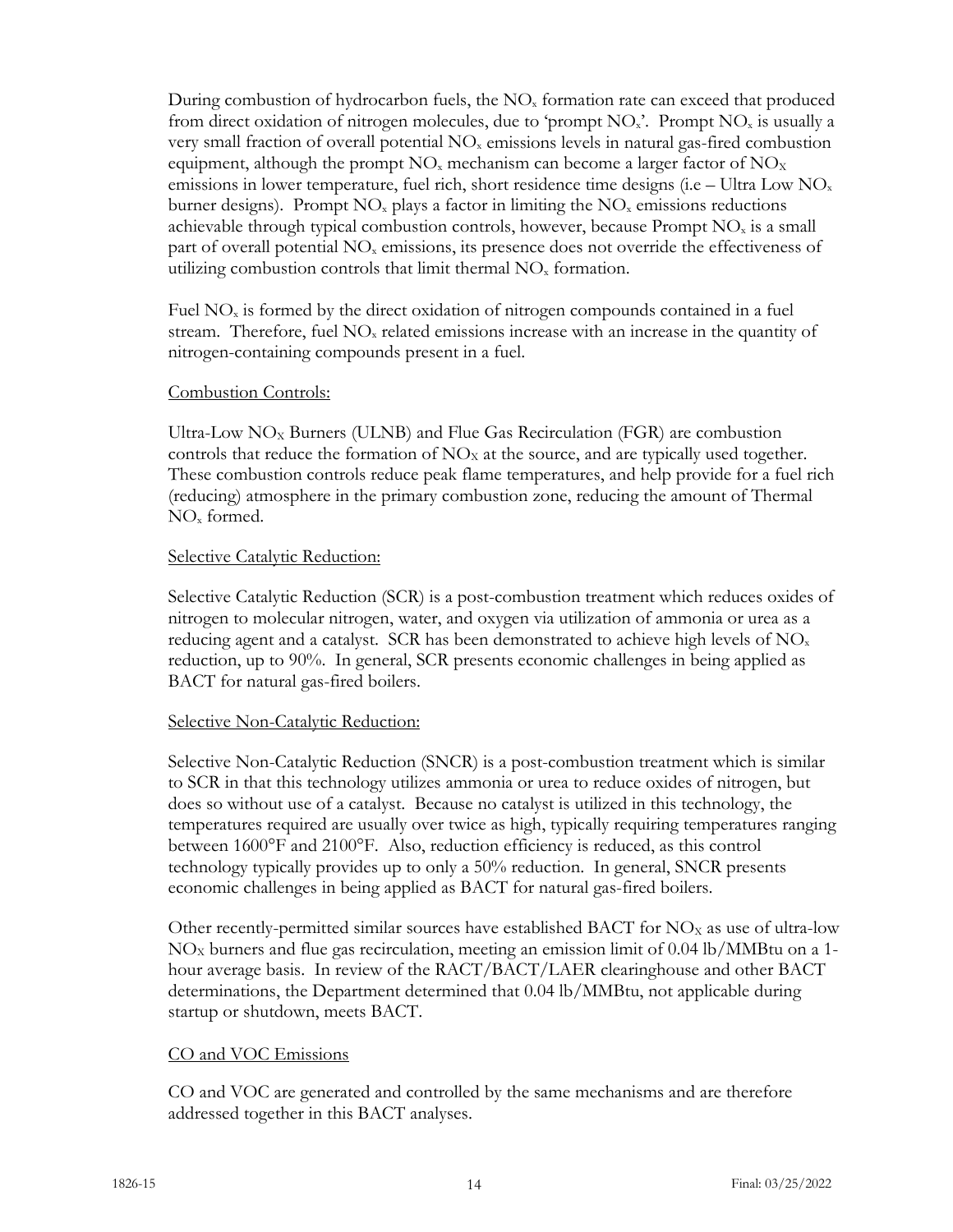CO and VOC emissions result from the incomplete combustion of organic compounds. Higher temperatures, higher residence times, and increased oxygen levels generally result in more complete combustion and therefore less CO and VOC emissions, however, such efforts can also result in increased  $NO<sub>x</sub>$  emissions. Because ambient air quality standards for NO2 are more stringent than CO standards, a certain amount of tradeoff of maximizing reduction of  $NO<sub>x</sub>$  emissions compared to maximizing reduction of CO emissions may be accepted to provide an overall best impacts scenario from an environmental impacts standpoint. Proper operation and design of a boiler equipped with ultra-low  $NO<sub>x</sub>$ technology can provide for high levels of  $NO<sub>x</sub>$  performance while maintaining low levels of CO and VOC emissions.

# Thermal Oxidation:

By creating a high temperature environment (usually 1400°F to 1500°F for this application), thermal oxidizers complete conversion of  $CO$  and VOC to  $CO<sub>2</sub>$  and water. Such technology is capable of reducing CO and VOC emissions on the order of 95%. The costs associated with this technology are usually prohibitive for a boiler of this size and type.

### Catalytic Oxidation

Catalytic Oxidizers utilize a catalyst to lower the temperature required to ensure complete oxidation, generally about 800 °F. However, the costs associated with such technology are usually prohibitive for a boiler of this size and type.

### Proper System Design and Operation:

Other recently permitted similar sources have established BACT as proper system design and operation with an emissions limitation of 0.04 lb/MMBtu, not applicable during startup and shutdown. Such emissions level requires a certain level of proper operations, maintenance, and design.

With a CO limit and compliance demonstration prescribed and the known relationship between pollutants, no VOC limit and likewise no additional VOC monitoring was deemed necessary as required BACT permit conditions. The Department concluded that proper operation and design, meeting a CO emissions limit of 0.04 lb/MMBtu, meets BACT.

#### SO2 Emissions:

Natural gas has a very low sulfur content. Any additional add on control would be expected to be cost-prohibitive. Other recently permitted similar sources have established that combusting pipeline quality natural gas with no further add-on controls is BACT.

#### $PM/PM_{10}/PM_{2.5}$  Emissions:

Particulate controls are rarely applied to natural gas-fired boilers due to the low level of potential emissions from such sources. The Department determined that burning natural gas meets BACT for PM,  $PM_{10}$ , and  $PM_{2.5}$ .

The control options selected have controls and control costs comparable to other recently permitted similar sources and are capable of achieving the appropriate emission standards.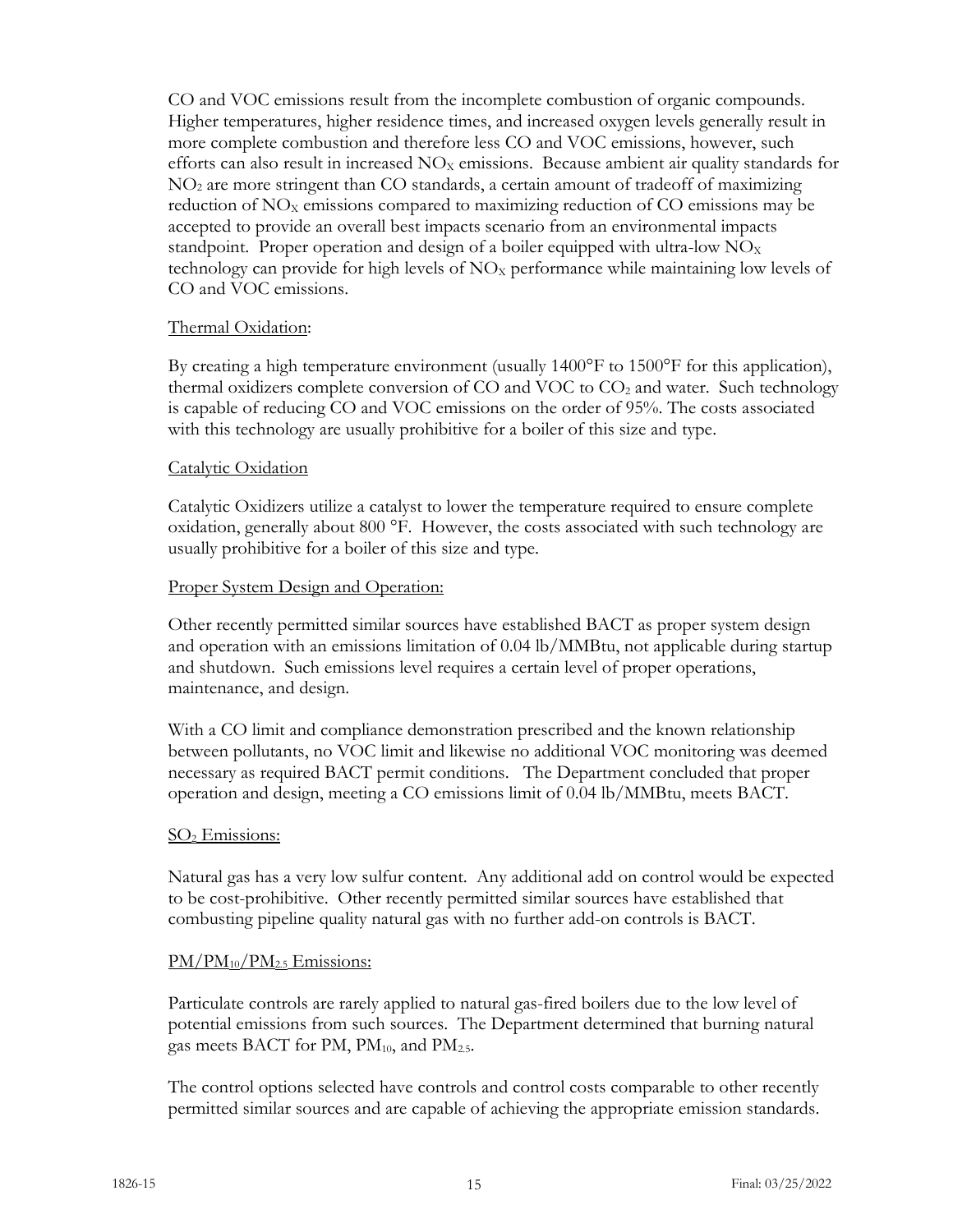| 1826-14                               |              |                 | Emissions in Tons/yr |            |        |             |
|---------------------------------------|--------------|-----------------|----------------------|------------|--------|-------------|
| <b>Emissions Source</b>               | PM(fil+cond) | SO <sub>2</sub> | NO <sub>X</sub>      | <b>VOC</b> | CO     | <b>HAPs</b> |
| C.E. Boiler #1                        | 24.84        | 106.84          | 217.99               | 1.13       | 187.92 | 1.64        |
| C.E. Boiler #2                        | 24.84        | 106.84          | 217.99               | 1.13       | 187.92 | 1.64        |
| Union Boiler #1                       | 8.26         | 93.55           | 158.98               | 2.92       | 44.85  | 1.12        |
| Union Boiler #2                       | 5.27         | 59.73           | 101.50               | 1.87       | 28.64  | 0.72        |
| CBW-600 Boiler                        | 0.81         | 0.06            | 9.77                 | 0.58       | 9.77   | 0.20        |
| #1 Pulp Dryer Combustion<br>Emissions | 3.10         | 0.24            | 40.79                | 2.24       | 34.27  | 0.77        |
| #2 Pulp Dryer Combustion<br>Emissions | 3.10         | 0.24            | 40.79                | 2.24       | 34.27  | 0.77        |
| Pulp Dryers Beet Pulp PM<br>Emissions | 141.07       |                 |                      |            |        |             |
| Coal Handling                         | 300.67       |                 |                      |            |        | 0.03        |
| Coke Handling                         | 0.31         |                 |                      |            |        |             |
| <b>Beet Handling</b>                  | 193.22       |                 |                      |            |        |             |
| Lime Handling                         | 0.31         |                 |                      |            |        |             |
| Sugar Silos #7-#16                    | 0.04         |                 |                      |            |        |             |
| Pebble Lime Silo                      | 0.19         |                 |                      |            |        |             |
| Dry Pulp Cyclone                      | 10.21        |                 |                      |            |        |             |
| Pellet Cooler Cyclone                 | 10.21        |                 |                      |            |        |             |
| Pellet Tank Fan                       | 10.21        |                 |                      |            |        |             |
| <b>TOTAL:</b>                         | 736.66       | 367.52          | 787.81               | 12.11      | 527.63 | 6.89        |

# IV. Emission Inventory – Pre boiler replacement

| <b>C.E. Boiler Emissions</b>   |                                                                         |                |                                              |  |                                                                                  |              |                     |
|--------------------------------|-------------------------------------------------------------------------|----------------|----------------------------------------------|--|----------------------------------------------------------------------------------|--------------|---------------------|
| Lignite Coal fired Boiler      |                                                                         |                |                                              |  |                                                                                  |              |                     |
| PM(fil+con) Emissions          |                                                                         |                |                                              |  |                                                                                  |              |                     |
| <b>NOX Emissions</b>           |                                                                         |                |                                              |  |                                                                                  |              |                     |
| <b>Emissions Factor:</b>       |                                                                         |                | 0.1 lb/MMBtu - emissions limitation          |  |                                                                                  |              |                     |
| Emissions Factor:              |                                                                         |                | 轻MyMed(Table 1.7-1, AP-42 5th Edition)       |  |                                                                                  |              |                     |
| CABBGES Operation:             |                                                                         | $4326$ $\n  W$ |                                              |  |                                                                                  |              |                     |
| Hours of Operation:            |                                                                         | 4320 hr/yr     |                                              |  |                                                                                  |              |                     |
| Calculations:                  |                                                                         |                |                                              |  |                                                                                  |              |                     |
| Calculations:                  | 0.1lb/MMBtu - emissions limitation*115MMBtu/hr*4320hr/yr*0.005 ton/lb = |                |                                              |  |                                                                                  | 24.84 ton/yr |                     |
|                                |                                                                         |                |                                              |  | 5.8lb/ton (Table 1.7-1, AP-42 5th Edition) *17.4ton/hr*4320hr/yr*0.005 ton/lb =  |              | 217.99 ton/yr       |
| <b>SO2 Emissions</b>           |                                                                         |                | 106.8 ton/yr emissions limitation            |  |                                                                                  |              |                     |
| <b>VOC Emissions</b>           |                                                                         |                |                                              |  |                                                                                  |              |                     |
| <b>Emissions Factor:</b>       |                                                                         |                | 0.03 lb/ton (Table 1.7-1, AP-42 5th Edition) |  |                                                                                  |              |                     |
| Capacity:                      |                                                                         | $17.4$ ton/hr  |                                              |  |                                                                                  |              |                     |
| Hours of Operation:            |                                                                         | 4320 hr/yr     |                                              |  |                                                                                  |              |                     |
| Calculations:                  |                                                                         |                |                                              |  |                                                                                  |              |                     |
|                                |                                                                         |                |                                              |  | 0.03lb/ton (Table 1.7-1, AP-42 5th Edition) *17.4ton/hr*4320hr/yr*0.005 ton/lb = |              | $1.13$ ton/yr       |
| <b>CO Emissions</b>            |                                                                         |                |                                              |  |                                                                                  |              |                     |
| <b>Emissions Factor:</b>       |                                                                         |                | 5 Ib/ton (El Submission - Webfire)           |  | ** subject to MACT JJJJJJ CO limitations                                         |              |                     |
| Capacity:                      |                                                                         | 17.4 ton/hr    |                                              |  |                                                                                  |              |                     |
| Hours of Operation:<br>1826-15 |                                                                         | 4320 hr/yr     | 16                                           |  |                                                                                  |              | Final: $03/25/2022$ |
| Calculations:                  |                                                                         |                |                                              |  |                                                                                  |              |                     |
|                                | 5lb/ton (El Submission - Webfire) *17.4ton/hr*4320hr/yr*0.005 ton/lb =  |                |                                              |  |                                                                                  |              | 187.92 ton/yr       |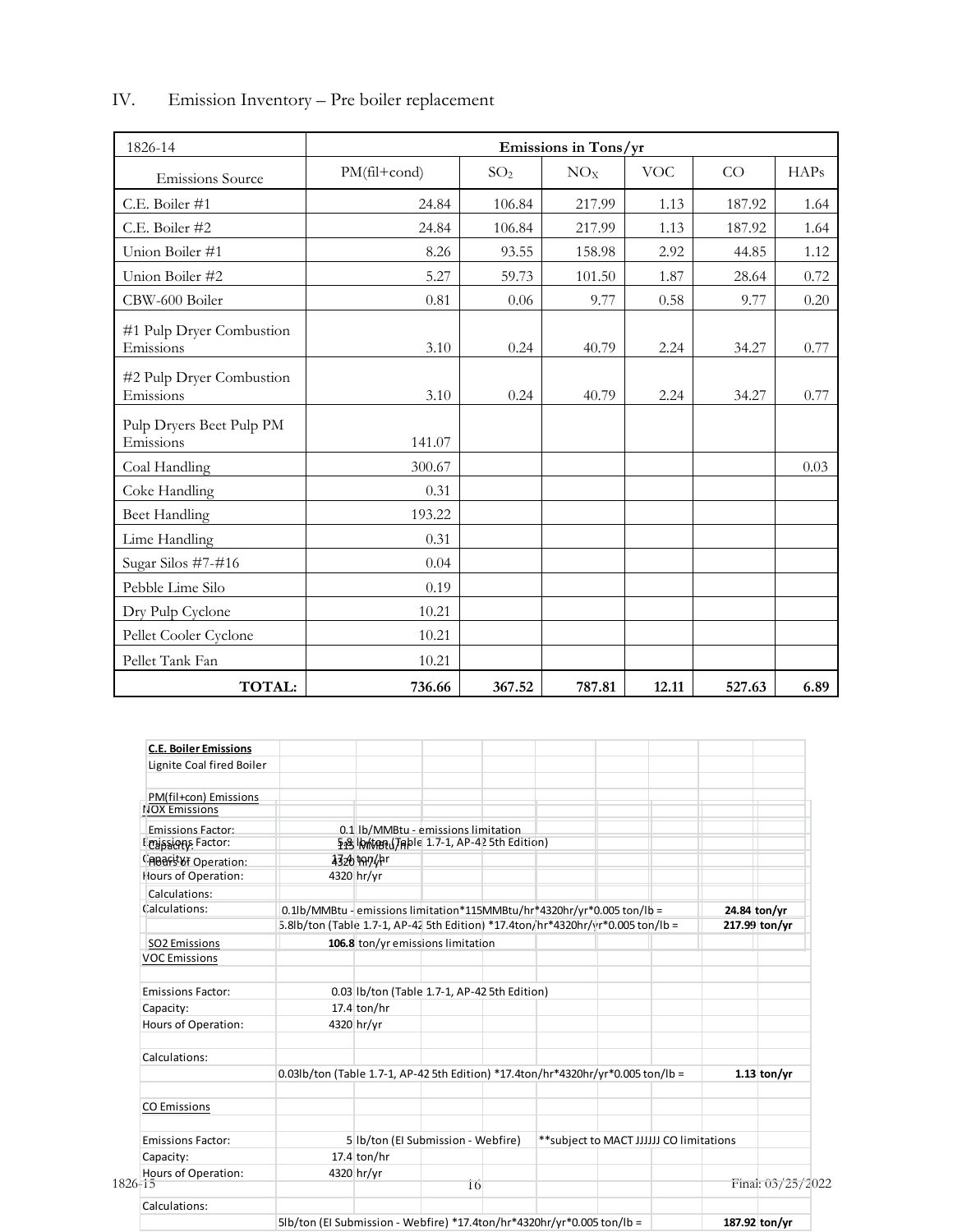| <b>HAPs Emissions</b>           |                                                                                      |               |                                                   |  |  |               |
|---------------------------------|--------------------------------------------------------------------------------------|---------------|---------------------------------------------------|--|--|---------------|
|                                 |                                                                                      |               |                                                   |  |  |               |
| Other Non-Metal                 |                                                                                      |               |                                                   |  |  |               |
| <b>Emissions Factor:</b>        |                                                                                      |               | 0.009207138 lb/ton (AP-42 5th Edition)            |  |  |               |
| Capacity:                       |                                                                                      | 17.4 ton/hr   |                                                   |  |  |               |
| Hours of Operation:             |                                                                                      | 4320 hr/yr    |                                                   |  |  |               |
| Other Non-Metal Calculations:   |                                                                                      |               |                                                   |  |  |               |
|                                 | 0.009207138lb/ton (AP-42 5th Edition) *17.4ton/hr*4320hr/yr*0.005 ton/lb =           |               |                                                   |  |  | $0.35$ ton/yr |
| <b>Acid Gases Emissions</b>     |                                                                                      |               |                                                   |  |  |               |
| Factor:                         |                                                                                      | $0.02$ lb/ton |                                                   |  |  |               |
| Capacity:                       |                                                                                      | $17.4$ ton/hr |                                                   |  |  |               |
| <b>Hours of Operation:</b>      |                                                                                      | 4320 hr/yr    |                                                   |  |  |               |
| <b>Acid Gases Calculations:</b> |                                                                                      |               |                                                   |  |  |               |
|                                 | 0.02lb/ton*17.4ton/hr*4320hr/yr*0.005 ton/lb =                                       |               |                                                   |  |  | $0.75$ ton/yr |
| <b>Metals Emissions Factor:</b> |                                                                                      |               | 0.014512 lb/ton (Table 1.7-14, AP-42 5th Edition) |  |  |               |
| Capacity:                       |                                                                                      | $17.4$ ton/hr |                                                   |  |  |               |
| <b>Hours of Operation:</b>      |                                                                                      | 4320 hr/yr    |                                                   |  |  |               |
| <b>Acid Gases Calculations:</b> |                                                                                      |               |                                                   |  |  |               |
|                                 | 0.014512lb/ton (Table 1.7-14, AP-42 5th Edition)*17.4ton/hr*4320hr/yr*0.005 ton/lb = |               |                                                   |  |  | $0.55$ ton/yr |
| <b>TOTAL HAPS:</b>              |                                                                                      |               |                                                   |  |  | 1.64 ton/yr   |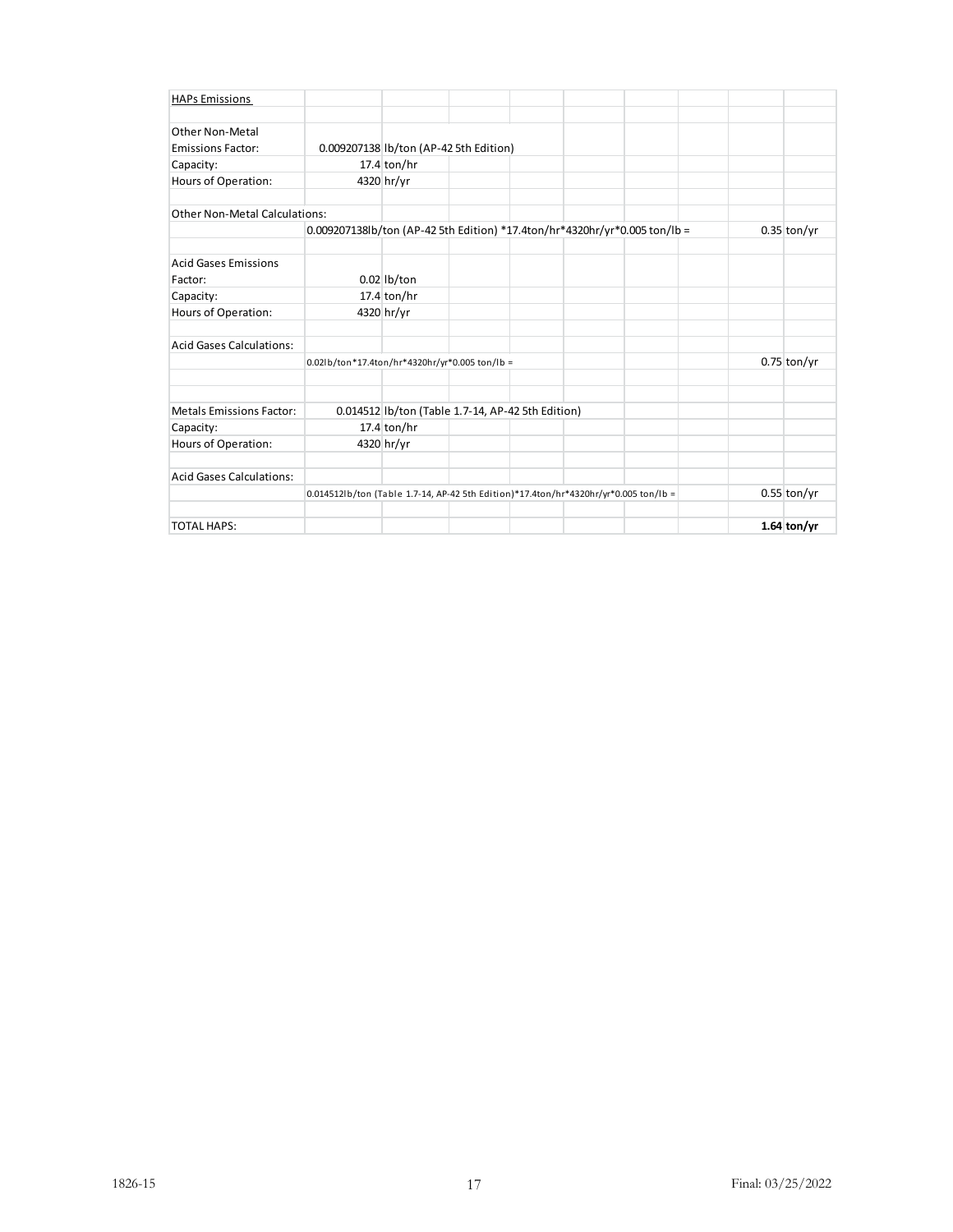| <b>Union Boiler #1</b>                |                                                        |                                  |                      |  |  |               |
|---------------------------------------|--------------------------------------------------------|----------------------------------|----------------------|--|--|---------------|
| Natural Gas / Fuel Oil Fired Boiler   |                                                        |                                  |                      |  |  |               |
|                                       |                                                        |                                  |                      |  |  |               |
| Maximum Capacity:                     |                                                        | 130 MMBtu/hr                     |                      |  |  |               |
| Fuel Oil Sulfur:                      |                                                        | 1 lb/MMBtu                       |                      |  |  |               |
| Hours Fuel Oil Service:               |                                                        | $672$ hr/yr                      |                      |  |  |               |
| Hours Natural Gas Service:            |                                                        | 8088 hr/yr                       |                      |  |  |               |
|                                       |                                                        |                                  |                      |  |  |               |
| PM (fil + cond) Emissions - Fuel Oil  |                                                        |                                  |                      |  |  |               |
|                                       |                                                        |                                  |                      |  |  |               |
| <b>Filterable Emissions</b>           |                                                        |                                  |                      |  |  |               |
| Factor:                               |                                                        | 12.41 lb/1000 gal                |                      |  |  |               |
| <b>Condensable Emissions</b>          |                                                        |                                  |                      |  |  |               |
| Factor:                               |                                                        | 1.5 lb/1000 gal                  |                      |  |  |               |
| <b>TOTAL PM:</b>                      |                                                        | 13.91 lb/1000 gal                |                      |  |  |               |
| <b>TOTAL PM:</b>                      |                                                        | 0.099 lb/MMBtu                   | @ 140 MMBtu/1000 gal |  |  |               |
|                                       |                                                        |                                  |                      |  |  |               |
| <b>Fuel Oil Calculations:</b>         | 0.099lb/MMBtu *130MMBtu/hr*672 hr/yr * 0.0005 ton/lb = |                                  |                      |  |  | 4.34 ton/yr   |
| PM (fil+cond) Emissions - Natural Gas |                                                        |                                  |                      |  |  |               |
|                                       |                                                        |                                  |                      |  |  |               |
| <b>Emissions Factor:</b>              |                                                        | 7.6 lb/MMscf                     |                      |  |  |               |
|                                       |                                                        | 0.0075 lb/MMBtu                  |                      |  |  |               |
|                                       |                                                        |                                  |                      |  |  |               |
| Natural Gas Calculations:             | 0.0075lb/MMBtu*130MMBtu/hr*8088hr/yr*0.0005 ton/lb =   |                                  |                      |  |  | 3.92 ton/yr   |
|                                       |                                                        |                                  |                      |  |  |               |
| <b>SO2 Emissions - Fuel Oil</b>       |                                                        |                                  |                      |  |  |               |
|                                       |                                                        | 1.90 permit allowable wt% Sulfur |                      |  |  |               |
| <b>Emissions Factor:</b>              |                                                        | 298.857868 lb/1000 gal           |                      |  |  |               |
|                                       |                                                        | 2.13 lb/MMBtu                    | @ 140 MMBtu/1000 gal |  |  |               |
|                                       |                                                        |                                  |                      |  |  |               |
| <b>Fuel Oil Calculations:</b>         | 2.135lb/MMBtu*130MMBtu/hr*672 hr/yr * 0.0005 ton/lb =  |                                  |                      |  |  | 93.24 ton/yr  |
|                                       |                                                        |                                  |                      |  |  |               |
| SO2 Emissions - Natural Gas           |                                                        |                                  |                      |  |  |               |
|                                       |                                                        |                                  |                      |  |  |               |
| <b>Emissions Factor:</b>              |                                                        | 0.6 lb/MMscf                     |                      |  |  |               |
|                                       | 0.000588235 lb/MMBtu                                   |                                  |                      |  |  |               |
| <b>Natural Gas Calculations:</b>      | 0.0006lb/MMBtu*130MMBtu/hr*8088hr/yr*0.0005 ton/lb =   |                                  |                      |  |  | $0.31$ ton/yr |
|                                       |                                                        |                                  |                      |  |  |               |
| NOX Emissions - Fuel Oil              |                                                        |                                  |                      |  |  |               |
| <b>Emissions Factor:</b>              |                                                        | 47 lb/1000 gal                   | (AP-42 Table 1.3-1)  |  |  |               |
|                                       |                                                        | 0.34 lb/MMBtu                    |                      |  |  |               |
|                                       |                                                        |                                  |                      |  |  |               |
| <b>Fuel Oil Calculations:</b>         | 0.3357lb/MMBtu*130MMBtu/hr*672 hr/yr * 0.0005 ton/lb = |                                  |                      |  |  | 14.66 ton/yr  |
|                                       |                                                        |                                  |                      |  |  |               |
| NOX Emissions - Natural Gas           |                                                        |                                  |                      |  |  |               |
|                                       |                                                        |                                  |                      |  |  |               |
| <b>Emissions Factor:</b>              |                                                        | 280 lb/MMscf                     |                      |  |  |               |
|                                       | 0.274509804 lb/MMBtu                                   |                                  |                      |  |  |               |
|                                       |                                                        |                                  |                      |  |  |               |
| <b>Natural Gas Calculations:</b>      | 0.2745lb/MMBtu*130MMBtu/hr*8088hr/yr*0.0005 =          |                                  |                      |  |  | 144.32 ton/yr |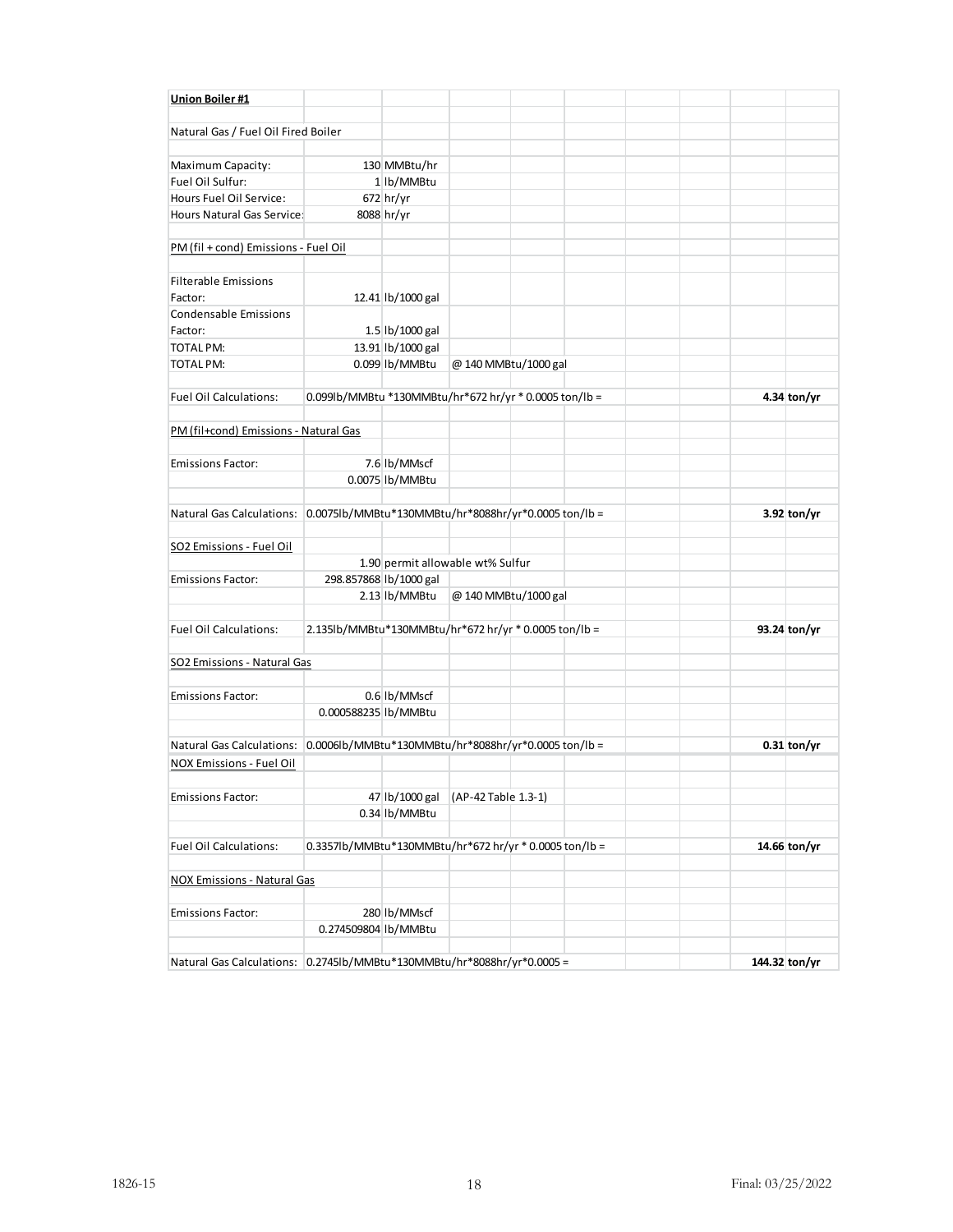| VOC Emissions - Fuel Oil           |                                                       |                  |                     |  |  |               |
|------------------------------------|-------------------------------------------------------|------------------|---------------------|--|--|---------------|
| <b>Emissions Factor:</b>           |                                                       | 0.28 lb/1000 gal | (AP-42 Table 1.3-3) |  |  |               |
|                                    |                                                       | 0.002 lb/MMBtu   |                     |  |  |               |
| <b>Fuel Oil Calculations:</b>      | 0.002lb/MMBtu*130MMBtu/hr*672 hr/yr * 0.0005 ton/lb = |                  |                     |  |  | $0.09$ ton/yr |
| <b>VOC Emissions - Natural Gas</b> |                                                       |                  |                     |  |  |               |
| <b>Emissions Factor:</b>           |                                                       | 5.5 lb/MMscf     |                     |  |  |               |
|                                    | 0.005392157 lb/MMBtu                                  |                  |                     |  |  |               |
| Natural Gas Calculations:          | 0.0054lb/MMBtu*130MMBtu/hr*8088hr/yr*0.0005 ton/lb =  |                  |                     |  |  | 2.83 ton/yr   |
| CO Emissions - Fuel Oil            |                                                       |                  |                     |  |  |               |
| <b>Emissions Factor:</b>           |                                                       | 5 lb/1000 gal    |                     |  |  |               |
|                                    |                                                       | 0.0357 lb/MMBtu  |                     |  |  |               |
| <b>Fuel Oil Calculations:</b>      | 0.036lb/MMBtu*130MMBtu/hr*672 hr/yr * 0.0005 ton/lb = |                  |                     |  |  | 1.56 ton/yr   |
| CO Emissions - Natural Gas         |                                                       |                  |                     |  |  |               |
| <b>Emissions Factor:</b>           |                                                       | 84 lb/MMscf      |                     |  |  |               |
|                                    | 0.082352941 lb/MMBtu                                  |                  |                     |  |  |               |
| Natural Gas Calculations:          | 0.0824lb/MMBtu*130MMBtu/hr*8088hr/yr*0.0005 ton/lb =  |                  |                     |  |  | 43.29 ton/yr  |

| <b>HAPs Emissions - Fuel Oil</b> |                                                        |                       |  |  |  |               |
|----------------------------------|--------------------------------------------------------|-----------------------|--|--|--|---------------|
|                                  |                                                        |                       |  |  |  |               |
| <b>Organics Emissions</b>        |                                                        |                       |  |  |  |               |
| Factor:                          | 0.041013176 lb/1000 gal                                |                       |  |  |  |               |
|                                  | 0.000292951 lb/MMBtu                                   |                       |  |  |  |               |
|                                  |                                                        |                       |  |  |  |               |
| <b>Metals Emissions Factor:</b>  |                                                        | 0.4532368 lb/1000 gal |  |  |  |               |
|                                  | 0.003237406 lb/MMBtu                                   |                       |  |  |  |               |
|                                  |                                                        |                       |  |  |  |               |
| <b>TOTAL Emissions Factor:</b>   | 0.003530357 lb/MMBtu                                   |                       |  |  |  |               |
|                                  |                                                        |                       |  |  |  |               |
| <b>Fuel Oil Calculations:</b>    | 0.0035lb/MMBtu*130MMBtu/hr*672 hr/yr * 0.0005 ton/lb = |                       |  |  |  | $0.15$ ton/yr |
|                                  |                                                        |                       |  |  |  |               |
| HAPs Emissions - Natural Gas     |                                                        |                       |  |  |  |               |
|                                  |                                                        |                       |  |  |  |               |
| <b>Emissions Factor:</b>         | 1.8823618 lb/MMscf                                     |                       |  |  |  |               |
|                                  | 0.001845453 lb/MMBtu                                   |                       |  |  |  |               |
|                                  |                                                        |                       |  |  |  |               |
| <b>Natural Gas Calculations:</b> | 0.0018lb/MMBtu*130MMBtu/hr*8088hr/yr*0.0005 ton/lb =   |                       |  |  |  | $0.97$ ton/yr |

| <b>Union Boiler#2</b>               |             |  |  |  |  |
|-------------------------------------|-------------|--|--|--|--|
|                                     |             |  |  |  |  |
| Natural Gas / Fuel Oil Fired Boiler |             |  |  |  |  |
|                                     |             |  |  |  |  |
| Maximum Capacity:                   | 83 MMBtu/hr |  |  |  |  |
| Allowable Fuel Oil Hours:           | 672 hr/yr   |  |  |  |  |
| Allowable Natural Gas               |             |  |  |  |  |
| Hours:                              | 8088 hr/yr  |  |  |  |  |
| Fuel Sulfur:                        | 1 lb/MMBtu  |  |  |  |  |
|                                     |             |  |  |  |  |
|                                     |             |  |  |  |  |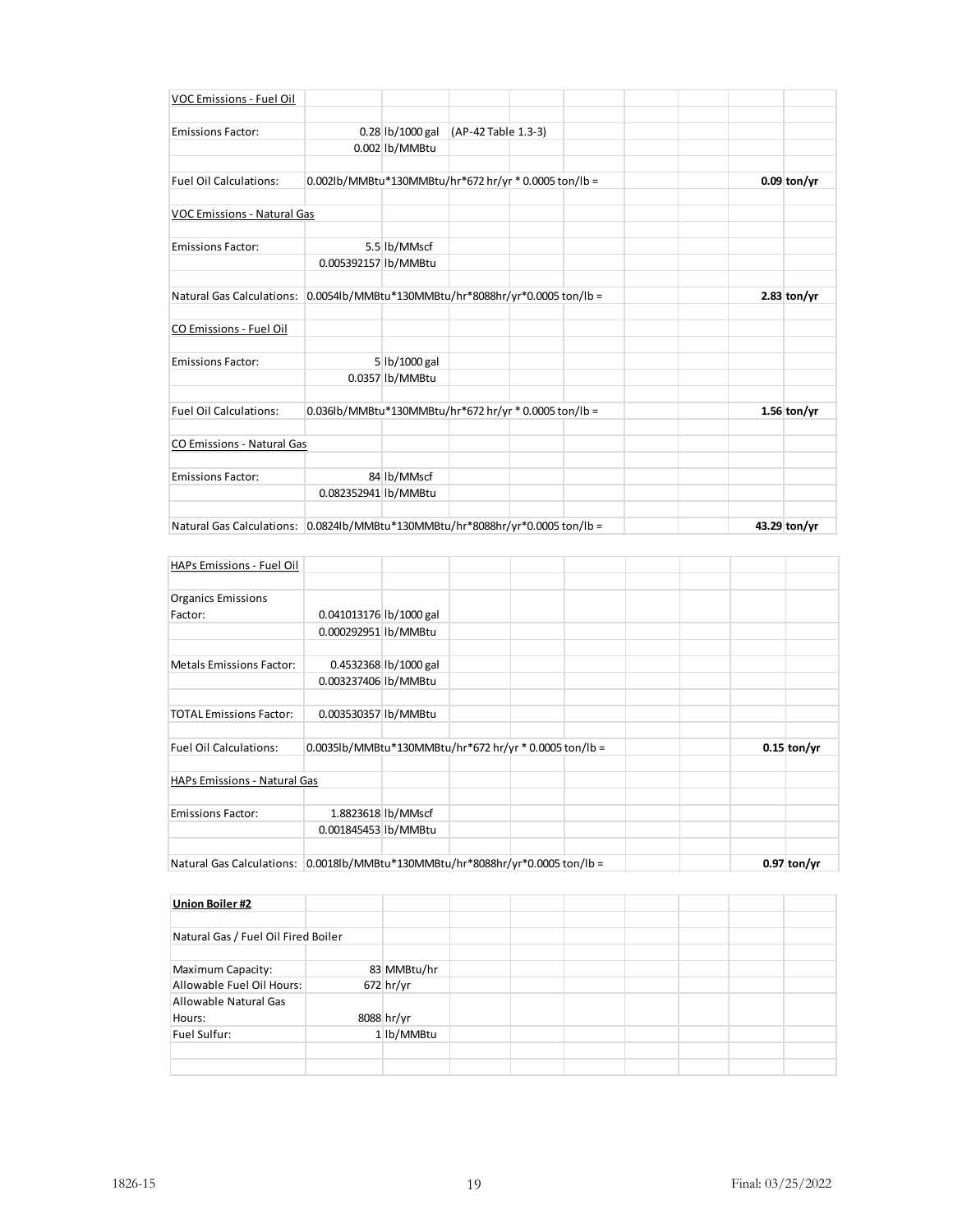| PM (fil + cond) Emissions - Fuel Oil                                          |                                                      |                   |                                  |                      |  |               |
|-------------------------------------------------------------------------------|------------------------------------------------------|-------------------|----------------------------------|----------------------|--|---------------|
|                                                                               |                                                      |                   |                                  |                      |  |               |
| <b>Filterable Emissions</b>                                                   |                                                      |                   |                                  |                      |  |               |
| Factor:                                                                       |                                                      | 12.41 lb/1000 gal |                                  |                      |  |               |
| <b>Condensable Emissions</b>                                                  |                                                      |                   |                                  |                      |  |               |
| Factor:                                                                       |                                                      | 1.5 lb/1000 gal   |                                  |                      |  |               |
| <b>TOTAL PM:</b>                                                              |                                                      | 13.91 lb/1000 gal |                                  |                      |  |               |
| <b>TOTAL PM:</b>                                                              |                                                      | 0.099 lb/MMBtu    |                                  | @ 140 MMBtu/1000 gal |  |               |
| <b>Fuel Oil Calculations:</b>                                                 | 0.099lb/MMBtu *83MMBtu/hr672hr/yr* 0.0005 ton/lb =   |                   |                                  |                      |  | $2.77$ ton/yr |
| PM (fil+cond) Emissions - Natural Gas                                         |                                                      |                   |                                  |                      |  |               |
| <b>Emissions Factor:</b>                                                      |                                                      | 7.6 lb/MMscf      |                                  |                      |  |               |
|                                                                               | 0.00745098 lb/MMBtu                                  |                   |                                  |                      |  |               |
|                                                                               |                                                      |                   |                                  |                      |  |               |
| Calculations:                                                                 | 0.0075lb/MMBtu*83MMBtu/hr*8088hr/yr*0.0005 ton/lb =  |                   |                                  |                      |  | $2.50$ ton/yr |
| SO2 Emissions - Fuel Oil                                                      |                                                      |                   |                                  |                      |  |               |
|                                                                               |                                                      |                   | 1.90 permit allowable wt% Sulfur |                      |  |               |
| <b>Emissions Factor:</b>                                                      |                                                      | 298.3 lb/1000 gal |                                  |                      |  |               |
|                                                                               |                                                      | 2.13 lb/MMBtu     |                                  | @ 150 MMBtu/1000 gal |  |               |
| <b>Fuel Oil Calculations:</b>                                                 | 2.131lb/MMBtu*83MMBtu/hr*672 hr/yr * 0.0005 ton/lb = |                   |                                  |                      |  | 59.42 ton/yr  |
|                                                                               |                                                      |                   |                                  |                      |  |               |
| SO2 Emissions - Natural Gas                                                   |                                                      |                   |                                  |                      |  |               |
| <b>Emissions Factor:</b>                                                      |                                                      | 0.6 lb/MMscf      |                                  |                      |  |               |
|                                                                               | 0.000588235 lb/MMBtu                                 |                   |                                  |                      |  |               |
| Natural Gas Calculations: 0.0006lb/MMBtu*83MMBtu/hr*8088hr/yr*0.0005 ton/lb = |                                                      |                   |                                  |                      |  | $0.20$ ton/yr |

| NOX Emissions - Fuel Oil           |                                                       |                  |                     |  |  |               |
|------------------------------------|-------------------------------------------------------|------------------|---------------------|--|--|---------------|
|                                    |                                                       |                  |                     |  |  |               |
| <b>Emissions Factor:</b>           |                                                       | 47 lb/1000 gal   | (AP-42 Table 1.3-1) |  |  |               |
|                                    |                                                       | 0.34 lb/MMBtu    |                     |  |  |               |
| <b>Fuel Oil Calculations:</b>      | 0.3357lb/MMBtu*83MMBtu/hr*672 hr/yr * 0.0005 ton/lb = |                  |                     |  |  | $9.36$ ton/yr |
| <b>NOX Emissions - Natural Gas</b> |                                                       |                  |                     |  |  |               |
| <b>Emissions Factor:</b>           |                                                       | 280 lb/MMscf     |                     |  |  |               |
|                                    | 0.274509804 lb/MMBtu                                  |                  |                     |  |  |               |
| <b>Natural Gas Calculations:</b>   | 0.2745lb/MMBtu*83MMBtu/hr*8088hr/yr*0.0005 ton/lb =   |                  |                     |  |  | 92.14 ton/yr  |
| VOC Emissions - Fuel Oil           |                                                       |                  |                     |  |  |               |
| <b>Emissions Factor:</b>           |                                                       | 0.28 lb/1000 gal | (AP-42 Table 1.3-3) |  |  |               |
|                                    |                                                       | 0.002 lb/MMBtu   |                     |  |  |               |
| <b>Fuel Oil Calculations:</b>      | 0.002lb/MMBtu*83MMBtu/hr*672 hr/yr * 0.0005 ton/lb =  |                  |                     |  |  | $0.06$ ton/yr |
| <b>VOC Emissions - Natural Gas</b> |                                                       |                  |                     |  |  |               |
| <b>Emissions Factor:</b>           |                                                       | 5.5 lb/MMscf     |                     |  |  |               |
|                                    | 0.005392157 lb/MMBtu                                  |                  |                     |  |  |               |
| <b>Natural Gas Calculations:</b>   | 0.0054lb/MMBtu*83MMBtu/hr*8088hr/yr*0.0005 ton/lb =   |                  |                     |  |  | $1.81$ ton/yr |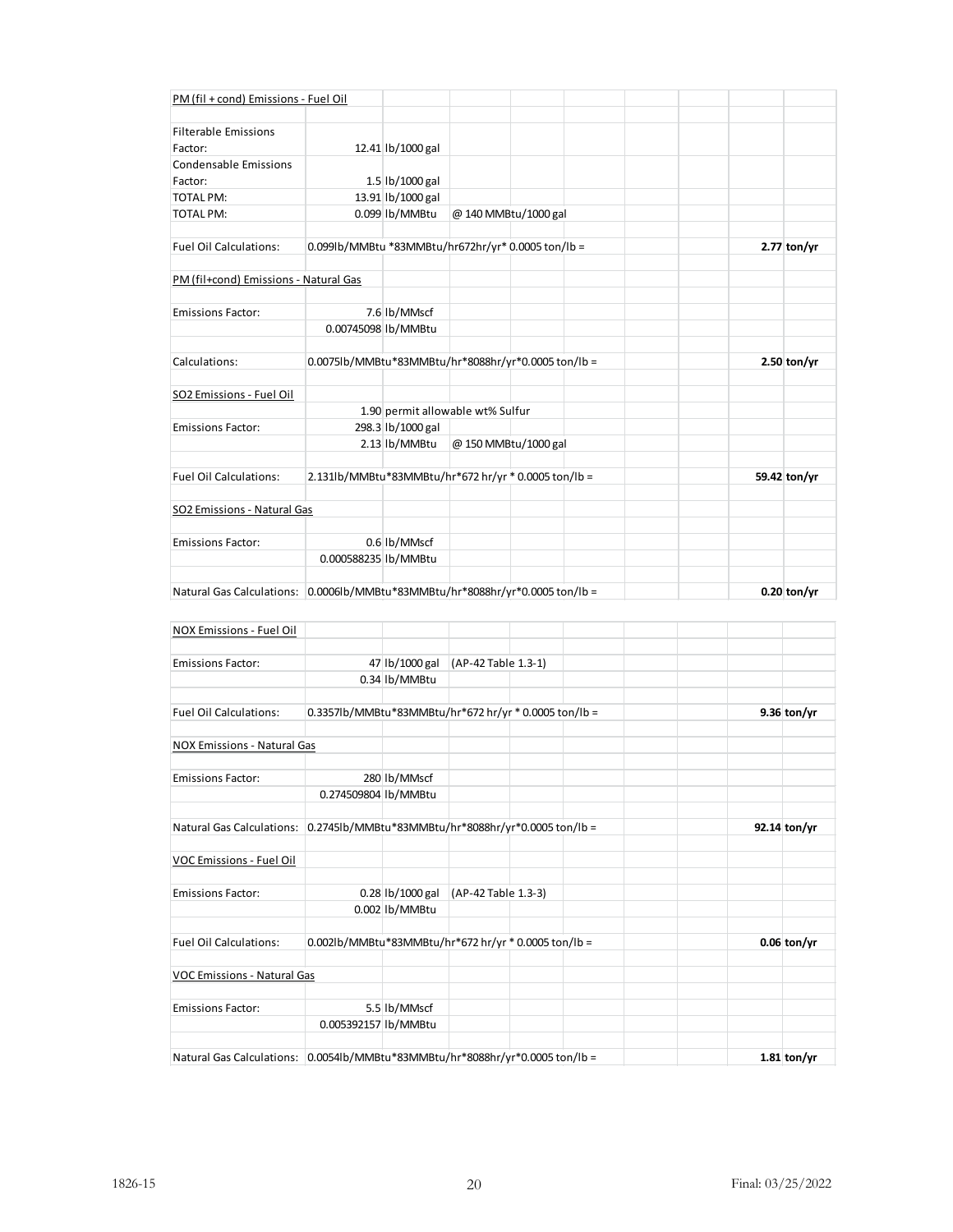| CO Emissions - Fuel Oil                                                       |                                                       |                       |                     |  |  |               |
|-------------------------------------------------------------------------------|-------------------------------------------------------|-----------------------|---------------------|--|--|---------------|
|                                                                               |                                                       |                       |                     |  |  |               |
| <b>Emissions Factor:</b>                                                      |                                                       | 5 lb/1000 gal         |                     |  |  |               |
|                                                                               |                                                       | 0.0357 lb/MMBtu       |                     |  |  |               |
| <b>Fuel Oil Calculations:</b>                                                 | 0.036lb/MMBtu*83MMBtu/hr*672 hr/yr * 0.0005 ton/lb =  |                       |                     |  |  | $1.00$ ton/yr |
|                                                                               |                                                       |                       |                     |  |  |               |
| <b>CO Emissions - Natural Gas</b>                                             |                                                       |                       |                     |  |  |               |
| <b>Emissions Factor:</b>                                                      |                                                       | 84 lb/MMscf           |                     |  |  |               |
|                                                                               | 0.082352941 lb/MMBtu                                  |                       |                     |  |  |               |
|                                                                               |                                                       |                       |                     |  |  |               |
| Natural Gas Calculations: 0.0824lb/MMBtu*83MMBtu/hr*8088hr/yr*0.0005 ton/lb = |                                                       |                       |                     |  |  | 27.64 ton/yr  |
| HAPs Emissions - Fuel Oil                                                     |                                                       |                       |                     |  |  |               |
| <b>Organics Emissions</b>                                                     |                                                       |                       |                     |  |  |               |
| Factor:                                                                       | 0.041013176 lb/1000 gal                               |                       |                     |  |  |               |
|                                                                               | 0.000292951 lb/MMBtu                                  |                       |                     |  |  |               |
| <b>Metals Emissions Factor:</b>                                               |                                                       | 0.4532368 lb/1000 gal |                     |  |  |               |
|                                                                               | 0.003237406 lb/MMBtu                                  |                       |                     |  |  |               |
|                                                                               |                                                       |                       |                     |  |  |               |
| <b>TOTAL Emissions Factor:</b>                                                | 0.003530357 lb/MMBtu                                  |                       |                     |  |  |               |
| <b>Fuel Oil Calculations:</b>                                                 | 0.0035lb/MMBtu*83MMBtu/hr*672 hr/yr * 0.0005 ton/lb = |                       |                     |  |  | $0.10$ ton/yr |
| HAPs Emissions - Natural Gas                                                  |                                                       |                       |                     |  |  |               |
|                                                                               |                                                       |                       |                     |  |  |               |
| <b>Emissions Factor:</b>                                                      | 1.8823618 lb/MMscf<br>0.001845453 lb/MMBtu            |                       | (AP-42 Table 1.4-3) |  |  |               |
|                                                                               |                                                       |                       |                     |  |  |               |
| Natural Gas Calculations: 0.0018lb/MMBtu*83MMBtu/hr*8088hr/yr*0.0005 ton/lb = |                                                       |                       |                     |  |  | $0.62$ ton/yr |

| <b>CBW Boiler</b>        |  |                                                       |                                                       |               |               |
|--------------------------|--|-------------------------------------------------------|-------------------------------------------------------|---------------|---------------|
| Natural Gas Fired Boiler |  |                                                       |                                                       |               |               |
|                          |  |                                                       |                                                       |               |               |
| Capacity:                |  | 24.7 MMBtu/hr                                         |                                                       |               |               |
| Operation:               |  | 8760 hr/yr                                            |                                                       |               |               |
| PM(fil+cond) Emissions   |  |                                                       |                                                       |               |               |
| <b>Emissions Factor:</b> |  |                                                       | 7.6 lb/MMscf (AP-42 Table 1.4-2)                      |               |               |
|                          |  | 0.00745098 lb/MMBtu                                   |                                                       |               |               |
| Calculations:            |  | 0.0075lb/MMBtu*24.7MMBtu/hr*8760hr/yr*0.0005 ton/lb = |                                                       | $0.81$ ton/yr |               |
| <b>SO2 Emissions</b>     |  |                                                       |                                                       |               |               |
| <b>Emissions Factor:</b> |  |                                                       | $0.6$ Ib/MMscf (AP-42 Table 1.4-2)                    |               |               |
|                          |  | 0.00058824 lb/MMBtu                                   |                                                       |               |               |
| Calculations:            |  |                                                       | 0.0006lb/MMBtu*24.7MMBtu/hr*8760hr/yr*0.0005 ton/lb = |               | $0.06$ ton/yr |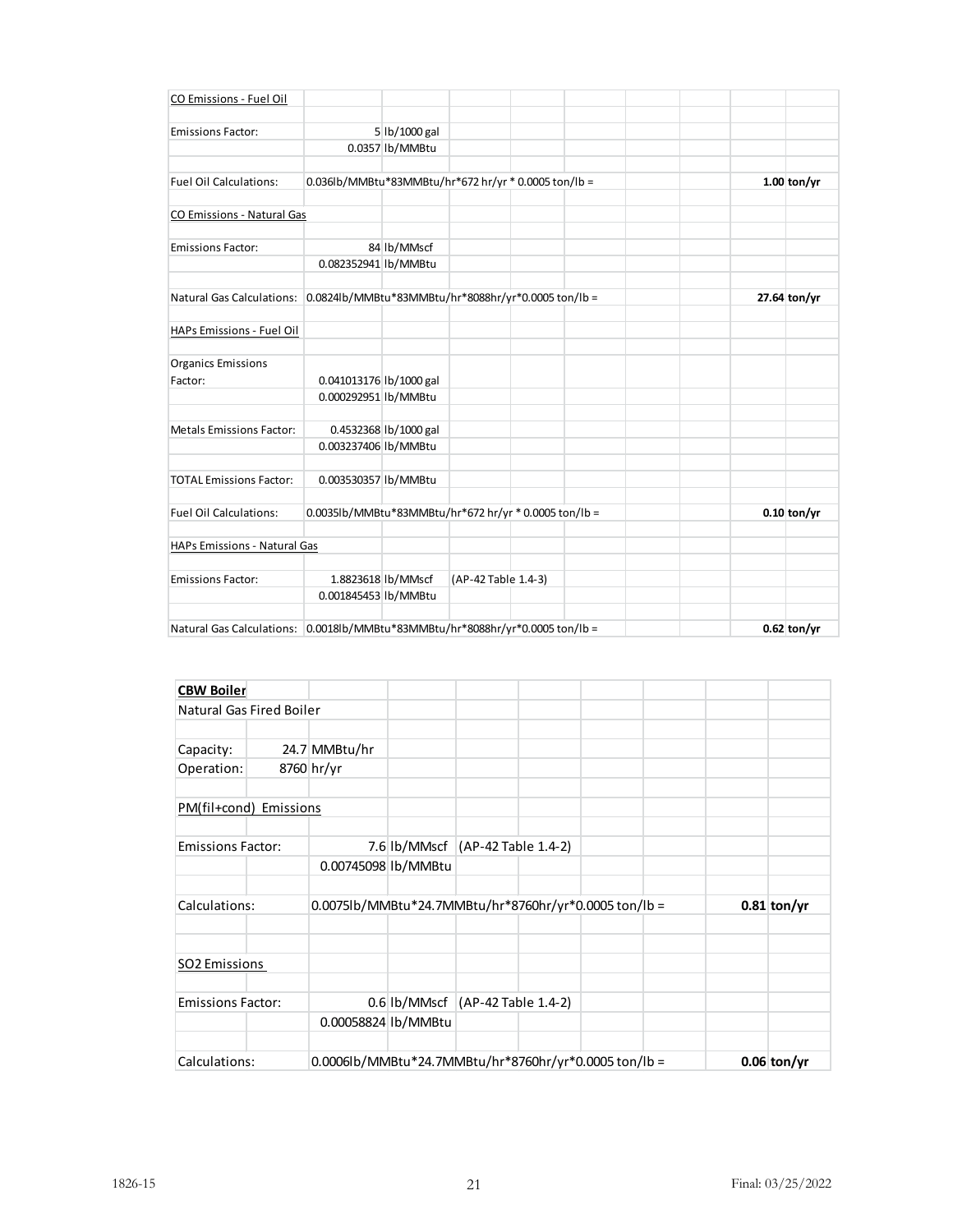| <b>NOX Emissions</b>           |                     |              |                                                       |  |               |
|--------------------------------|---------------------|--------------|-------------------------------------------------------|--|---------------|
| <b>Emissions Factor:</b>       |                     | $2.23$ lb/hr | (Emissions Limitation)                                |  |               |
| Calculations:                  |                     |              | 2.23lb/hr *8760hr/yr*0.0005 ton/lb =                  |  | 9.77 ton/yr   |
| <b>VOC Emissions</b>           |                     |              |                                                       |  |               |
| <b>Emissions Factor:</b>       |                     |              | 5.5 lb/MMscf (AP-42 Table 1.4-2)                      |  |               |
|                                | 0.00539216 lb/MMBtu |              |                                                       |  |               |
| Calculations:                  |                     |              | 0.0054lb/MMBtu*24.7MMBtu/hr*8760hr/yr*0.0005 ton/lb = |  | $0.58$ ton/yr |
| <b>CO Emissions</b>            |                     |              |                                                       |  |               |
| <b>Emissions Factor:</b>       | 2.23 lb/hr          |              |                                                       |  |               |
| Calculations: Identical to NOX |                     |              |                                                       |  |               |
| <b>HAPs Emissions</b>          |                     |              |                                                       |  |               |
| <b>Emissions Factor:</b>       |                     |              | 1.8823618 lb/MMscf (AP-42 Table 1.4-3)                |  |               |
|                                | 0.00184545 lb/MMBtu |              |                                                       |  |               |
| Calculations:                  |                     |              | 0.0018lb/MMBtu*24.7MMBtu/hr*8760hr/yr*0.0005 ton/lb = |  | $0.20$ ton/yr |

| <b>Pulp Dryer Combustion</b> |                     |             |                                                        |               |
|------------------------------|---------------------|-------------|--------------------------------------------------------|---------------|
| Natural Gas Dryers           |                     |             |                                                        |               |
| Capacity:                    |                     | 95 MMBtu/hr |                                                        |               |
| PM(fil+cond) Emissions       |                     |             |                                                        |               |
| <b>Emissions Factor:</b>     |                     |             | 7.6 lb/MMscf (AP-42 Table 1.4-2)                       |               |
|                              | 0.00745098 lb/MMBtu |             |                                                        |               |
| Calculations:                |                     |             | 0.0075lb/MMBtu*95MMBtu/hr*8760 hr/yr * 0.0005 ton/lb = | $3.10$ ton/yr |
| SO2 Emissions:               |                     |             |                                                        |               |
| <b>Emissions Factor:</b>     |                     |             | 0.6 lb/MMscf (AP-42 Table 1.4-2)                       |               |
|                              | 0.00058824 lb/MMBtu |             |                                                        |               |
| Calculations:                |                     |             | 0.0006lb/MMBtu*95MMBtu/hr*8760 hr/yr * 0.0005 ton/lb = | $0.24$ ton/yr |
| <b>NOX Emissions</b>         |                     |             |                                                        |               |
| <b>Emissions Factor:</b>     |                     |             | 100 lb/MMscf (AP-42 Table 1.4-1)                       |               |
|                              | 0.09803922 lb/MMBtu |             |                                                        |               |
| Calculations:                |                     |             | 0.098lb/MMBtu*95MMBtu/hr*8760 hr/yr * 0.0005 ton/lb =  | 40.79 ton/yr  |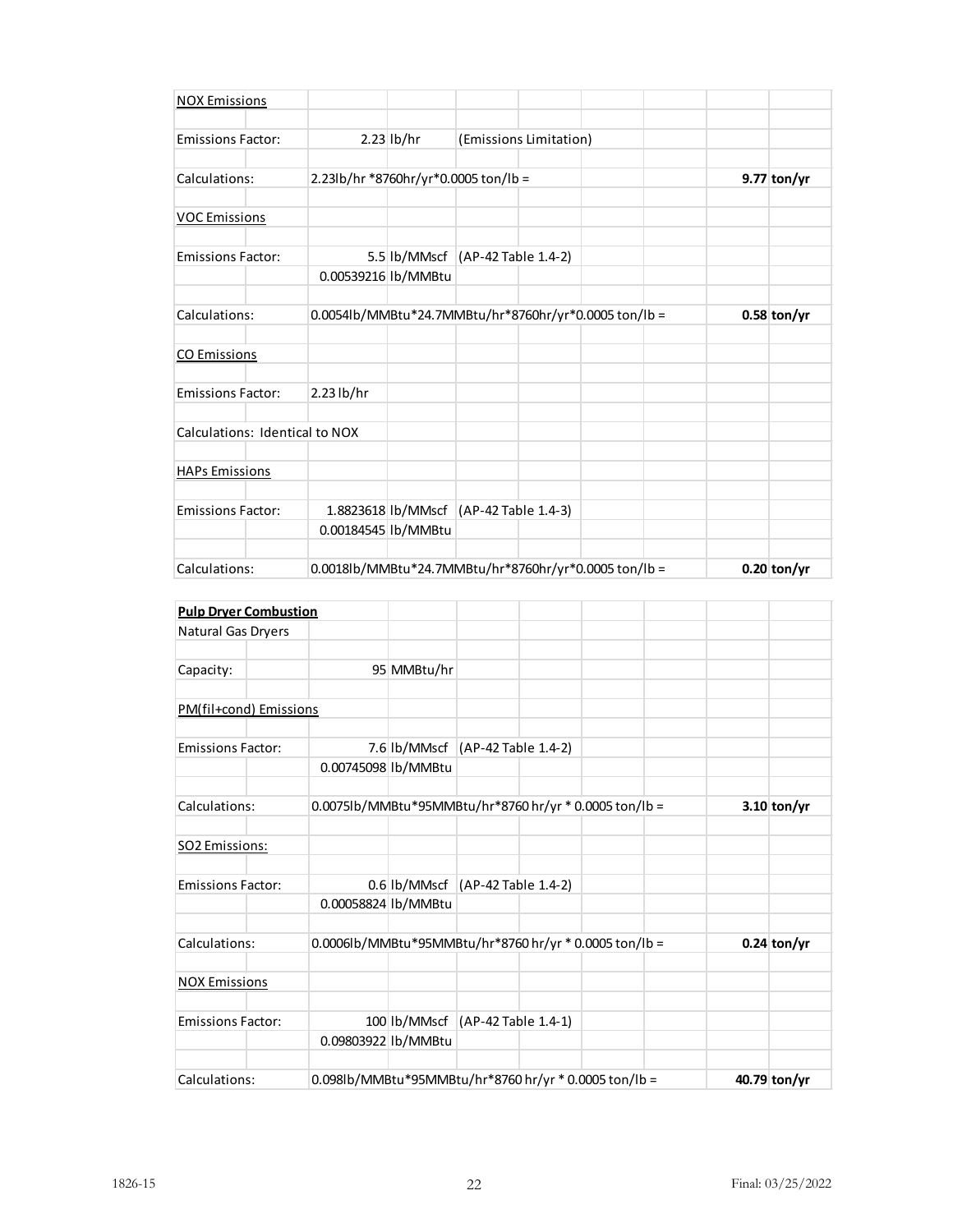| <b>VOC Emissions</b>          |                     |               |                                                        |  |               |
|-------------------------------|---------------------|---------------|--------------------------------------------------------|--|---------------|
| <b>Emissions Factor:</b>      |                     |               | 5.5 lb/MMscf (AP-42 1.4-2)                             |  |               |
|                               | 0.00539216 lb/MMBtu |               |                                                        |  |               |
| Calculations:                 |                     |               | 0.0054lb/MMBtu*95MMBtu/hr*8760 hr/yr * 0.0005 ton/lb = |  | 2.24 ton/yr   |
| <b>CO Emissions</b>           |                     |               |                                                        |  |               |
| <b>Emissions Factor:</b>      |                     |               | 84 lb/MMscf (AP-42 1.4-1)                              |  |               |
|                               | 0.08235294 lb/MMBtu |               |                                                        |  |               |
| Calculations:                 |                     |               | 0.0824lb/MMBtu*95MMBtu/hr*8760 * 0.0005 ton/lb =       |  | 34.27 ton/yr  |
| <b>HAPs Emissions</b>         |                     |               |                                                        |  |               |
| <b>Emissions Factor:</b>      |                     |               | 1.8823618 lb/MMscf (AP-42 Table 1.4-3)                 |  |               |
|                               | 0.00184545 lb/MMBtu |               |                                                        |  |               |
| Calculations:                 |                     |               | 0.0018lb/MMBtu*95MMBtu/hr*8760 hr/yr * 0.0005 ton/lb = |  | $0.77$ ton/yr |
|                               |                     |               |                                                        |  |               |
| Pulp Dryers Pulp PM Emissions |                     |               |                                                        |  |               |
| <b>Emissions Factor:</b>      |                     | 1.2354 lb/ton | (El Submitted EF)                                      |  |               |
| Throughput Limit:             | 114,192 ton/yr      |               | (Permit Limit - each boiler)                           |  |               |

|                   | 2 tons per hour (maximum transefer rate, supplied by source)                               |
|-------------------|--------------------------------------------------------------------------------------------|
|                   | 2.2 pounds per ton, AP 42, Table 11.17-4, Product Transfer and conveying (SCC 3-05-016-15) |
| Assumtions        | 8760 tons per year                                                                         |
|                   | $0.0005$ tons per pound                                                                    |
|                   | 99% baghouse efficiceny                                                                    |
| Potential To Emit |                                                                                            |
| Lime Pebble Silo  | 0.19 tons per year Total Particualate Matter                                               |

|        |      |       | Calculation: |            |      |
|--------|------|-------|--------------|------------|------|
| pounds | tons | hours | tons         | baghouse   | ton  |
| ton    | hour | vear  | pound        | efficiency | vear |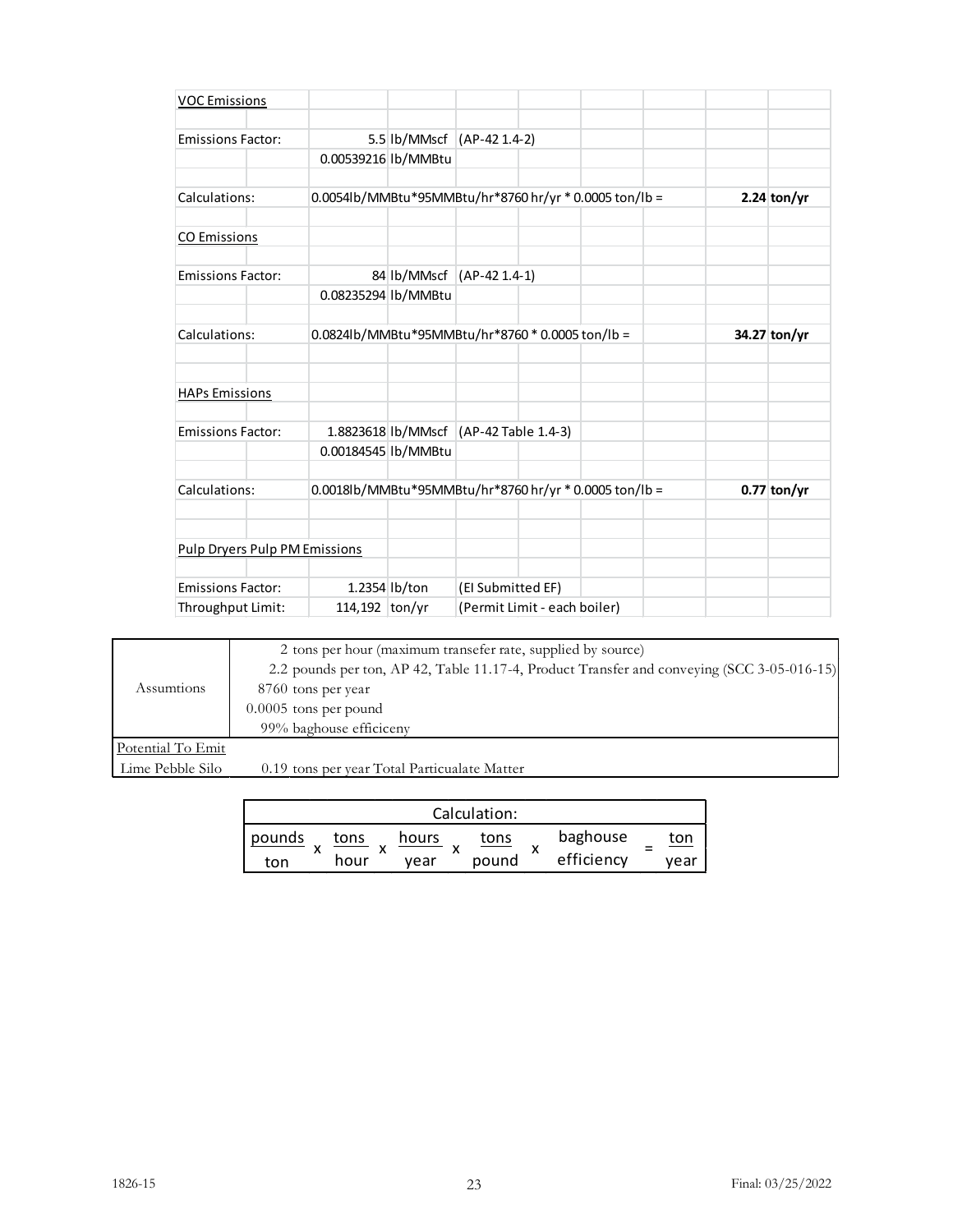Post boiler Replacement:

| CONTROLLED, 1826-15                | tons/year           |                   |                   |            |                   |             |  |
|------------------------------------|---------------------|-------------------|-------------------|------------|-------------------|-------------|--|
| <b>Emission Source</b>             | PM (cond. $&$ fil.) | NO <sub>X</sub>   | CO                | <b>VOC</b> | SO <sub>2</sub>   | <b>HAPs</b> |  |
| 185 MMBtu Boiler                   | 6.0                 | 32.4              | 32.4              | 4.4        | 0.5               | 8.7         |  |
| Union Boiler #1                    | 8.26                | 158.98            | 44.85             | 2.92       | 93.55             | 1.12        |  |
| Union Boiler #2                    | 5.27                | 101.5             | 28.64             | 1.87       | 59.73             | 0.72        |  |
| CBW-600 Boiler                     | 0.81                | 9.77              | 9.77              | 0.58       | 0.06              | 0.2         |  |
| #1 Pulp Dryer Combustion Emissions | 3.1                 | 40.79             | 34.27             | 2.24       | 0.24              | 0.77        |  |
| #2 Pulp Dryer Combustion Emissions | 3.1                 | 40.79             | 34.27             | 2.24       | 0.24              | 0.77        |  |
| Pulp Dryers Beet Pulp PM Emissions | 141.07              | $-$               | $ -$              | $-$        | $- -$             |             |  |
| Coke Handling                      | 0.31                | $- -$             | $\qquad \qquad -$ | $- -$      | $\qquad \qquad -$ | --          |  |
| <b>Beet Handling</b>               | 193.22              | $\qquad \qquad -$ | $\qquad \qquad -$ | $- -$      | $- -$             | --          |  |
| Lime Handling                      | 0.31                | $-$               | $\qquad \qquad -$ | $-$        | $- -$             | $- -$       |  |
| Sugar Silos #7-#16                 | 0.04                | $- -$             | --                | --         | $\qquad \qquad -$ |             |  |
| Pebble Lime Silo                   | 0.19                | $- -$             | --                | --         | $\qquad \qquad -$ |             |  |
| Dry Pulp Cyclone                   | 10.21               | $-$               | $-$               | $-$        | $-$               | $ -$        |  |
| Pellet Cooler Cyclone              | 10.21               | $- -$             | $- -$             | $- -$      | $\qquad \qquad -$ | --          |  |
| Pellet Tank Fan                    | 10.21               | $- -$             | $ -$              | --         | $\qquad \qquad -$ |             |  |
| Total (1826-15)                    | 392.3               | 384.2             | 184.2             | 14.2       | 154.3             | 12.3        |  |

| CONTROLLED, 1826-14                | tons/year         |                 |          |            |                 |             |
|------------------------------------|-------------------|-----------------|----------|------------|-----------------|-------------|
| <b>Emission Source</b>             | PM (cond. & fil.) | NO <sub>X</sub> | $\rm CO$ | <b>VOC</b> | SO <sub>2</sub> | <b>HAPs</b> |
| $C.E.$ Boiler #1                   | 24.84             | 217.99          | 187.92   | 1.13       | 106.84          | 1.64        |
| C.E. Boiler #2                     | 24.84             | 217.99          | 187.92   | 1.13       | 106.84          | 1.64        |
| Union Boiler #1                    | 8.26              | 158.98          | 44.85    | 2.92       | 93.55           | 1.12        |
| Union Boiler #2                    | 5.27              | 101.5           | 28.64    | 1.87       | 59.73           | 0.72        |
| CBW-600 Boiler                     | 0.81              | 9.77            | 9.77     | 0.58       | 0.06            | 0.2         |
| #1 Pulp Dryer Combustion Emissions | 3.1               | 40.79           | 34.27    | 2.24       | 0.24            | 0.77        |
| #2 Pulp Dryer Combustion Emissions | 3.1               | 40.79           | 34.27    | 2.24       | 0.24            | 0.77        |
| Pulp Dryers Beet Pulp PM Emissions | 141.07            |                 |          |            |                 |             |
| Coal Handling                      | 300.67            |                 |          |            |                 | 0.03        |
| Coke Handling                      | 0.31              |                 |          |            |                 |             |
| <b>Beet Handling</b>               | 193.22            |                 |          |            |                 |             |
| Lime Handling                      | 0.31              |                 |          |            |                 |             |
| Sugar Silos #7-#16                 | 0.04              |                 |          |            |                 |             |
| Pebble Lime Silo                   | 0.19              |                 |          |            |                 |             |
| Dry Pulp Cyclone                   | 10.21             |                 |          |            |                 |             |
| Pellet Cooler Cyclone              | 10.21             |                 |          |            |                 |             |
| Pellet Tank Fan                    | 10.21             |                 |          |            |                 |             |
| Total (1826-14)                    | 736.66            | 787.81          | 527.64   | 12.11      | 367.5           | 6.89        |

| <b>Net Emissions Calculation</b> | $PM$ (cond. & fil.) | NO <sub>x</sub> | $\rm{CO}$ | <b>VOC</b>               | SO <sub>2</sub> | HAPs |
|----------------------------------|---------------------|-----------------|-----------|--------------------------|-----------------|------|
| Total $(1826-15)$                | 392.3               | 384.2           | 184.2     | 14.2                     | .54.3           | 12.3 |
| Total (1826-14)                  | 736.7               | 787.8           | 527.6     | $\left 2_{\cdot}\right $ | 367.5           | 6.9  |
| <b>Net Total</b>                 | $-344.3$            | $-403.6$        | $-343.4$  | 2.1                      | $-213.2$        | 5.4  |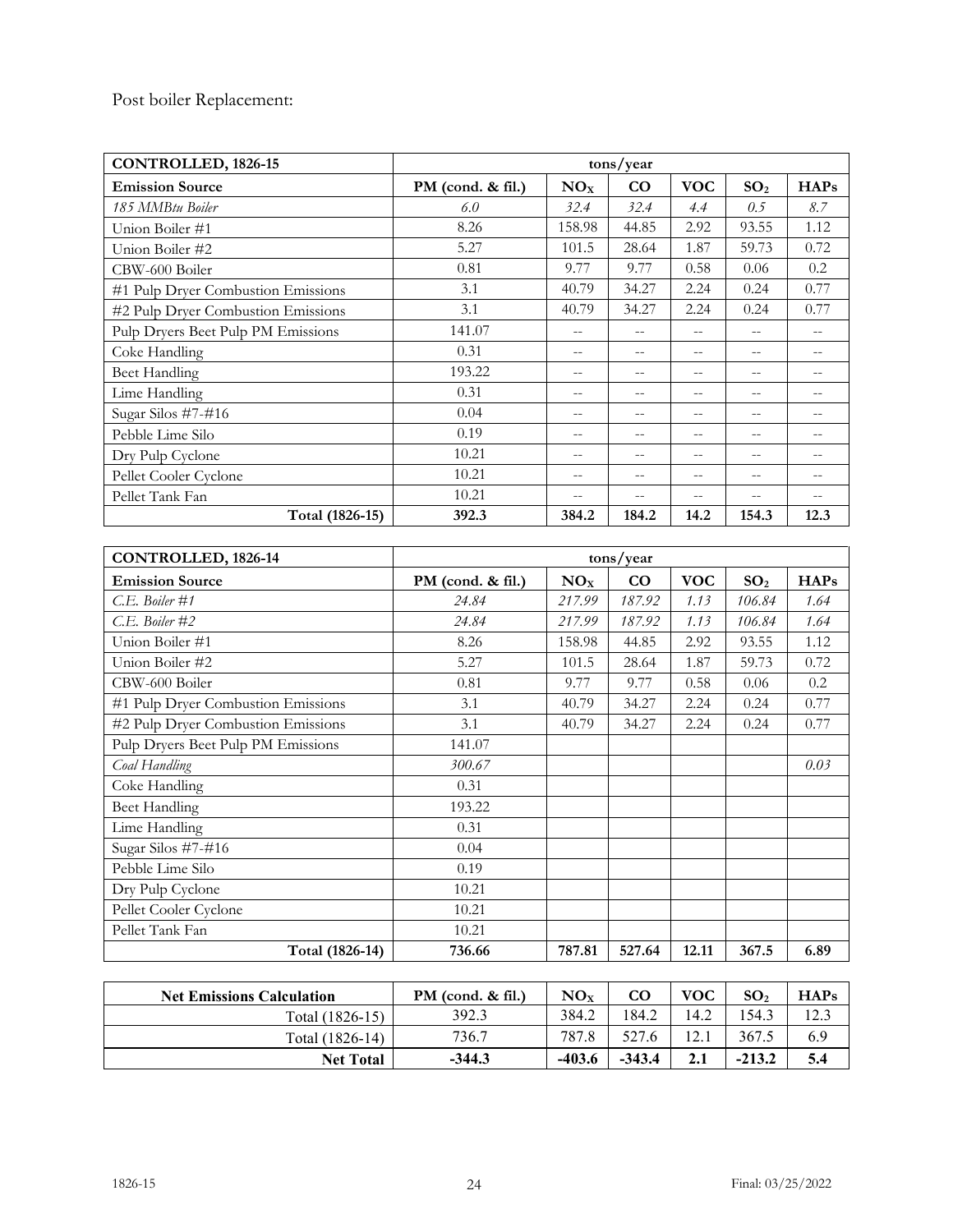#### **1.85 MMBtu boiler**

| Note: Emissions are based on the btu rating of the boiler (185000000 hp).                                                                                                         |              |                     |
|-----------------------------------------------------------------------------------------------------------------------------------------------------------------------------------|--------------|---------------------|
| Btu per hour                                                                                                                                                                      | $1.85E + 08$ | btu/hr              |
| Standard Cubic Feet per btu                                                                                                                                                       | 0.00098      | scf/btu             |
| Hours per year                                                                                                                                                                    | 8760         | hr/yr               |
| Pounds per ton                                                                                                                                                                    | 0.0005       | lb/ton              |
| PM Total                                                                                                                                                                          |              |                     |
| PM Emissions = $6.04$ ton/yr AP 42, Table 1.4-2, Controlled - Flue Gas Recirculation (Assume all PM $\leq$ 1.0 um)                                                                | 6.04         | ton/yr              |
| PM Filterable:                                                                                                                                                                    |              |                     |
| Emission Factor = $0.0000057$ lb/scf AP 42, Table 1.4-2                                                                                                                           | 0.00         | 1 <sub>b</sub> /scf |
| Calculation: $(0.00001 \text{ lb/scf}) * (0.00098 \text{ scf/btu}) * (185,000,000.0000 \text{ btu/hr}) * (8,760 \text{ hr/yr}) * (0.0005 \text{ lb/ton}) * = 4.53 \text{ ton/yr}$ | 4.53         | ton/vr              |
| PM Condensable                                                                                                                                                                    |              |                     |
| Emission Factor = $0.0000019$ lb/scf, AP 42, Table 1.4-2                                                                                                                          | 0.00         | lb/scf              |
| Calculation: $(0.00001 \text{ lb/scf}) * (0.00098 \text{ scf/btu}) * (185,000,000.0000 \text{ but/hr}) * (8,760 \text{ hr/yr}) * (0.0005 \text{ lb/ton}) * = 1.51 \text{ ton/yr}$ | 1.51         | ton/yr              |
| <b>NOx Emissions:</b>                                                                                                                                                             |              |                     |
| Emission Factor = 0.04 lb/MMBtu BACT                                                                                                                                              | 0.04         | lb/mmbtu            |
| Calculation: $(0.04 \text{ lb/MMBtu}) * (185,000,000 \text{ btu/hr}) * (8,760 \text{ hr/yr}) * (0.0005 \text{ lb/ton}) * = 32.41 \text{ ton/yr}$                                  | 32.41        | ton/yr              |
| CO Emissions:                                                                                                                                                                     |              |                     |
| Emission Factor = 0.04 lb/MMBtu BACT                                                                                                                                              | 0.04         | lb/mmbtu            |
| Calculation: $(0.04 \text{ lb}/\text{MMBtu})$ * $(185,000,000 \text{ bu/hr})$ * $(8,760 \text{ hr/yr})$ * $(0.0005 \text{ lb/ton})$ * = 32.41 ton/yr                              | 32.41        | ton/vr              |
| VOC Emissions:                                                                                                                                                                    |              |                     |
| Emission Factor = $0.0000055$ lb/scf, AP 42, Table 1.4-2                                                                                                                          | 0.0000055    | lb/scf              |
| Calculation: $(0.0000055 \text{ lb/scf}) * (185,000,000 \text{ btu/hr}) * (0.0010 \text{ scf/btu}) * (8,760 \text{ hr/yr}) * (0.0005 \text{ lb/ton}) * = 4.37 \text{ ton/yr}$     | 4.37         | ton/yr              |
| <b>SOx Emissions:</b>                                                                                                                                                             |              |                     |
| Emission Factor = $0.0000006$ lb/scf, AP 42, Table 1.4-2                                                                                                                          | 0.0000006    | 1 <sub>b</sub> /scf |
| Calculation: $(0.0000006 \text{ lb/scf})$ * $(185,000,000 \text{ btu/hr})$ * $(0.0010 \text{ scf/btu})$ * $(8,760 \text{ hr/yr})$ * $(0.0005 \text{ lb/ton})$ * = 0.48 ton/yr     | 0.48         | ton/yr              |
| <b>HAPs Emissions</b>                                                                                                                                                             |              |                     |
| Emission Factor = $0.000011$ lb/scf, AP 42, Table 1.4-2                                                                                                                           | 0.000011     | lb/scf              |
| Calculation: (0.000011 lb/scf) * (185,000,000 btu/hr) * (0.0010 scf/btu) * (8,760 hr/yr) * (0.0005 lb/ton) * = 8.74 ton/yr                                                        | 8.74         | ton/yr              |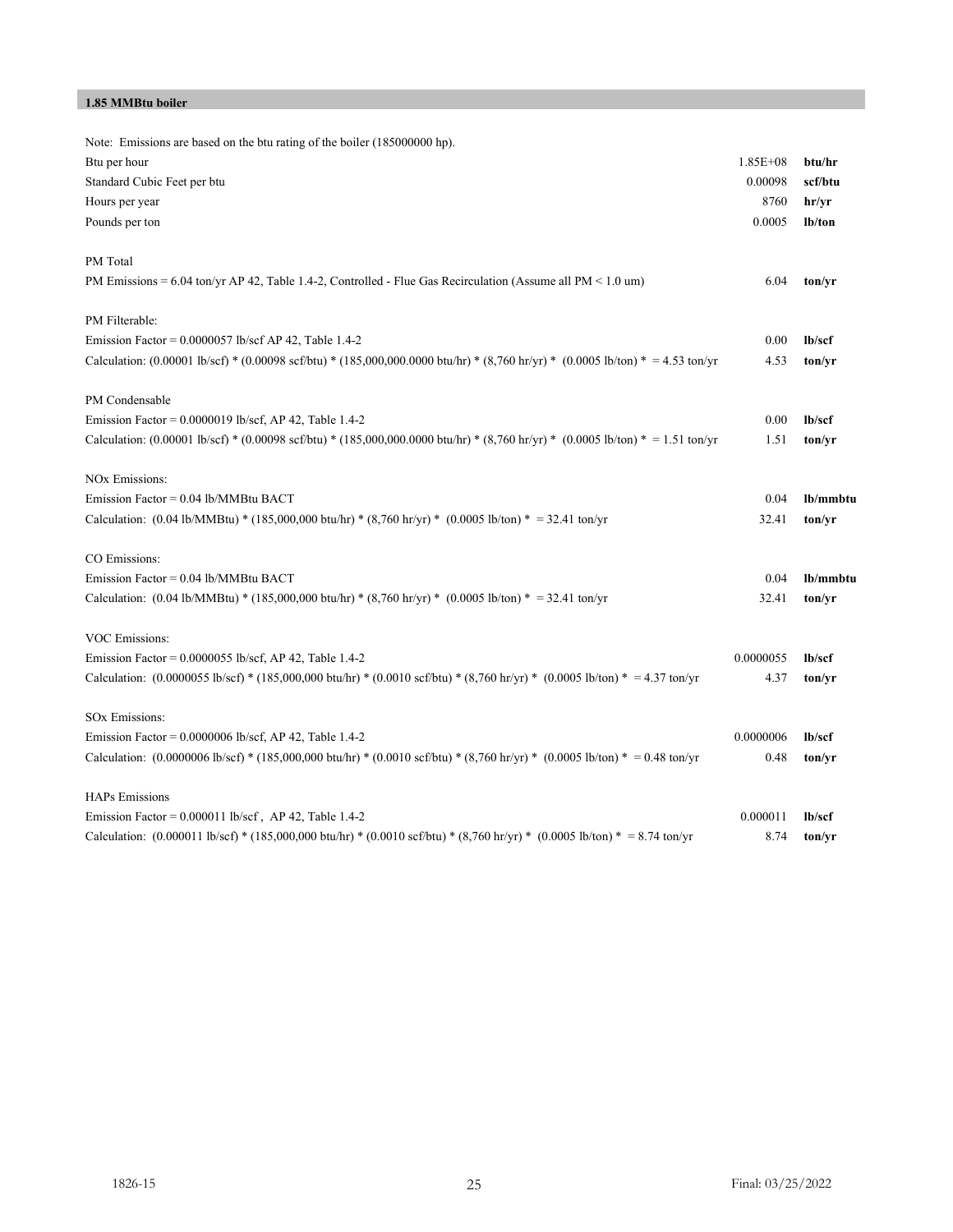# V. Existing Air Quality

Sidney Sugars beet sugar plant is located in eastern Montana in a sparsely populated area with generally very good ventilation throughout the year. There are only a few significant air pollution sources in the surrounding area (a coal-fired power plant, two natural gas processing plants, coal strip mine, natural gas and oil well flares and vents). Ambient monitoring for several pollutants was discontinued in the area in 1987 due to a history of low ambient concentrations and good meteorological air dispersion.

While there is no current ambient air monitoring data from nearby monitors available, the Department does not believe the area is in danger of approaching any ambient air quality standards at the present time.

VI. Ambient Air Quality Impacts

The current permit action will generally result in a decrease in emissions from the facility. Therefore, the Department believes the current permit action will not cause or contribute to a violation of any ambient air quality standard.

VII. Taking or Damaging Implication Analysis

As required by 2-10-101 through 105, MCA, the Department conducted the following private property taking and damaging assessment.

| <b>YES</b>   | N <sub>O</sub> |                                                                                       |
|--------------|----------------|---------------------------------------------------------------------------------------|
| $\mathbf{X}$ |                | 1. Does the action pertain to land or water management or environmental regulation    |
|              |                | affecting private real property or water rights?                                      |
|              | X              | 2. Does the action result in either a permanent or indefinite physical occupation of  |
|              |                | private property?                                                                     |
|              | X              | 3. Does the action deny a fundamental attribute of ownership? (ex.: right to exclude  |
|              |                | others, disposal of property)                                                         |
|              | X              | 4. Does the action deprive the owner of all economically viable uses of the property? |
|              | $\mathbf X$    | 5. Does the action require a property owner to dedicate a portion of property or to   |
|              |                | grant an easement? $[If no, go to (6)].$                                              |
|              |                | 5a. Is there a reasonable, specific connection between the government requirement     |
|              |                | and legitimate state interests?                                                       |
|              |                | 5b. Is the government requirement roughly proportional to the impact of the           |
|              |                | proposed use of the property?                                                         |
|              | X              | 6. Does the action have a severe impact on the value of the property? (consider       |
|              |                | economic impact, investment-backed expectations, character of government action)      |
|              | X              | 7. Does the action damage the property by causing some physical disturbance with      |
|              |                | respect to the property in excess of that sustained by the public generally?          |
|              | X              | 7a. Is the impact of government action direct, peculiar, and significant?             |
|              | $\mathbf X$    | 7b. Has government action resulted in the property becoming practically inaccessible, |
|              |                | waterlogged or flooded?                                                               |
|              |                | 7c. Has government action lowered property values by more than 30% and                |
|              | X              | necessitated the physical taking of adjacent property or property across a public way |
|              |                | from the property in question?                                                        |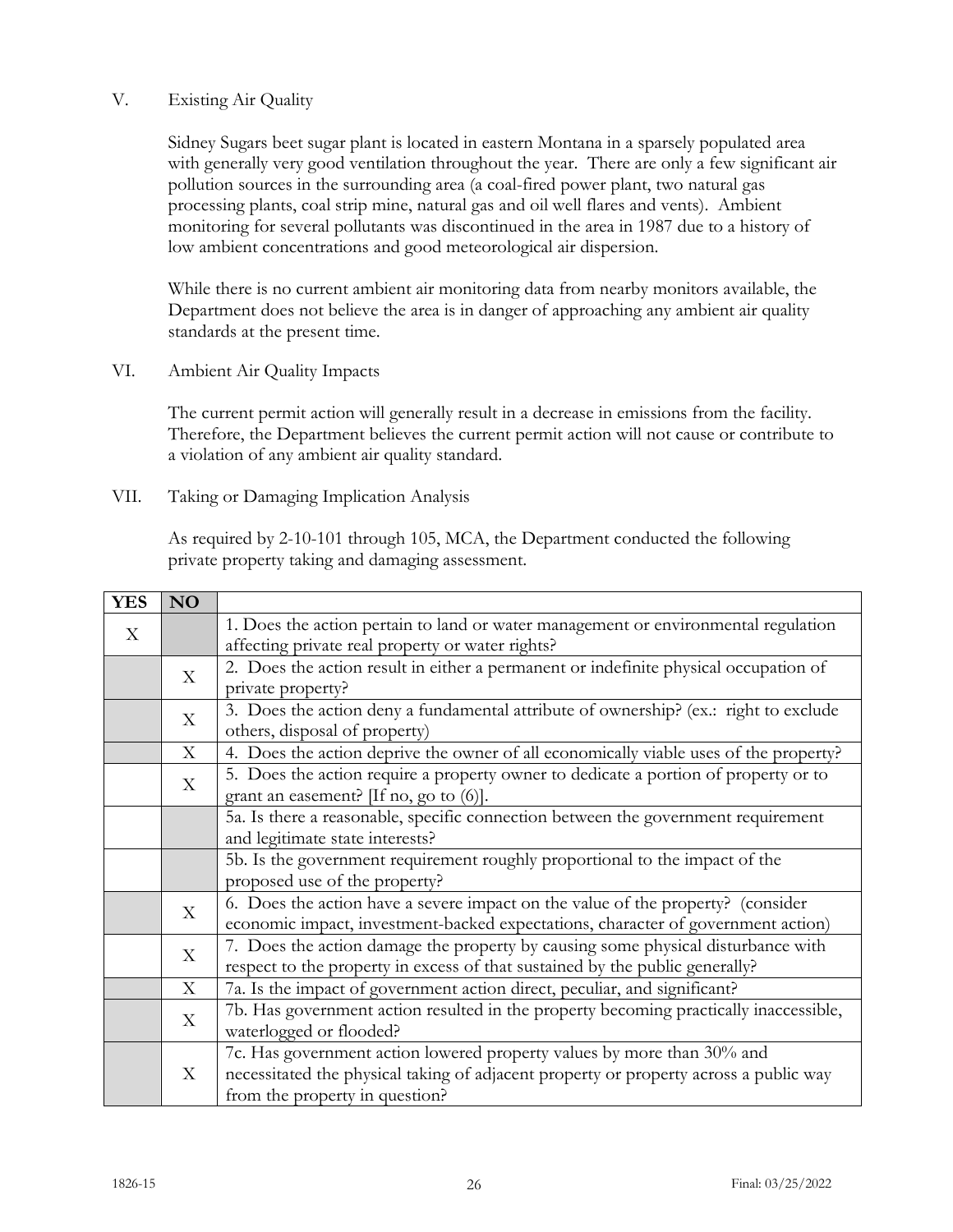| YES | NΟ |                                                                                                                                                                                                                                                                                        |
|-----|----|----------------------------------------------------------------------------------------------------------------------------------------------------------------------------------------------------------------------------------------------------------------------------------------|
|     |    | Takings or damaging implications? (Taking or damaging implications exist if YES is<br>checked in response to question 1 and also to any one or more of the following<br>questions: 2, 3, 4, 6, 7a, 7b, 7c; or if NO is checked in response to questions 5a or 5b;<br>the shaded areas) |

Based on this analysis, the Department determined there are no taking or damaging implications associated with this permit action.

VIII. Environmental Assessment

An environmental assessment, required by the Montana Environmental Policy Act, was completed for this project. A copy is attached.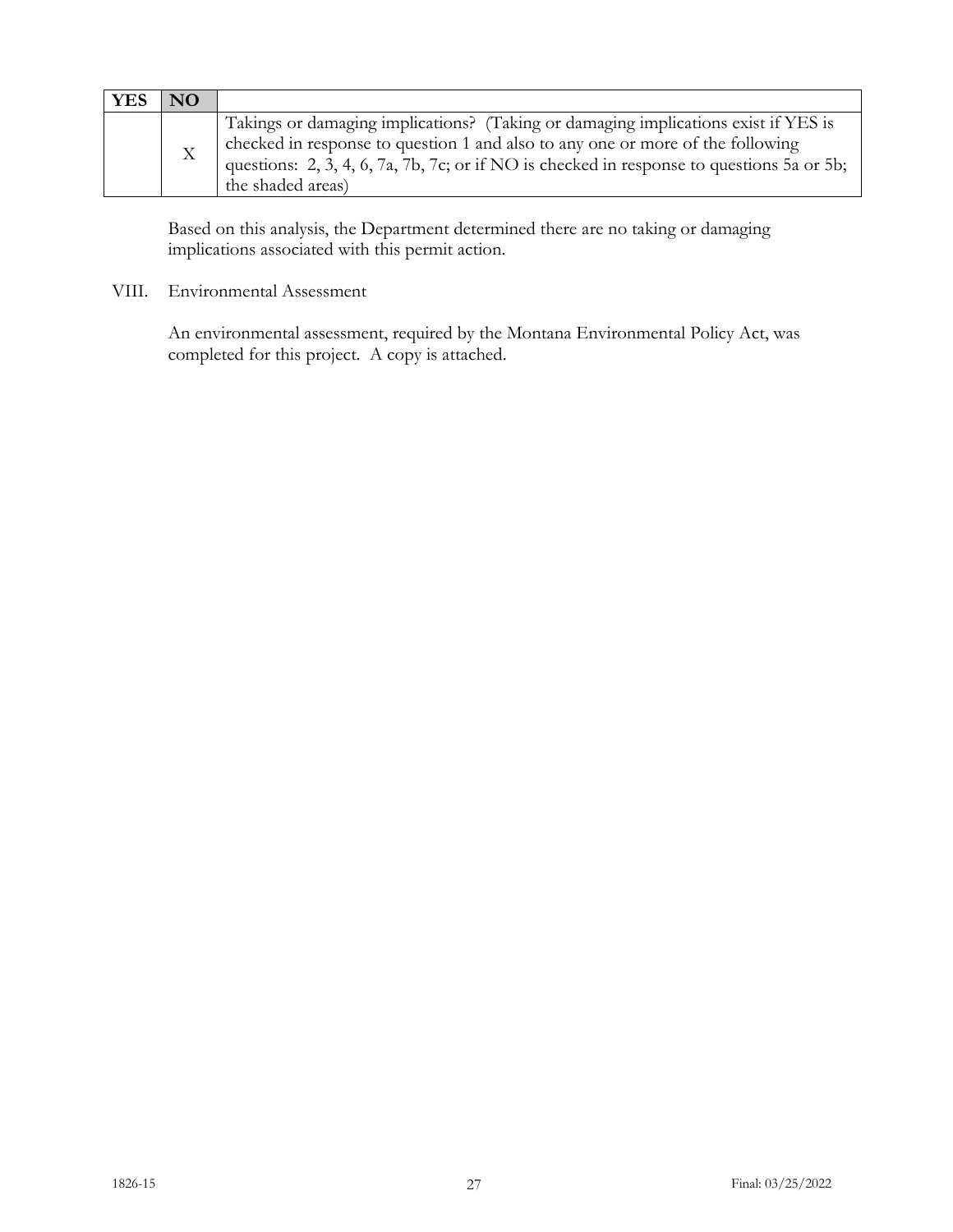

# **Sidney Sugars Incorporated**

# **Final Environmental Assessment for the**

# **Determination Montana Air Quality Permit #1826-15**

**Montana Department of Environmental Quality Air Quality Bureau Air Permitting Services Section ENVIRONMENTAL ASSESSMENT**

| <b>APPLICANT: Sidney Sugars Incorporated</b>                      |                                            |                          |  |
|-------------------------------------------------------------------|--------------------------------------------|--------------------------|--|
| <b>SITE NAME:</b>                                                 |                                            |                          |  |
| PROPOSED PERMIT NUMBER: Montana Air Quality Permit Number 1826-15 |                                            |                          |  |
| <b>APPLICATION DATE: December 2, 2021</b>                         |                                            |                          |  |
| <b>APPLICATION COMPLETE DATE: January 8, 2022</b>                 |                                            |                          |  |
| LOCATION: Section 34, Township 23 North, Range 59 East            |                                            | <b>COUNTY: Richland</b>  |  |
| PROPERTY OWNERSHIP:                                               | FEDERAL STATE                              | <b>PRIVATE_X_</b>        |  |
| <b>EA PREPARER:</b>                                               | John P. Proulx - Environmental Scientist 2 |                          |  |
| <b>EA Draft Date</b>                                              | <b>EA Final Date</b>                       | <b>Permit Final Date</b> |  |
| February 2, 2022                                                  | March 9, 2022                              | March 25, 2022           |  |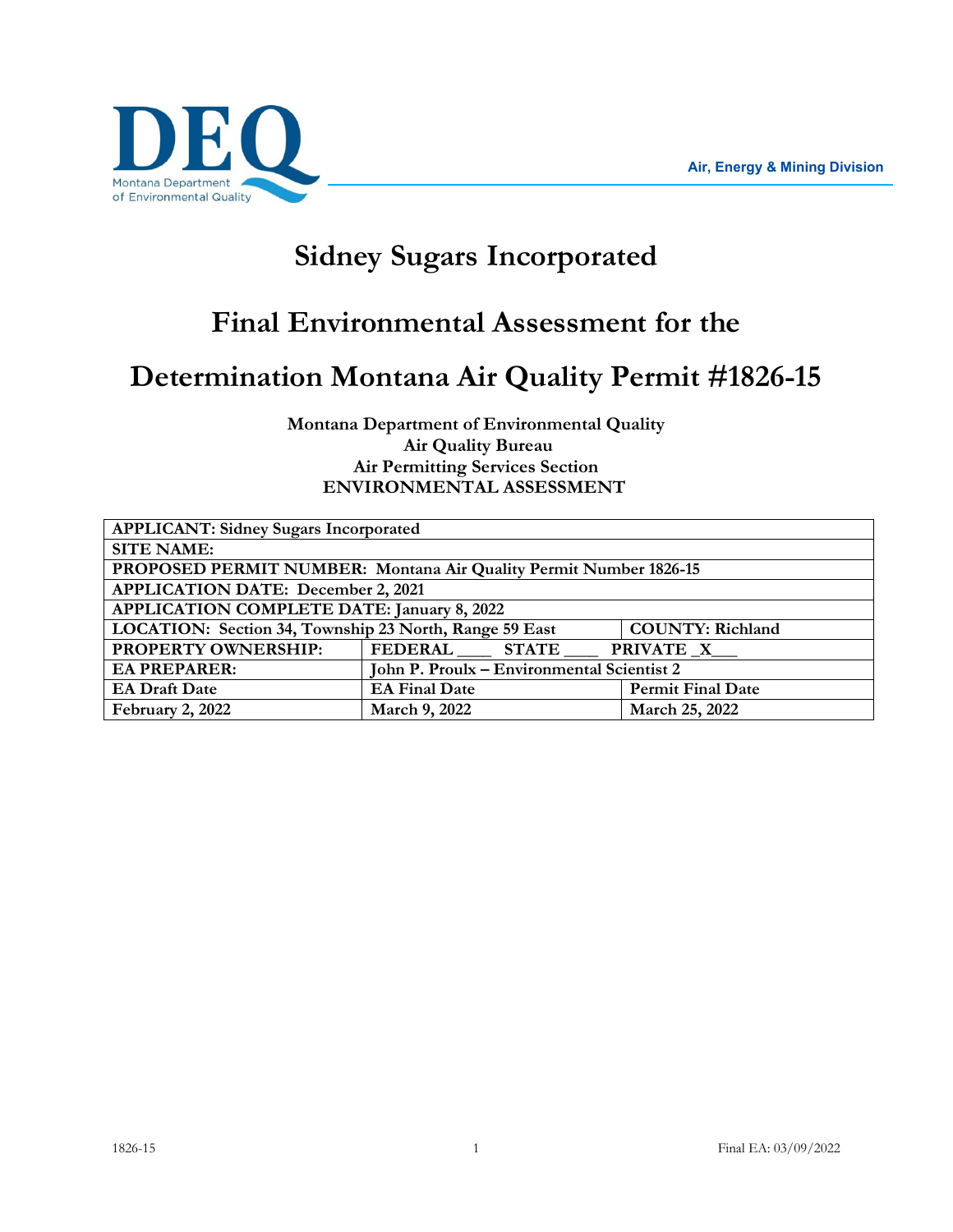# **COMPLIANCE WITH THE MONTANA ENVIRONMENTAL POLICY ACT**

The Montana Department of Environmental Quality (DEQ) prepared this Environmental Assessment (EA) in accordance with requirements of the Montana Environmental Policy Act (MEPA). An EA functions to determine the need to prepare an EIS through an initial evaluation and determination of the significance of impacts associated with the proposed action. However, an agency is required to prepare an EA whenever statutory requirements do not allow sufficient time for the agency to prepare an EIS. This document may disclose impacts over which DEQ has no regulatory authority.

# **COMPLIANCE WITH THE CLEAN AIR ACT OF MONTANA**

The state law that regulates air quality permitting in Montana is the Clean Air Act of Montana (§ 75- 2-201, et seq., Montana Code Annotated (MCA). DEQ may not approve a proposed project contained in an application for an air quality permit unless the project complies with the requirements set forth in the Clean Air Act of Montana and the administrative rules adopted thereunder. DEQ's approval of an air quality permit application does not relieve the Sidney Sugars Incorporated (Sidney Sugars), from complying with any other applicable federal, state, or county laws, regulations, or ordinances. Sidney Sugars is responsible for obtaining any other permits, licenses, approvals, that are required for any part of the proposed project. DEQ will decide whether to approve the permit in accordance with the requirements of the Clean Air Act of Montana. DEQ may not withhold, deny, or impose conditions on the permit based on the information contained in this Environmental Assessment. § 75-1-201(4), MCA.

**SUMMARY OF THE PROPOSED ACTION:** Sidney Sugars has applied for a modification to Montana air quality permit under the Clean Air Act of Montana for the installation of one (1) 185 MMBtu natural gas fired boiler as a replacement for two (2) Combustion Engineering (CE) coal fired boilers that are scheduled to be decommissioned upon startup of the replacement boiler. The proposed action would be located in Section 35, Township 23 North, Range 59 East, Richland County. All information included in the EA is derived from the permit application, discussions with the applicant, analysis of aerial photography, topographic maps, and other research tools.

PURPOSE AND BENEFIT FOR PROPOSED ACTION: DEQ's purpose in conducting this environmental review is to act upon Sidney Sugars air quality permit application to authorize one (1) 185 MMBtu boiler and the associated air contaminants. DEQ's action on the permit application is governed by the Clean Air Act of Montana, § 75-2-201, et seq., MCA and the Administrative Rules of Montana (ARM) 17.8.740, *et seq.*

The benefits of the proposed action include: The proposed permit action would decommission two coal fired boilers and install a natural gas fired boiler. The main benefit of the proposed action would be a decrease in overall emissions associated with replacing coal as a fuel source.

**REGULATORY RESPONSIBILITIES:** In accordance with ARM 17.4.609(3)(c), DEQ must list any federal, state, or local authorities that have concurrent or additional jurisdiction or environmental review responsibility for the proposed action and the permits, licenses, and other authorizations required.

Sidney Sugars must conduct its operations according to the terms of its permit. Sidney Sugars further agrees to be legally bound by the permit, The Clean Air Act of§ 75-2-201, et seq., MCA and ARM 17.8.740, *et seq*.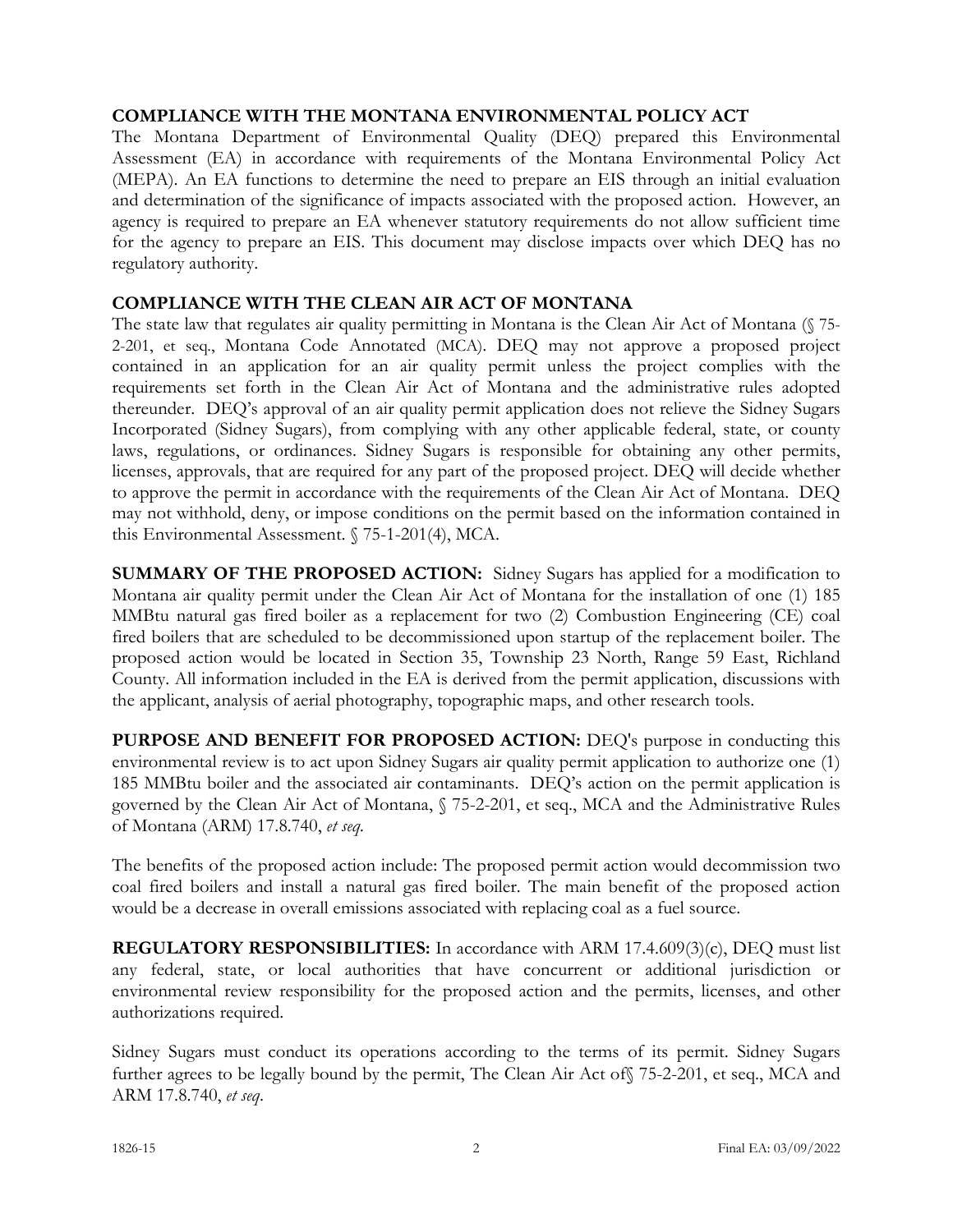Sidney Sugars must cooperate fully with, and follow the directives of any federal, state, or local entity that may have authority over Sidney Sugars' operations. These permits, licenses, and other authorizations may include: Richland County and DEQ AQB (air quality).

| <b>Summary of Proposed Action</b>                   |                                                                                                                                                                                                   |  |
|-----------------------------------------------------|---------------------------------------------------------------------------------------------------------------------------------------------------------------------------------------------------|--|
|                                                     | Sidney Sugars air quality permit application consists of the following equipment:                                                                                                                 |  |
| General Overview                                    |                                                                                                                                                                                                   |  |
|                                                     | The permitted equipment associated with MAPQ 1826-15 is listed in Section<br>1.A of the MAQP Permit Analysis                                                                                      |  |
|                                                     | The facility would be permitted to operate until Sidney Sugars requested permit<br>revocation or until the permit were revoked by DEQ due to gross non-<br>compliance with the permit conditions. |  |
| <b>Proposed Action Estimated Disturbance</b>        |                                                                                                                                                                                                   |  |
|                                                     | Minimal disturbance is estimated with the proposed permit action.                                                                                                                                 |  |
| Disturbance                                         |                                                                                                                                                                                                   |  |
| <b>Proposed Action</b>                              |                                                                                                                                                                                                   |  |
| Duration                                            | <b>Construction:</b> Construction or commencement would start within three years                                                                                                                  |  |
|                                                     | of issuance of the final air quality permit.<br>Construction Period: The construction period could begin as soon as the air                                                                       |  |
|                                                     | quality permit (and any other permits identified in this EA) were in place.                                                                                                                       |  |
|                                                     | Operation Life: Until permit is either revoked at the request of the permittee or                                                                                                                 |  |
|                                                     | the Department has determined the need for revocation.                                                                                                                                            |  |
| Construction Equipment                              | Cranes, delivery trucks, various other types of smaller equipment                                                                                                                                 |  |
| Personnel Onsite                                    | Construction: Various number of installation personnel depending on which                                                                                                                         |  |
|                                                     | piece of equipment is being installed.                                                                                                                                                            |  |
|                                                     | <b>Operations:</b> Current number of employees.<br>Location: Section 34, Township 23 North, Range 59East, in Richland County,                                                                     |  |
| Location and Analysis Area                          | МT                                                                                                                                                                                                |  |
|                                                     | Analysis Area: The area being analyzed as part of this environmental review                                                                                                                       |  |
|                                                     | includes the immediate project area (Figure 1), as well as neighboring lands                                                                                                                      |  |
|                                                     | surrounding the analysis area, as reasonably appropriate for the impacts being<br>considered.                                                                                                     |  |
| Air Quality                                         | This EA will be attached to the Air Quality Permit which would include all                                                                                                                        |  |
|                                                     | enforceable conditions for operation of the emitting units                                                                                                                                        |  |
| Conditions incorporated<br>into the Proposed Action | The conditions developed in the Preliminary Determination of the Montana Air<br>Quality Permit dated November 26, 2021, set forth in Sections II.A-D, and                                         |  |
|                                                     | updated in the Decision Air Quality Permit if needed.                                                                                                                                             |  |

# **Table 1: Proposed Action Details**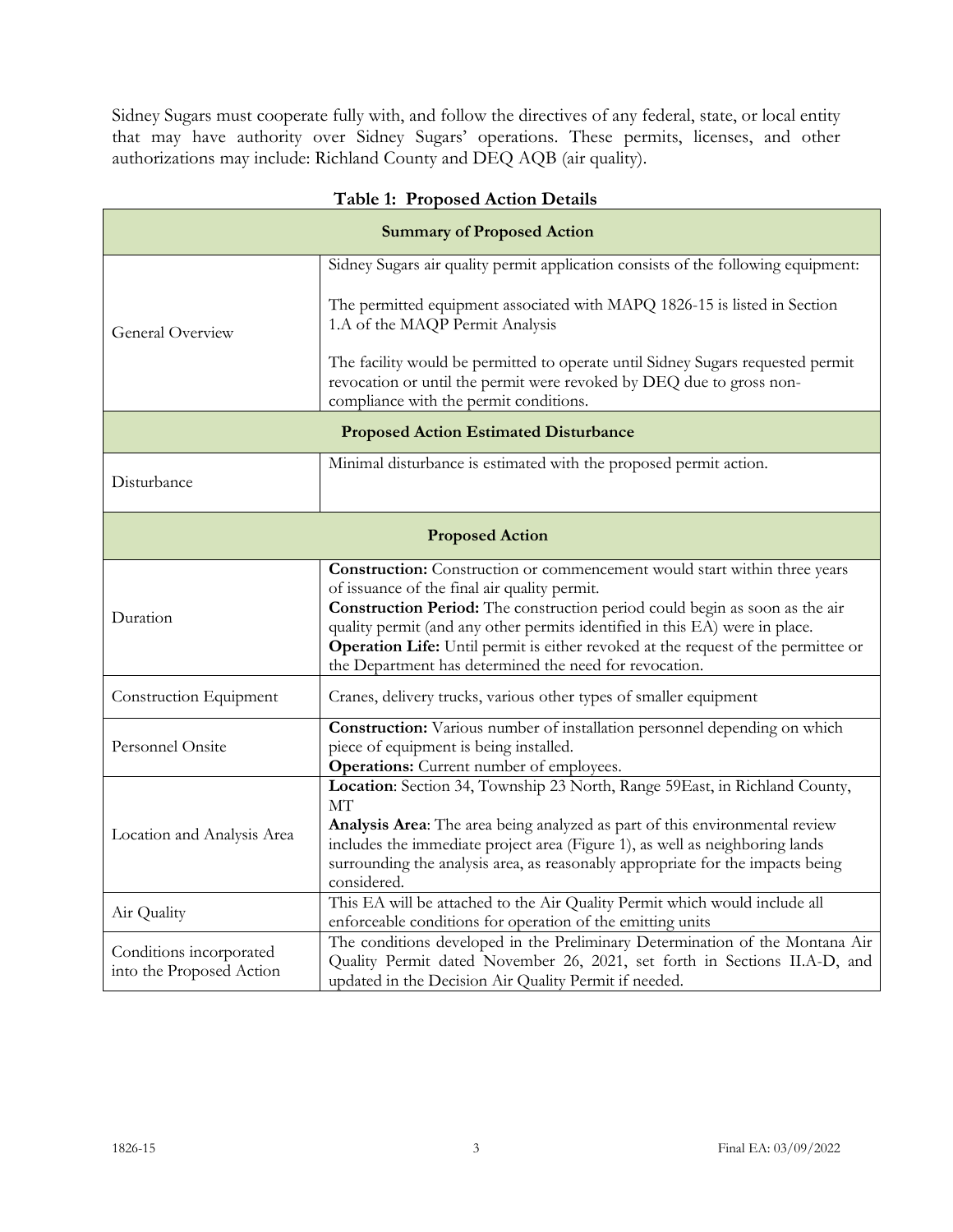

**Figure 1:** Map of general location of the proposed project, outlined in blue.

# **EVALUATION AND SUMMARY OF POTENTIAL IMPACTS TO THE PHYSICAL AND HUMAN ENVIRONMENT IN THE AREA AFFECTED BY THE PROPOSED PROJECT:**

The impact analysis will identify and evaluate direct and secondary impacts. Direct impacts are those that occur at the same time and place as the action that triggers the effect. Secondary impacts means "a further impact to the human environment that may be stimulated or induced by or otherwise result from a direct impact of the action." ARM 17.4.603(18). Where impacts are expected to occur, the impacts analysis estimates the duration and intensity of the impact.

The duration of an impact is quantified as follows:

• **Short-term**: Short-term impacts are defined as those impacts that would not last longer than the proposed operation of the site.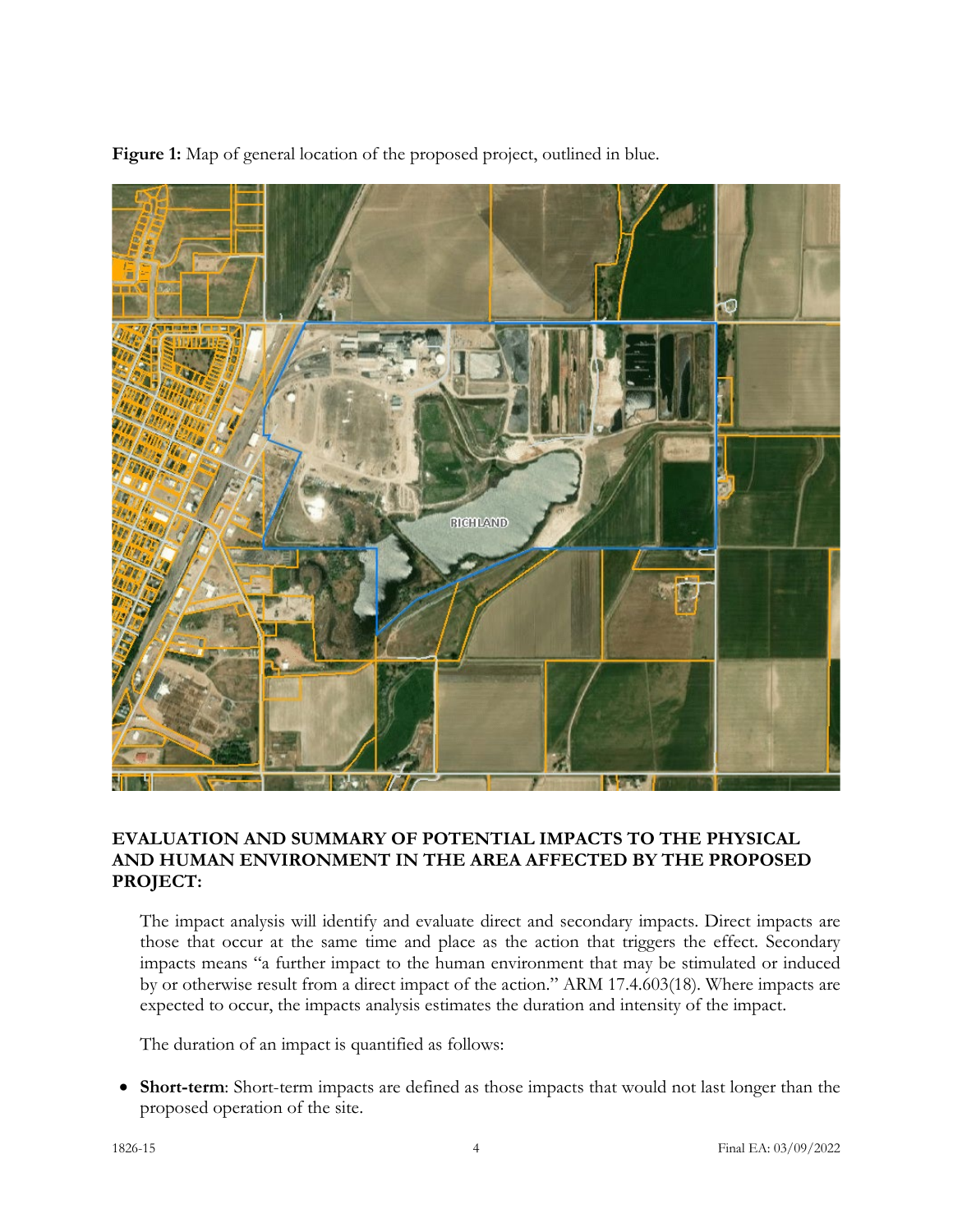• **Long-term**: Long-term impacts are defined as impacts that would remain or occur following shutdown of the proposed facility.

The severity of an impact is measured using the following:

- **No impact**: There would be no change from current conditions.
- **Negligible**: An adverse or beneficial effect would occur but would be at the lowest levels of detection.
- **Minor**: The effect would be noticeable but would be relatively small and would not affect the function or integrity of the resource.
- **Moderate**: The effect would be easily identifiable and would change the function or integrity of the resource.
- **Major**: The effect would alter the resource.

# **1. TOPOGRAPHY, GEOLOGY AND SOIL QUALITY, STABILITY AND MOISTURE:**

#### Direct Impacts:

*Proposed Action:* Negligible impacts to topography, geology, stability, and moisture would be expected because the proposed project would occur in an already existing facility with minor disturbances due to equipment installation and site preparation.

### Secondary Impacts:

*Proposed Action:* No secondary impacts to topography, geology, stability, and moisture are anticipated with the proposed action.

# **2. WATER QUALITY, QUANTITY, AND DISTRIBUTION:**

#### **Direct Impacts:**

*Proposed Action:* No primary impacts to water quality, quantity, and distribution would be expected because the proposed project would occur near an already existing facility. Water is required for normal operation of the proposed equipment and would be required for the operation of the new boiler, however, the decrease from two boilers to one would result in less water being used in the boiler system.

# **Secondary Impacts:**

*Proposed Action*: No secondary impacts are anticipated with the proposed action.

# **3. AIR QUALITY:**

#### Direct Impacts:

*Proposed Action:* Minor impacts to air quality would be expected with the proposed action due to the facility's potential to emit air pollutants with temporary air quality impacts of particulate matter due to construction activities. After the proposed project is completed, Sidney Sugars would have a large reduction of  $NO_x$ ,  $SO_x$ ,  $CO$ , and PM, thus improving air quality in the immediate area.

# **Secondary Impacts:**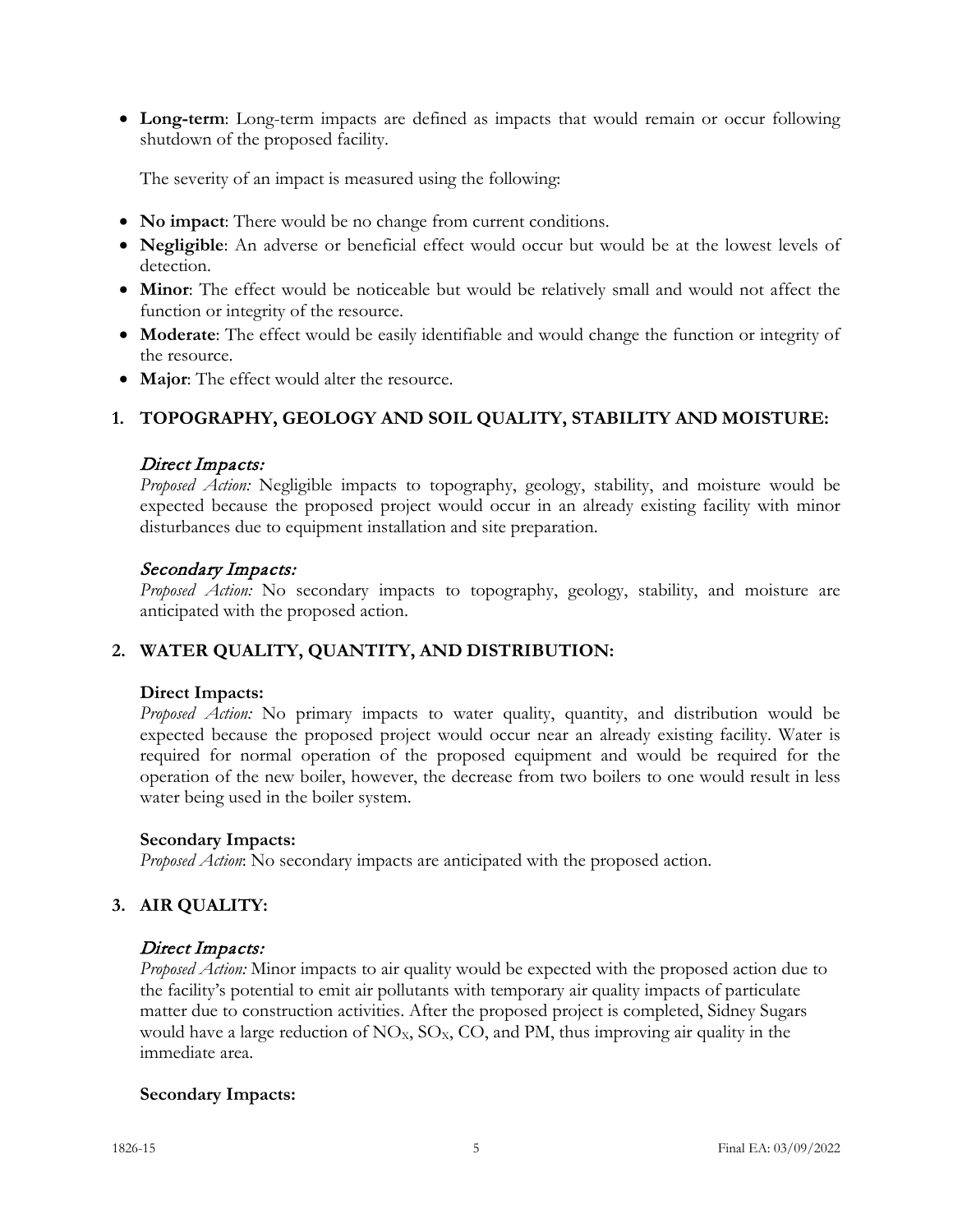*Proposed Action:* Negligible impacts could be expected with the proposed action.

# **4. VEGETATION COVER, QUANTITY AND QUALITY:**

# **Direct Impacts:**

*Proposed Action:* No impacts are expected with the proposed permit action. The Sidney Sugars facility is an existing, developed facility and the proposed project is not expected to disturb any new land. Road traffic to and from the facility would occur on improved roadways.

# **Secondary Impacts:**

*Proposed Action:* Negligible impacts to land disturbance at the site may result in propagation of noxious weeds.

# **5. TERRESTRIAL, AVIAN AND AQUATIC LIFE AND HABITATS:**

# **Direct Impacts:**

*Proposed Action:* No impacts are expected with the proposed permit action. The Sidney Sugars facility is an existing, developed facility and the proposed project is not expected to disturb any new land.

# **Secondary Impacts:**

*Proposed Action:* No secondary impacts to terrestrial, avian and aquatic life and habitats stimulated or induced by the direct impacts analyzed above would be anticipated for the proposed action.

# **6. UNIQUE, ENDANGERED, FRAGILE OR LIMITEDENVIRONMENTAL RESOURCES:**

# **Impacts:**

*Proposed Action:* According to a Montana Natural Heritage Program, there are six (6) species of concern; Whooping Crane (bird), Great Blue Herron (bird), Bald Eagle (bird), Least Tern (bird), Townsend's Big-eared Bat (mammal), and Pale-spiked Lobelia (Vascular Plant). No impacts are expected with the proposed permit action. The Sidney Sugars facility is an existing, developed facility and the proposed project is not expected to disturb any new habitat.

# **7. HISTORICAL AND ARCHAEOLOGICAL SITES:**

# **Impacts:**

*Proposed Action:* It is SHPO's position that any structure over fifty years of age is considered historic and is potentially eligible for listing on the National Register of Historic Places. If any structures are within the Area of Potential Effect, and are over fifty years old, we would recommend that they be recorded, and a determination of their eligibility be made prior to any disturbance taking place. As long as there will be no disturbance or alteration to structures over fifty years of age, a cultural resource inventory is unwarranted.

# **8. SAGE GROUSE EXECUTIVE ORDER:**

The current permit action is not located in the Greater Sage Grouse habitat area.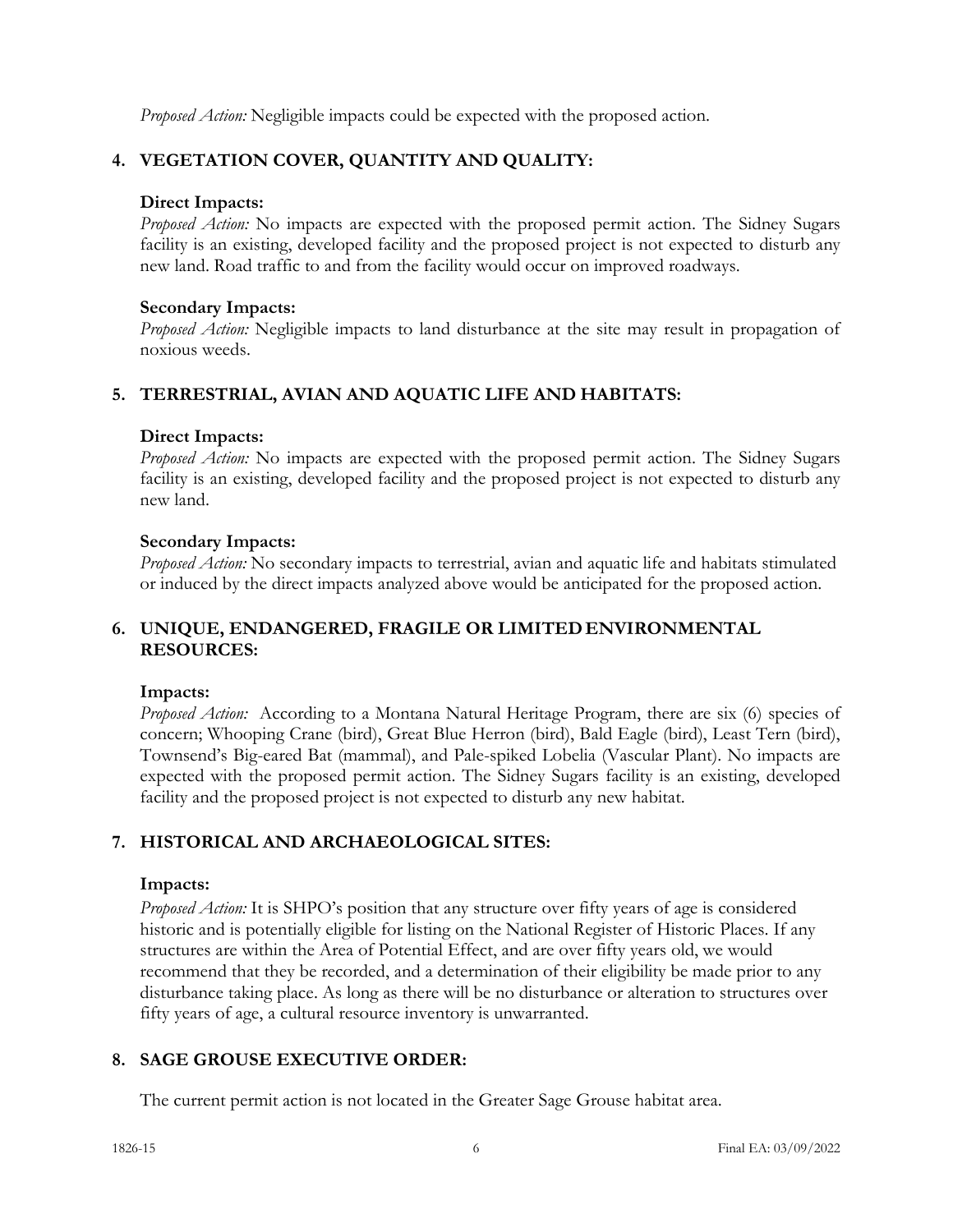# **9. AESTHETICS:**

## **Direct Impacts:**

*Proposed Action:* No impacts are expected with the proposed permit action. The Sidney Sugars facility is an already developed facility and the proposed project is not expected to disturb any new land. The proposed project would occur inside already existing structures with no new building expected.

### **Secondary Impacts:**

*Proposed Action:* No secondary impacts to aesthetics and noise are anticipated with the proposed action.

# **10. DEMANDS ON ENVIRONMENTAL RESOURCES OF LAND, WATER, AIR OR ENERGY:**

### **Direct Impacts:**

*Proposed Action:* No more than minor impacts are expected with the proposed permit action. The Sidney Sugars facility is an existing, developed facility and the proposed project is not expected to disturb any new land or require more resources of air or water. The application indicated that the capacity of the natural gas supply to the facility would need to be increased to accommodate the project.

#### **Secondary Impacts:**

*Proposed Action:* No secondary impacts to land, water, air or energy resources are anticipated with the proposed action.

# **11. IMPACTS ON OTHER ENVIRONMENTAL RESOURCES:**

#### **Direct Impacts:**

*Proposed Actions:* No primary impacts to other environmental resources are anticipated as a result of the proposed action.

#### **Secondary Impacts:**

*Proposed Action:* No secondary impacts to other environmental resources are anticipated as a result of the proposed action.

# **12. HUMAN HEALTH AND SAFETY:**

#### **Direct Impacts:**

*Proposed Action:* Impacts to human health and safety are anticipated to be short-term and minor as a result of this project. The proposed equipment would be installed with Best Available Control Technology to minimize emissions from the new equipment.

#### **Secondary Impacts:**

*Proposed Action:* No secondary impacts to human health and safety are anticipated as a result of the proposed action.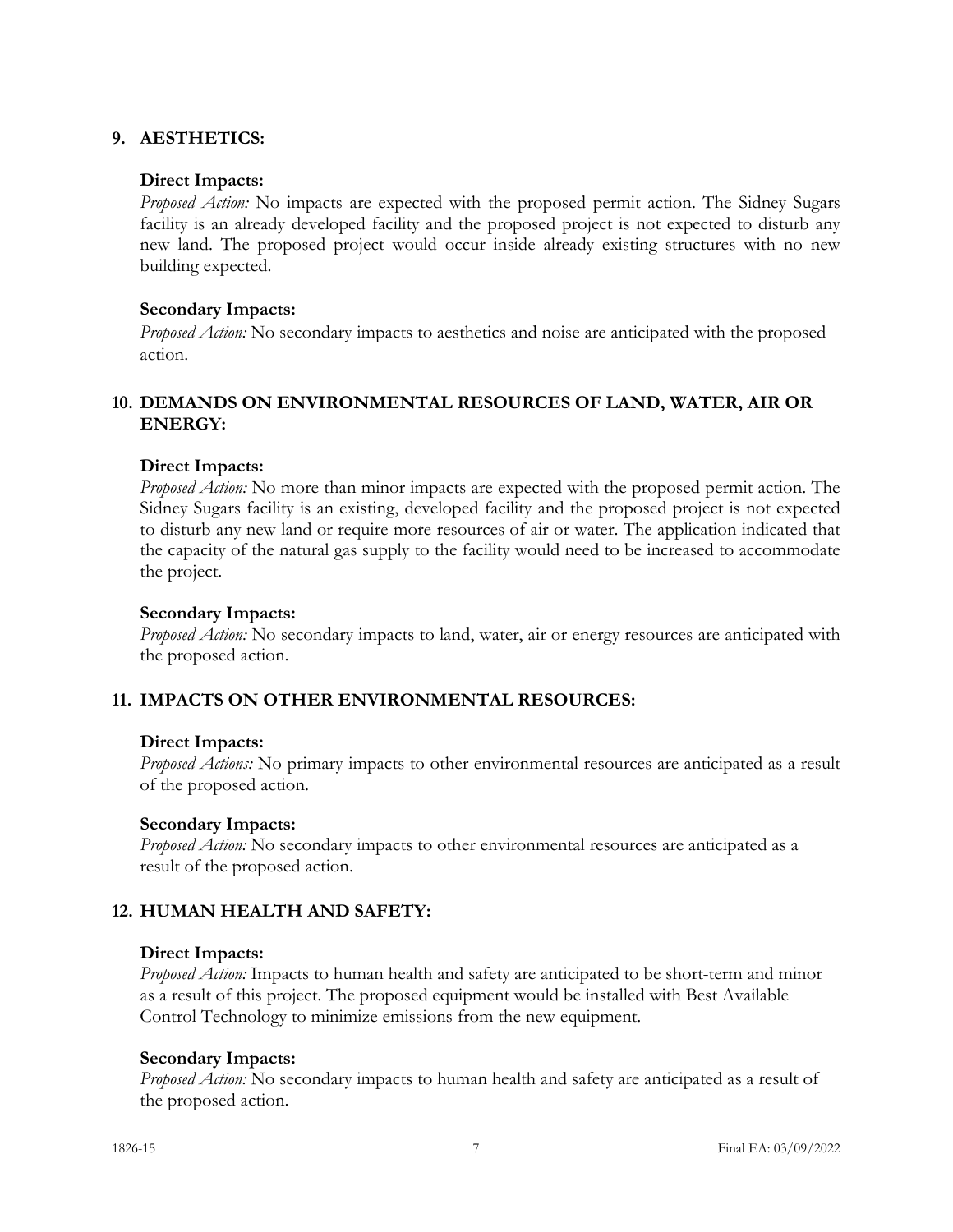# **13. INDUSTRIAL, COMMERCIAL AND AGRICULTURAL ACTIVITIES AND PRODUCTION:**

### **Direct Impacts:**

*Proposed Action:* No impacts are expected with the proposed permit action. The Sidney Sugars facility is an existing, developed facility and the proposed project is not expected to disturb any new land.

### **Secondary Impacts:**

*Proposed Action:* No secondary impacts to industrial, commercial, water conveyance structures, and agricultural activities and production are anticipated as a result of the proposed action.

# **14. QUANTITY AND DISTRIBUTION OF EMPLOYMENT:**

### **Direct Impacts:**

*Proposed Action:* No impacts to quantity and distribution of employment are anticipated for the proposed action.

### **Secondary Impacts:**

*Proposed Action*: No increases in distribution of employment are anticipated as a result of the proposed action.

### **15. LOCAL AND STATE TAX BASE AND TAX REVENUES:**

#### **Direct Impacts:**

*Proposed Action:* Local, state and federal governments would be responsible for appraising the property, setting tax rates, collecting taxes, from the companies, employees, or landowners benefitting from this operation. No impacts are expected as a result of this project.

#### **Secondary Impacts:**

*Proposed Action:* No secondary impacts to local and state tax base and tax revenues are anticipated as a result of the proposed action.

# **16. DEMAND FOR GOVERNMENT SERVICES:**

#### **Direct Impacts:**

*Proposed Action:* Minor impacts are anticipated for demand for government services. The air quality permit and physical site associated with the current permit action would require inspections from state government representatives to ensure the facility is operating within the limits and conditions listed in the air quality permit.

#### **Secondary Impacts:**

*Proposed Action:* No secondary impacts are anticipated with the proposed action.

# **17. LOCALLY ADOPTED ENVIRONMENTAL PLANS AND GOALS:**

# **Direct Impacts:**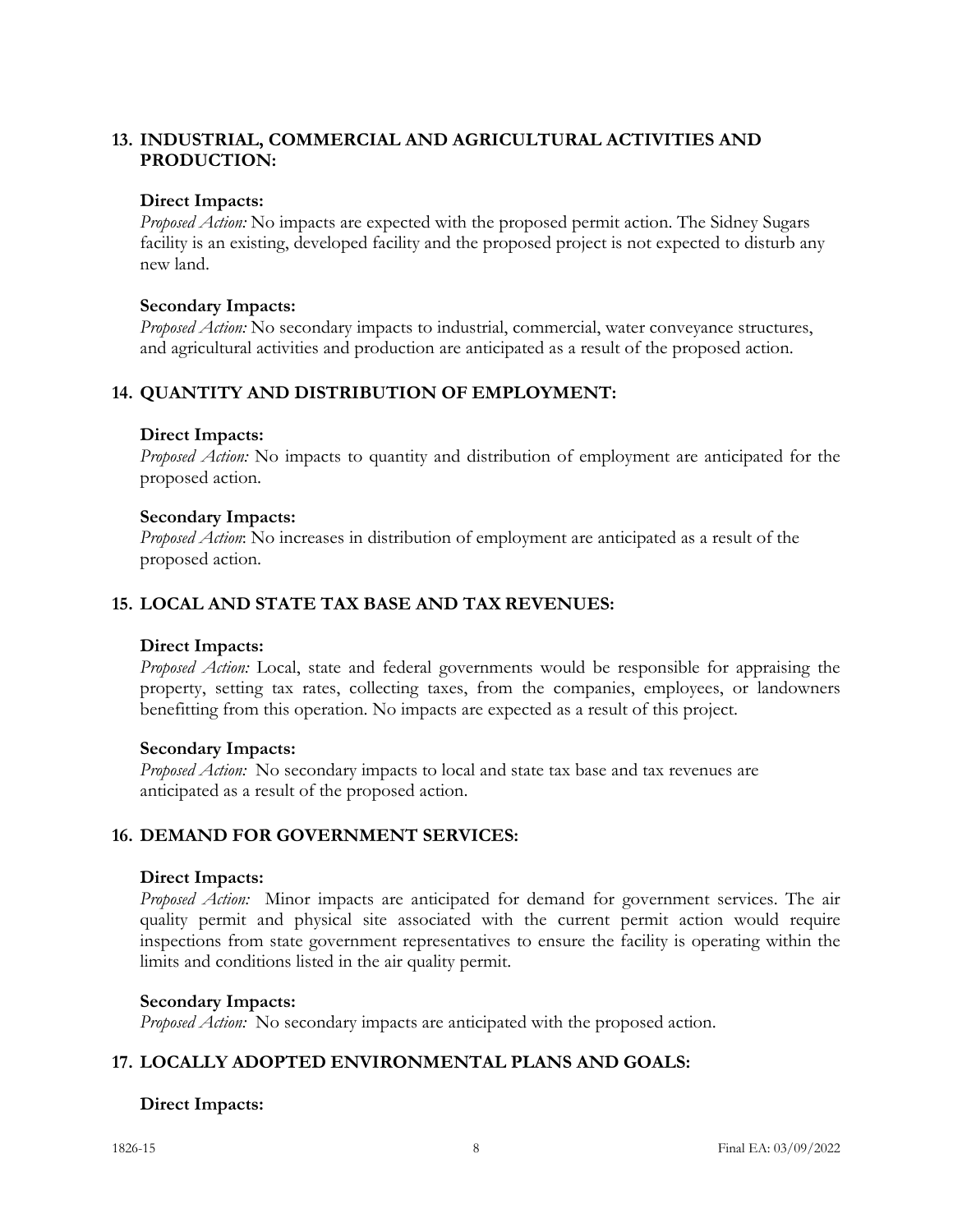*Proposed Action:* No primary impacts to the locally adopted environmental plans and goals are anticipated as a result of the proposed action.

### **Secondary Impacts:**

*Proposed Action:* No secondary impacts to the locally adopted environmental plans and goals are anticipated as a result of the proposed action.

# **18. ACCESS TO AND QUALITY OF RECREATIONAL AND WILDERNESS ACTIVITIES:**

### **Direct Impacts:**

*Proposed Action*: No primary impacts to access and quality of recreational and wilderness activities are anticipated as a result of the proposed action. The proposed area is an industrial facility with farmland to the north, east, and west and a residential area to the west.

### **Secondary Impacts:**

*Proposed Action:* No secondary impacts to access and quality of recreational and wilderness activities are anticipated as a result of the proposed action.

# **19. DENSITY AND DISTRIBUTION OF POPULATION AND HOUSING:**

### **Direct Impacts:**

*Proposed Action:* No primary impacts to density and distribution of population and housing are anticipated as a result of the proposed action.

#### **Secondary Impacts:**

*Proposed Action:* No secondary impacts to density and distribution of population and housing are anticipated as a result of the proposed action.

# **20. SOCIAL STRUCTURES AND MORES:**

#### **Direct Impacts:**

*Proposed Action:* No primary impacts anticipated to social structures and mores are anticipated as a result of the proposed action.

#### **Secondary Impacts:**

*Proposed Action:* No secondary impacts to social structures and mores are anticipated as a result of the proposed action.

# **21. CULTURAL UNIQUENESS AND DIVERSITY:**

# **Direct Impacts:**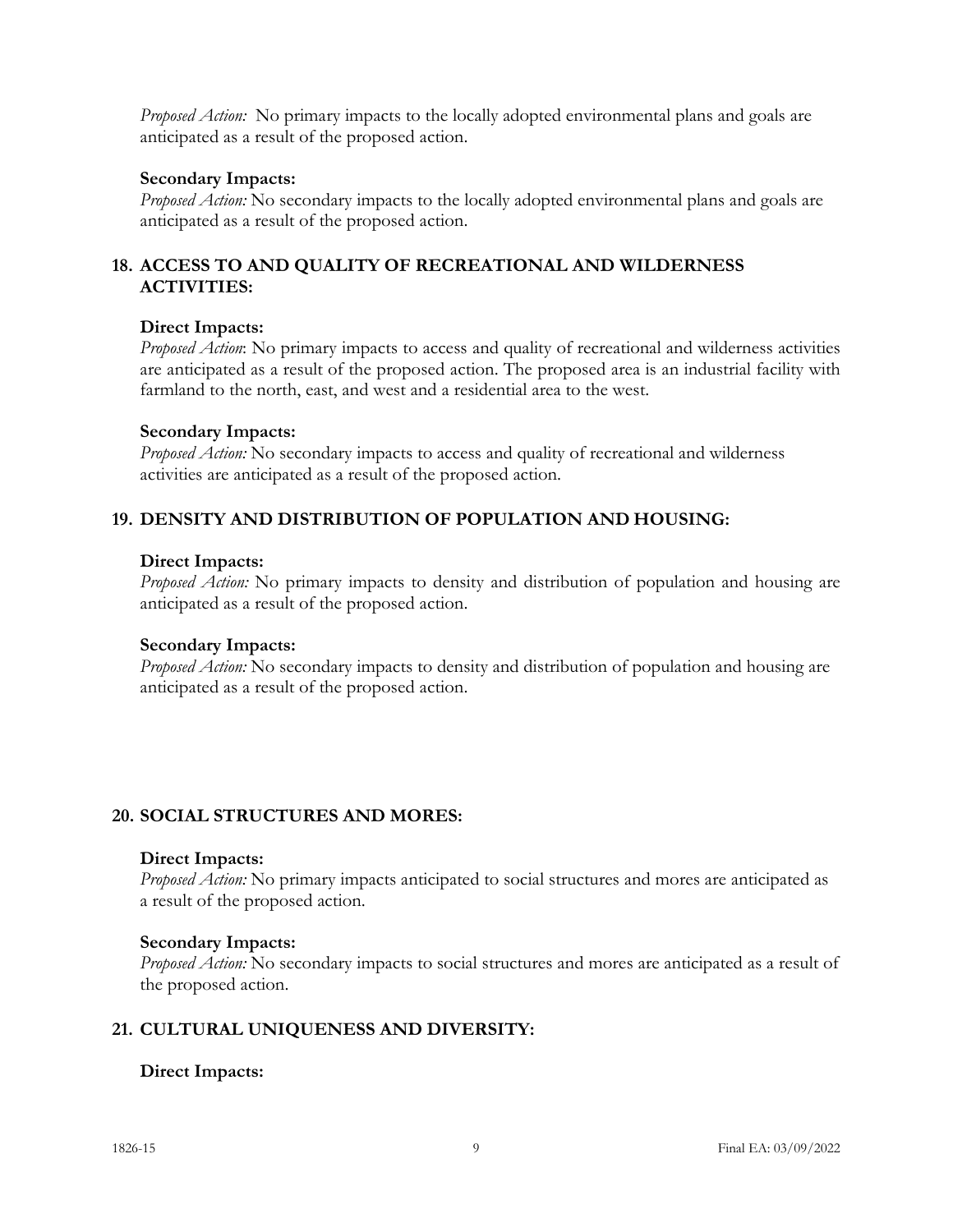*Proposed Action:* No primary impacts anticipated to cultural uniqueness and diversity are anticipated from the proposed action.

# **Secondary Impacts:**

*Proposed Action:* No secondary impacts to cultural uniqueness and diversity are anticipated as a result of the proposed action.

# 22. **PRIVATE PROPERTY IMPACTS:**

The proposed action would take place on privately owned property and is not expected impact other privately owned properties. The Department does not plan to deny the application or impose conditions that would restrict the regulated person's use of private property.

# **23. OTHER APPROPRIATE SOCIAL AND ECONOMIC CIRCUMSTANCES:**

Due to the nature of the proposed action, no further direct or secondary impacts are anticipated from this project.

# **ADDITIONAL ALTERNATIVES CONSIDERED:**

**No Action Alternative**: In addition to the proposed action, DEQ is considering a "no action" alternative. The "no action" alternative would deny the approval of the proposed action. The applicant would lack the authority to conduct the proposed activity. Any potential impacts that would result from the proposed action would not occur. The no action alternative forms the baseline from which the impacts of the proposed action can be measured.

If the applicant demonstrates compliance with all applicable rules and regulations as required for approval, the "no action" alternative would not be appropriate. Pursuant to,  $\int$  75-1-201(4)(a), (MCA) DEQ "may not withhold, deny, or impose conditions on any permit or other authority to act based on" an environmental assessment.

# **CUMULATIVE IMPACTS:**

Cumulative impacts are the collective impacts on the human environment within the borders of Montana of the proposed action when considered in conjunction with other past and present actions related to the proposed action by location and generic type. Related future actions must also be considered when these actions are under concurrent consideration by any state agency through preimpact statement studies, separate impact statement evaluation, or permit processing procedures. This environmental review analyzes the proposed action submitted by the Sidney Sugars.

DEQ considered potential impacts related to this project and potential secondary impacts. Due to the limited activities in the analysis area, cumulative impacts related to this project would be minor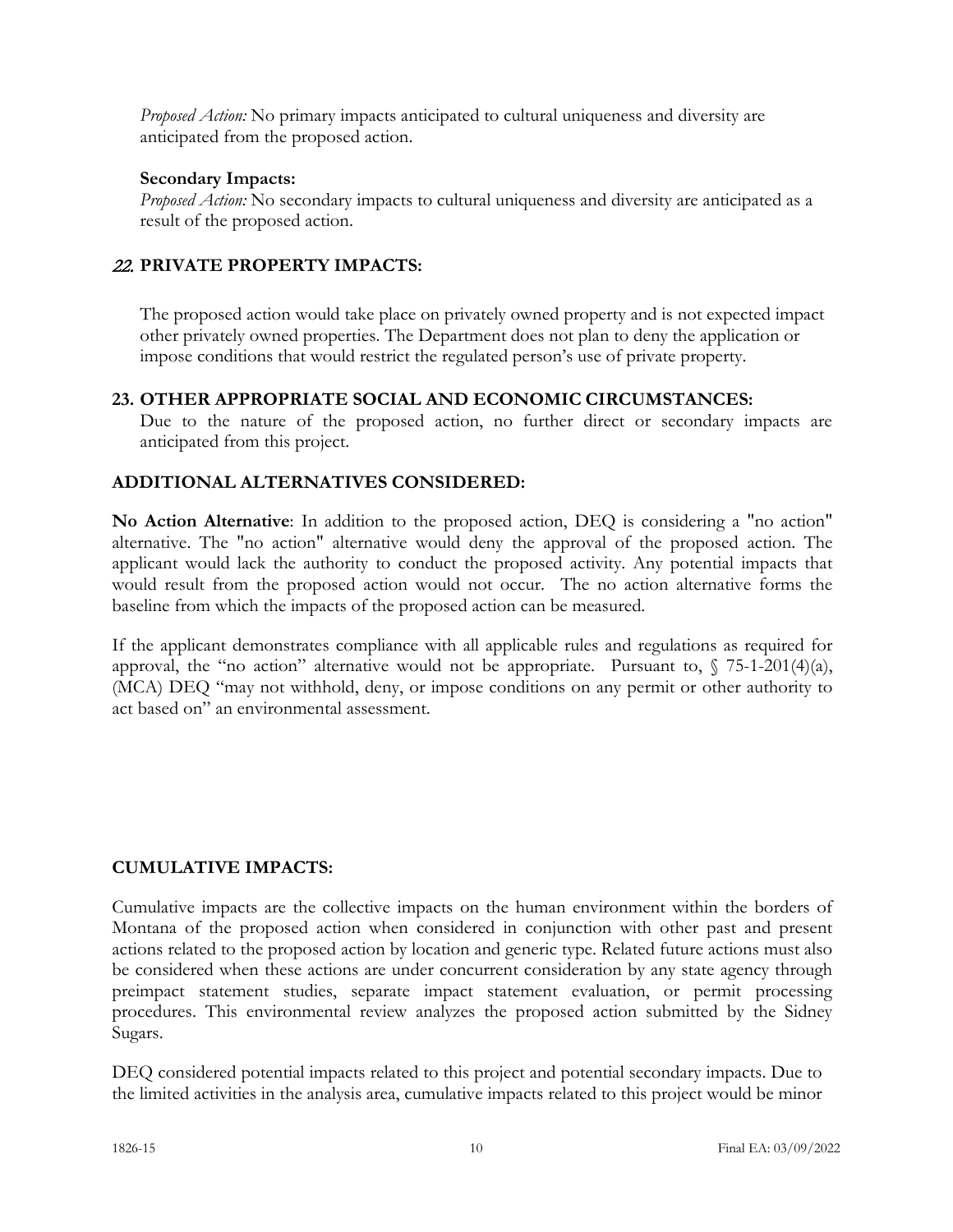and short-term.

# **PUBLIC INVOLVEMENT:**

Scoping for this proposed action consisted of internal efforts to identify substantive issues and/or concerns related to the proposed operation. Internal scoping consisted of internal review of the environmental assessment document by DEQ Air Permitting staff.

Internal efforts also included queries to the following websites/ databases/ personnel:

- Montana State Historic Preservation Office
- Montana Department of Environmental Quality (DEQ)
- Montana Natural Heritage Program

# **OTHER GOVERNMENTAL AGENCIES WITH JURSIDICTION:**

The proposed project would be fully located on privately-owned land. All applicable local, state, and federal rules must be adhered to, which, at some level, may also include other local, state, federal, or tribal agency jurisdiction. Other governmental agencies which may have overlapping, or sole jurisdiction include, but may not be limited to: Richland County, OSHA (worker safety), DEQ AQB (air quality) and Water Protection Bureau (groundwater and surface water discharge; stormwater), DNRC (water rights), and MDT (road access).

# **NEED FOR FURTHER ANALYSIS AND SIGNIFICANCE OF POTENTIAL IMPACTS**

Under ARM 17.4.608, DEQ is required to determine the significance of impacts associated with the proposed action. This determination is the basis for the agency's decision concerning the need to prepare an environmental impact statement and also refers to DEQ's evaluation of individual and cumulative impacts. DEQ is required to consider the following criteria in determining the significance of each impact on the quality of the human environment:

1. The severity, duration, geographic extent, and frequency of the occurrence of the impact;

"Severity" is analyzed as the density of the potential impact while "extent" is described as the area where the impact is likely to occur. An example could be that a project may propagate ten noxious weeds on a surface area of 1 square foot.

In this case, the impact may be a high severity over a low extent. If those ten noxious weeds were located over ten acres there may be a low severity over a larger extent.

"Duration" is analyzed as the time period in which the impact may occur while "frequency" is analyzed as how often the impact may occur. For example, an operation that occurs throughout the night may have impacts associated with lighting that occur every night (frequency) over the course of the one season project (duration).

2. The probability that the impact will occur if the proposed action occurs; or conversely, reasonable assurance in keeping with the potential severity of an impact that the impact will not occur;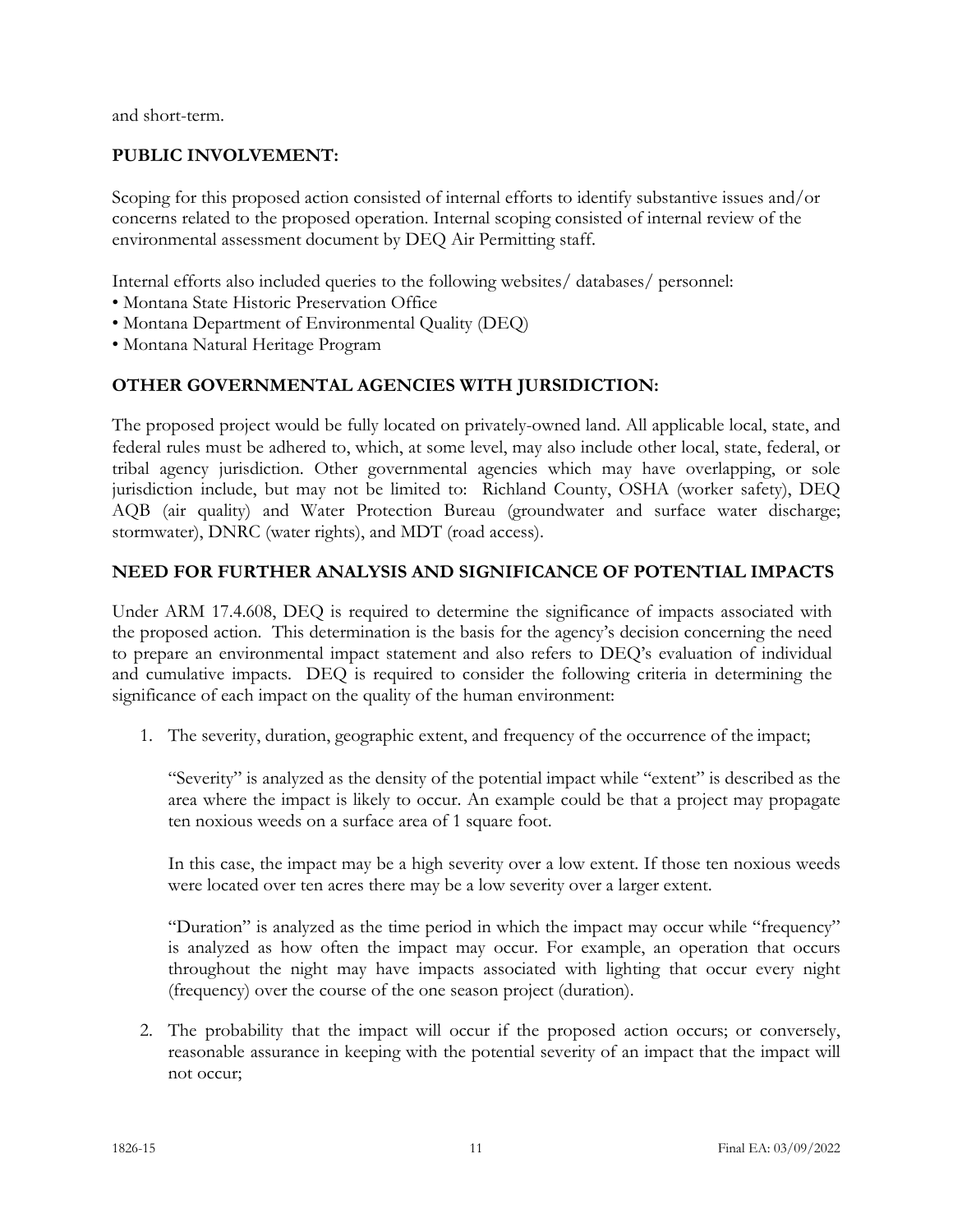- 3. Growth-inducing or growth-inhibiting aspects of the impact, including the relationship or contribution of the impact to cumulative impacts;
- 4. The quantity and quality of each environmental resource or value that would be affected, including the uniqueness and fragility of those resources and values;
- 5. The importance to the state and to society of each environmental resource or value that would be affected;
- 6. Any precedent that would be set as a result of an impact of the proposed action that would commit the department to future actions with significant impacts or a decision in principle about such future actions; and
- 7. Potential conflict with local, state, or federal laws, requirements, or formal plans.

The significance determination is made by giving weight to these criteria in their totality. For example, impacts with moderate or major severity may be determined to be not significant if the duration of the impacts is considered to be short-term. As another example, however, moderate or major impacts of short-term duration may be considered to be significant if the quantity and quality of the resource is limited and/or the resource is considered to be unique or fragile. As a final example, moderate or major impacts to a resource may be determined to be not significant if the quantity of that resource is high or the quality of the resource is not unique or fragile.

Pursuant to ARM 17.4.607, preparation of an environmental assessment is the appropriate level of environmental review under MEPA if statutory requirements do not allow sufficient time for an agency to prepare an environmental impact statement. An agency determines whether sufficient time is available to prepare an environmental impact statement by comparing statutory requirements that establish when the agency must make its decision on the proposed action with the time required to obtain public review of an environmental impact statement plus a reasonable period to prepare a draft environmental review and, if required, a final environmental impact statement.

# SIGNIFICANCE DETERMINATION

The severity, duration, geographic extent and frequency of the occurrence of the impacts associated with the proposed action would be limited. Sidney Sugars proposes to construct and operate the proposed action on private land located in Section 24, Township 25 North, Range 58 East, in Richland County**,** Montana.

DEQ has not identified any significant impacts associated with the proposed action for any environmental resource. Approving Sidney Sugars's Air Quality Application would not set precedent that commits DEQ to future actions with significant impacts or a decision in principle about such future actions. If Sidney Sugars submits another permit application, DEQ is not committed to approve those applications. DEQ would conduct a new environmental review for any subsequent air quality permit applications sought by Sidney Sugars. DEQ would make a decision on Sidney Sugars's subsequent application based on the criteria set forth in the Clean Air Act of Montana.

DEQ's issuance of an Air Quality Permit to Sidney Sugars for this proposed operation does not set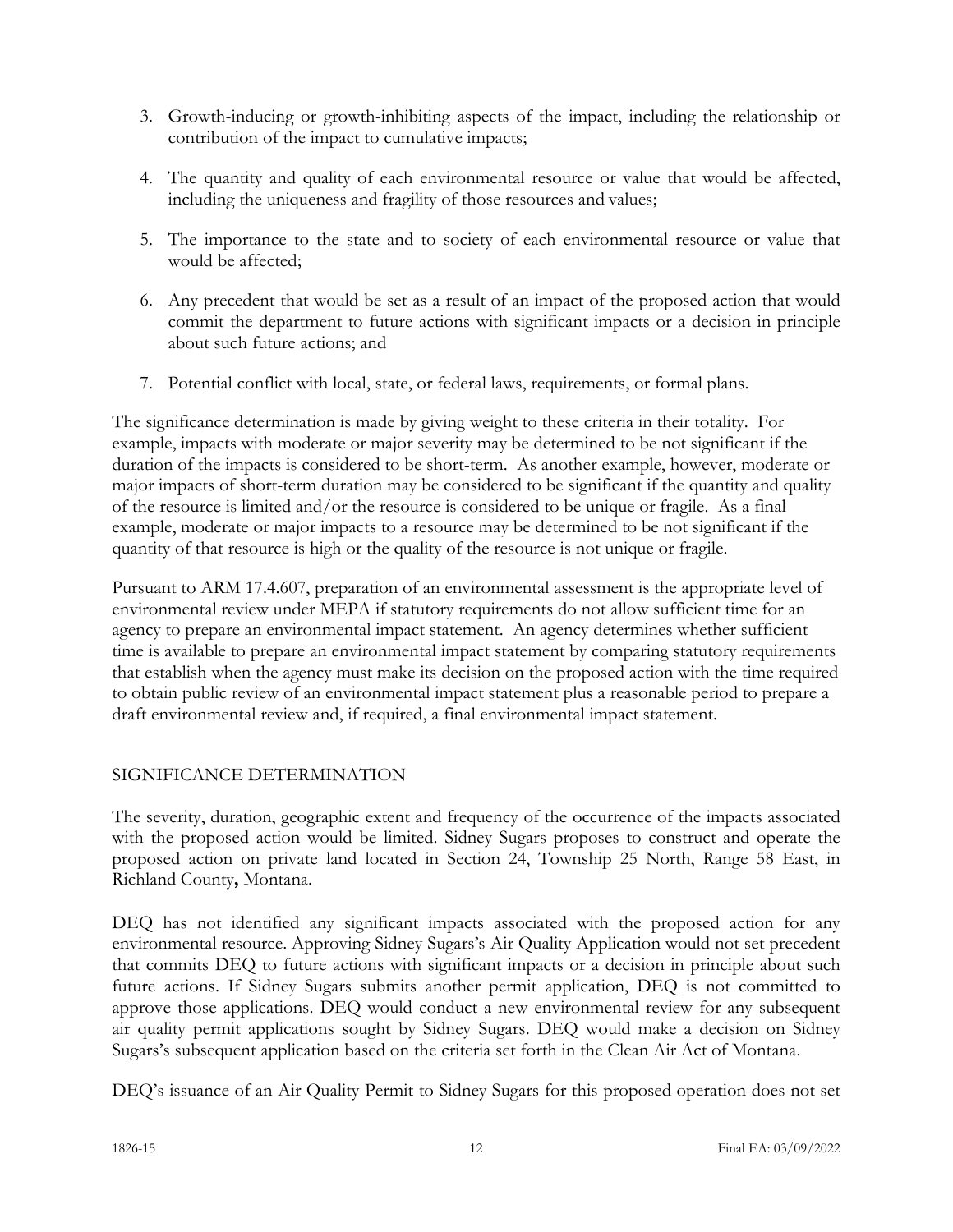a precedent for DEQ's review of other applications, including the level of environmental review. The level of environmental review decision is made based on a case-specific consideration of the criteria set forth in ARM 17.4.608.

DEQ does not believe that the proposed action has any growth-inducing or growth-inhibiting aspects or that it conflicts with any local, state, or federal laws, requirements, or formal plans. Based on a consideration of the criteria set forth in ARM 17.4.608, the proposed state action is not predicted to significantly impact the quality of the human environment. Therefore, at this time, preparation of an environmental assessment is determined to be the appropriate level of environmental review under the Montana Environmental Protection Act.

#### **Environmental Assessment and Significance Determination Prepared By:**

| <b>John P. Proulx</b> | <b>Environmental Scientist 2</b> |
|-----------------------|----------------------------------|
| Name                  | Title                            |

**EA Reviewed By:**

 **Ed Warner Lead Engineer Name** Title

**Responses to Substantive Comments are located in the Permit Analysis Section of the Air Quality Permit.**